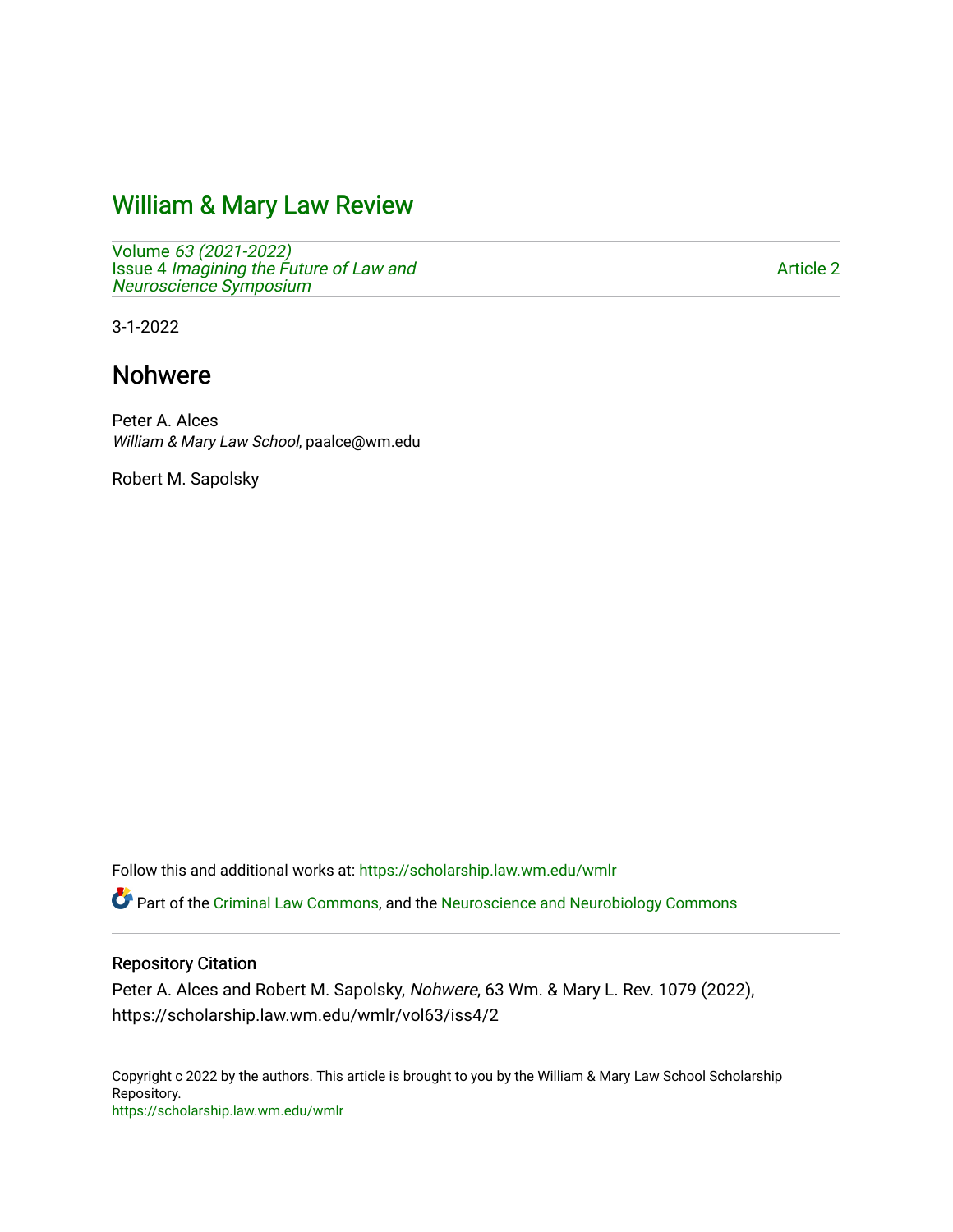# William & Mary Law Review

VOLUME 63 NO. 4, 2022

# NOHWERE

# PETER A. ALCES<sup>\*</sup> & ROBERT M. SAPOLSKY<sup>\*\*</sup>

# TABLE OF CONTENTS

| II. THE FOLK PSYCHOLOGY OF "INTENT" IN LAW  1098<br>III. THE NON-VOLITIONAL BIOLOGICAL ROOTS OF INTENT 1100<br>$CONCLUSION \ldots \ldots \ldots \ldots \ldots \ldots \ldots \ldots \ldots \ldots \ldots 1112$ | INTRODUCTION $\ldots \ldots \ldots \ldots \ldots \ldots \ldots \ldots \ldots \ldots \ldots \ldots 1080$ |  |
|---------------------------------------------------------------------------------------------------------------------------------------------------------------------------------------------------------------|---------------------------------------------------------------------------------------------------------|--|
|                                                                                                                                                                                                               |                                                                                                         |  |
|                                                                                                                                                                                                               |                                                                                                         |  |
|                                                                                                                                                                                                               |                                                                                                         |  |
|                                                                                                                                                                                                               |                                                                                                         |  |
|                                                                                                                                                                                                               |                                                                                                         |  |
|                                                                                                                                                                                                               |                                                                                                         |  |
|                                                                                                                                                                                                               |                                                                                                         |  |

<sup>\*</sup> Rita Anne Rollins Professor of Law, William & Mary Law School.

<sup>\*\*</sup> John A. and Cynthia Fry Gunn Professor and Professor of Neurology and of Neurosurgery, Stanford University.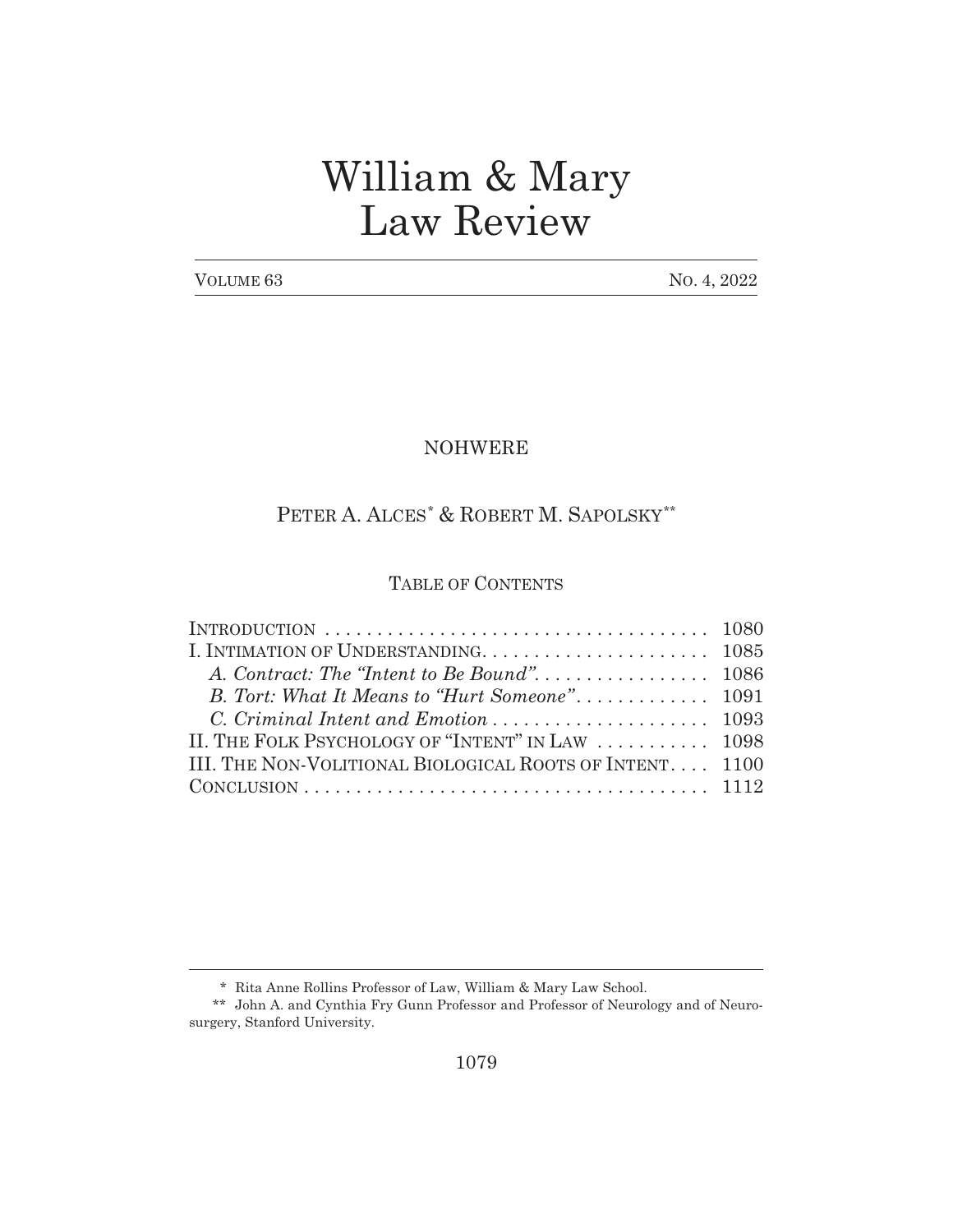### INTRODUCTION

Imagine the frustration of Samuel Butler's protagonist, Higgs, with the strange society he encounters in *Erewhon*:

Was there nothing which I could say to make them feel that the constitution of a person's body was a thing over which he or she had had at any rate no initial control whatever, while the mind was a perfectly different thing, and capable of being created anew and directed according to the pleasure of its possessor? Could I never bring them to see that while habits of mind and character were entirely independent of initial mental force and early education, the body was so much a creature of parentage and circumstances, that no punishment for ill-health should be ever tolerated save as a protection from contagion, and that even where punishment was inevitable it should be attended with compassion?<sup>1</sup>

The Erewhonians had it all wrong, backward actually: they would criminally prosecute someone for the physical illnesses manifested, such as consumption, but would never prosecute those who made bad, immoral choices.<sup>2</sup> And it would not matter that your ill-health was the product of a genetic weakness or malformation:

It is all very well for you to say that you came of unhealthy parents, and had a severe accident in your childhood which permanently undermined your constitution; excuses such as these are the ordinary refuge of the criminal; but they cannot for one moment be listened to by the ear of justice. I am not here to enter upon curious metaphysical questions as to the origin of this or that—questions to which there would be no end were their introduction once tolerated, and which would result in throwing the only guilt on the tissues of the primordial cell, or on the elementary gases.<sup>3</sup>

<sup>1.</sup> SAMUEL BUTLER, EREWHON: OR OVER THE RANGE 142-43 (1917).

<sup>2.</sup> *Id.*

<sup>3.</sup> *Id.* at 113.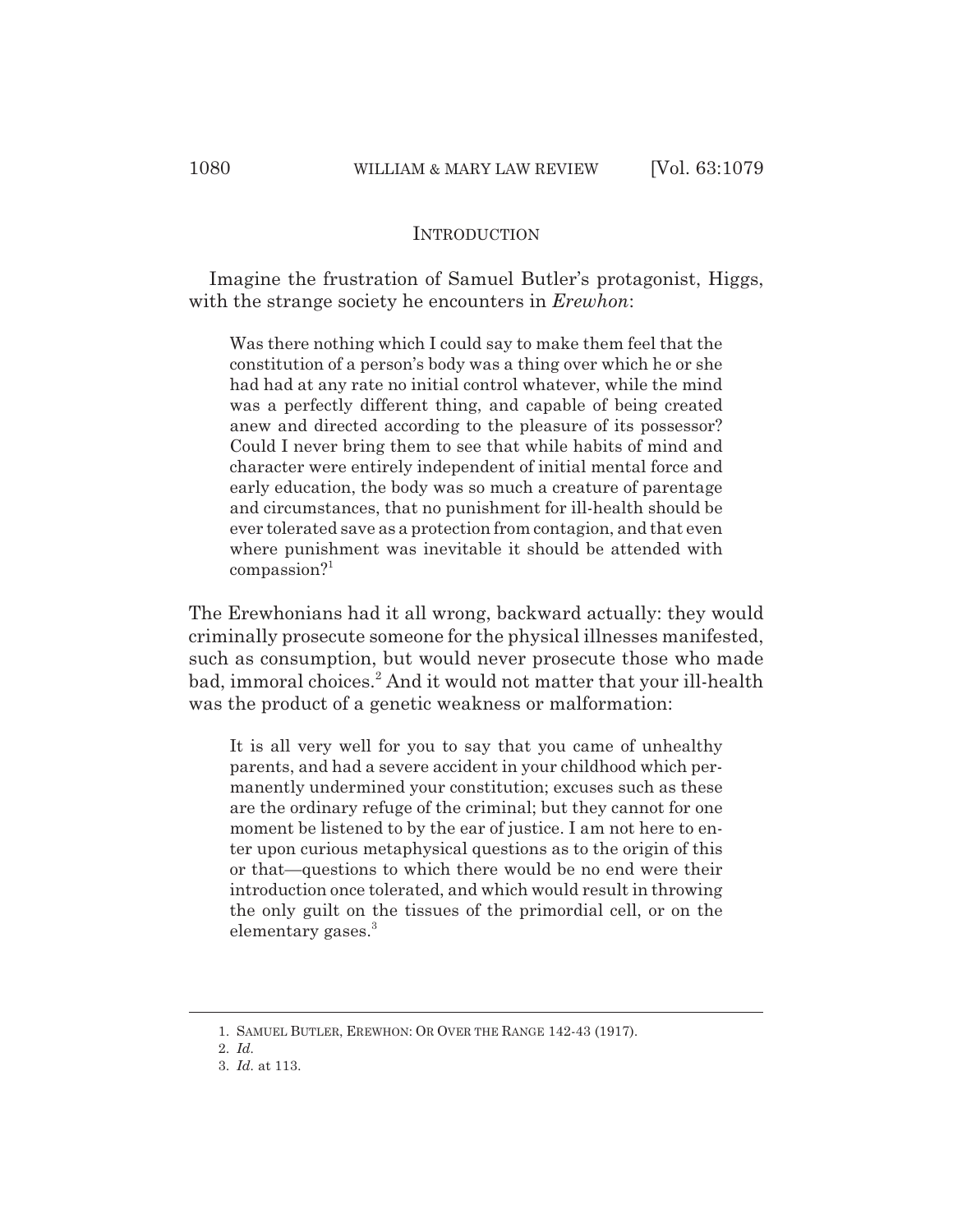Are the Erewhonians wrong? Are we? Or are we both wrong to imagine "fault" in the case of mechanical entities, like human agents? Higgs was certain that the Erewhonians failed to understand the nature of human agency, $^4$  and we are compelled to wonder if they are right and it is we who are wrong.

That is the challenge to which contemporary neuroscientific insights expose accepted normative systems, similar to our legal system (and even our moral responsibility system). We think the Erewhonians were wrong to impose criminal responsibility on those who were the victims of illness.<sup>5</sup> The consumptive is not at fault in any way that could make sense if our object is to reduce the suffering illness causes. Indeed, criminalizing disease would actually exacerbate the problems illness presents.<sup>6</sup> The costs incurred by doing so would increase the burden that illness imposes on society and would undermine human thriving.<sup>7</sup> But we are also sure that contemporary legal and moral systems are *just as* wrong as the Erewhonian system. Extant legal doctrine and practices (civil as well as criminal) actually undermine human thriving: they are not merely a distraction; they are an impediment.

Our normative systems conceive of law and morality as the Erewhonians understood physical disease—a product of sufficient choice to attach blame, fault, and concepts of desert.<sup>8</sup> But on what basis do we draw the distinctions between physical and normative malady: Are not both just (generally) distinguishable manifestations of mechanical causes? If human agents are essentially mechanical entities, on what basis could we find a normative difference between, say, tuberculosis and selfishness or insufficient ability to feel compassion for others? In fact, if you are actually indifferent to the

<sup>4.</sup> *Id.* at 142-43.

<sup>5.</sup> *See id.* at 113.

<sup>6.</sup> *See* Leslie Pickering Francis & John G. Francis, *Criminalizing Health-Related Behaviors Dangerous to Others? Disease Transmission, Transmission-Facilitation, and the Importance of Trust*, 6 CRIM. L. & PHIL. 47, 53-54, 57-61 (2012) (laws criminalizing AIDS misguided from public health standpoint).

<sup>7.</sup> *See id.*

<sup>8.</sup> *See* PETER A. ALCES, THE MORAL CONFLICT OF LAW AND NEUROSCIENCE 21-23 (2018).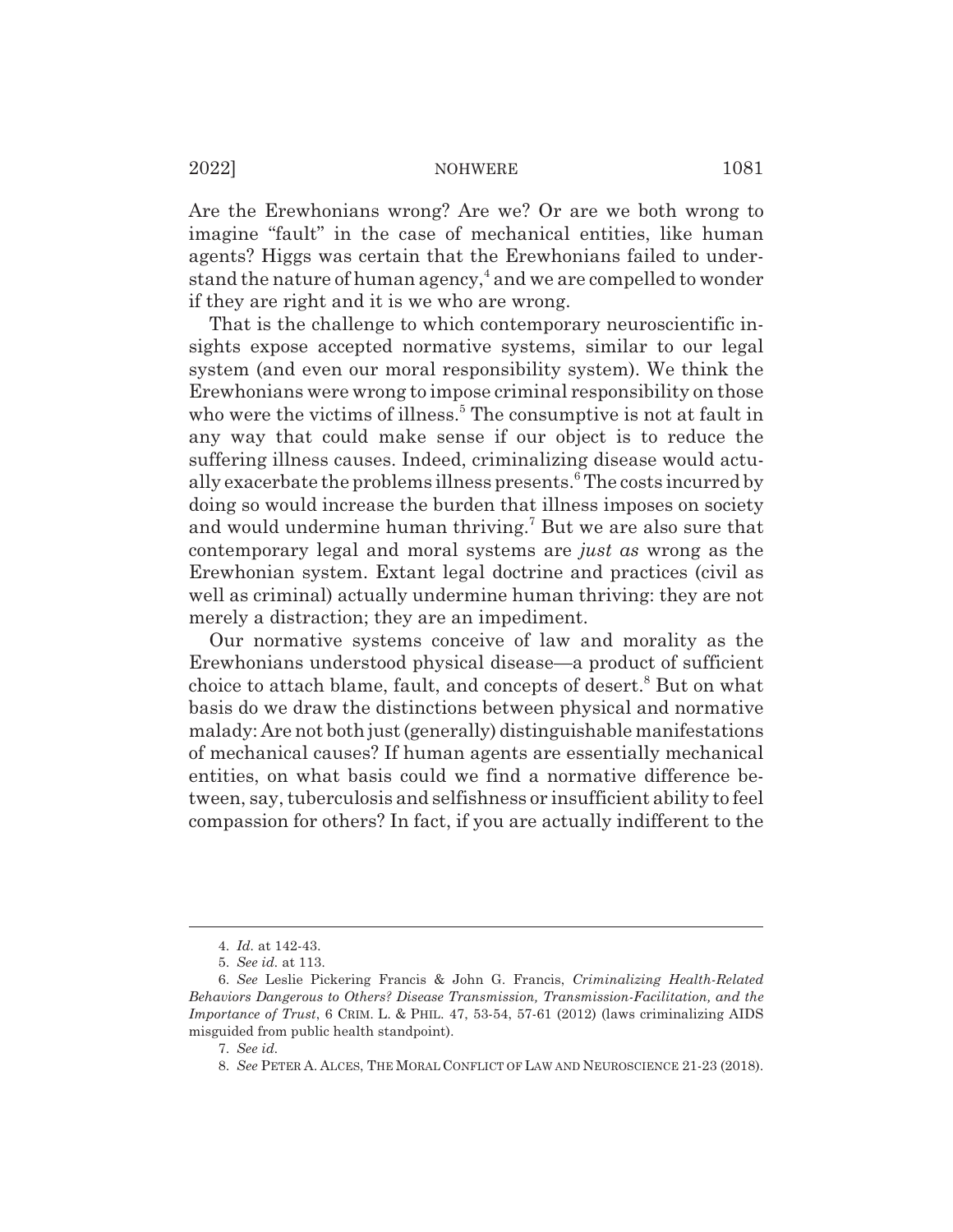suffering of others, a typical psychopath,<sup>9</sup> what could be the nonphysical cause of that indifference?

Butler was prescient, and his *Erewhon* demonstrates an understanding of human agency that is precocious, anticipating what would only be revealed at the dawn of the Age of Realization: "Man, he said, was a machinate mammal."10 All we are is mechanism, and that conclusion is not undermined in the least by the fact that we do not yet understand all that there is to understand about the mechanism.11 While it may not be possible for us to predict the next instant even were we to know all there is to know about the past and current instants, that does not undermine a mechanical conception of human agency, or of the universe for that matter.<sup>12</sup> It is enough that we understand that mechanics capture well enough what we are at the level that matters to human thriving and the law, so we do not even need to know very much about quantum mechanics (though we need to know some relativity to understand GPS).13 At the level of acuity the law requires, it is enough that we appreciate the mechanical nature of human agency, for that is the level at which we can appreciate the immorality of basing normative systems, such as law, on ephemeral noninstrumental theory.

Ours is an extreme position. Essentially, we are building on Francis Crick's *Astonishing Hypothesis*14 and Bruce Waller's arguments in *Against Moral Responsibility*. 15 We are elaborating on Joshua

<sup>9.</sup> Merriam-Webster defines psychopath as a mentally unstable person. These persons are usually identified by antisocial personalities marked by traits such as a lack of remorse and an absence of empathy for others. *See Psychopath*, MERRIAM-WEBSTER, https://www. merriam-webster.com/dictionary/psychopath [https://perma.cc/N9EC-UNPU]. Psychopath is not clinically recognized by the Diagnostic and Statistical Manual of Mental Disorders (DSM-V); the traditional symptoms associated with psychopathy are included under antisocial personality disorder. *See* David Porter, *Antisocial Personality Disorder DSM-5 301.7 (F60.2)*, THERAVIVE, https://www.theravive.com/therapedia/antisocial-personality-disorder-dsm--5- 301.7-(f60.2) [https://perma.cc/C6T5-MNEH].

<sup>10.</sup> BUTLER, *supra* note 1, at 267.

<sup>11.</sup> *See* ALCES, *supra* note 8, at 66-67, 76; FRANCIS CRICK, THE ASTONISHING HYPOTHESIS: THE SCIENTIFIC SEARCH FOR THE SOUL 81-84 (1994).

<sup>12.</sup> *See* ALCES, *supra* note 8, at 76.

<sup>13.</sup> *See id.*; *see also* Stephen J. Morse, *Psychopathy and Criminal Responsibility*, 1 NEURO-ETHICS 205, 210-11 (2008) (arguing that the law should be reformed to excuse those with severe psychopathy from blame because they lack empathy, but that such psychopaths should still be subject to civil confinement).

<sup>14.</sup> CRICK, *supra* note 11, at 3.

<sup>15.</sup> BRUCE N. WALLER, AGAINST MORAL RESPONSIBILITY 41 (2011).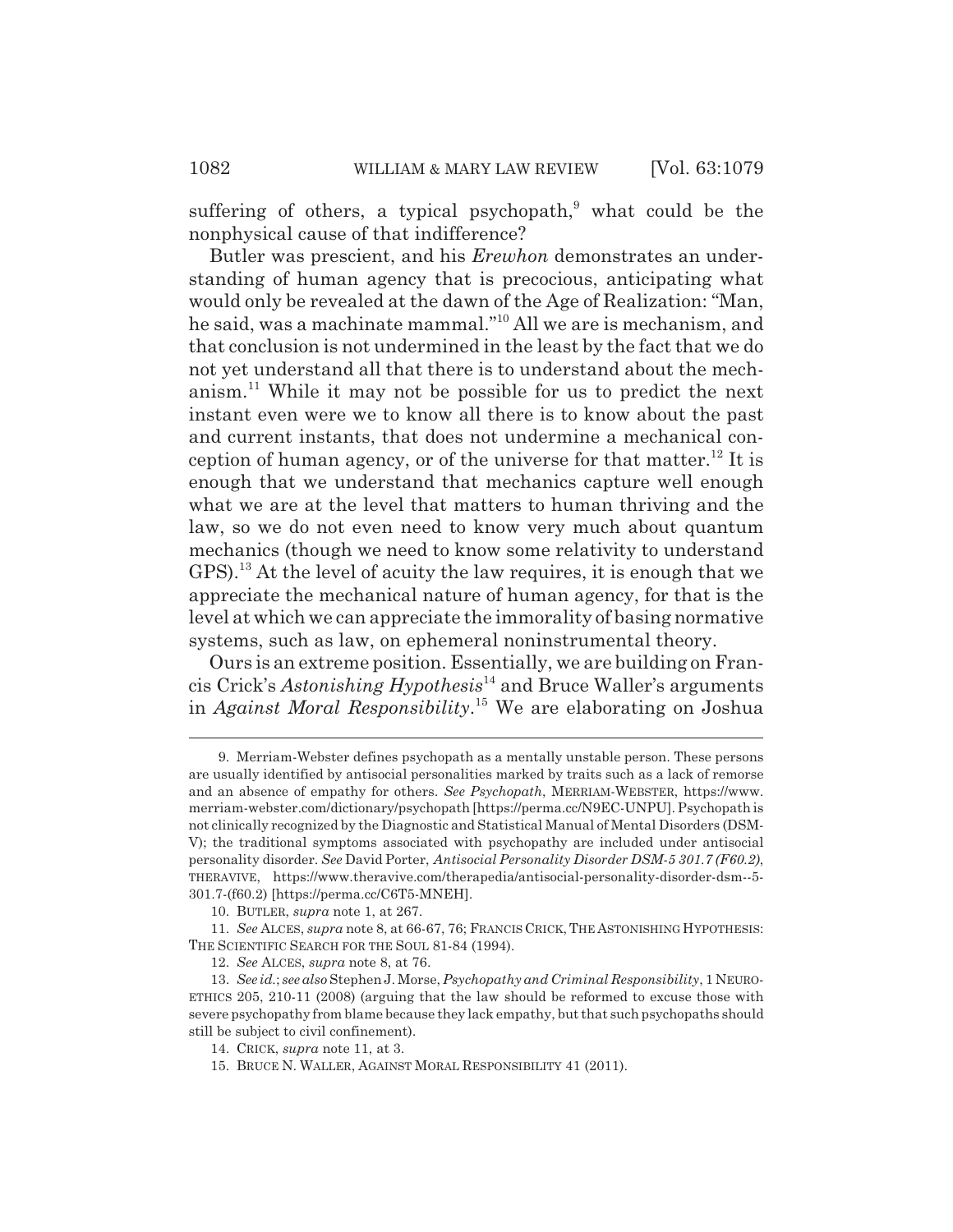Greene and Jonathan Cohen's conclusion that "For the Law, Neuroscience Changes Nothing and Everything."16 While we have reservations about what can be concluded about free will from Benjamin Libet's science, we find much that makes good sense to us in Daniel Wegner's<sup>17</sup> and Leonard Mlodinow's<sup>18</sup> reservations about the substance of consciousness. Having located ourselves in the literature, starting with Butler, we explain what the law understands human agency to be and demonstrate why the law profoundly misunderstands matters.

Butler challenged us to understand the difference between disease and choice. Common wisdom (the irony is intentional) understands those two phenomena to be diametric opposites. As a normative matter, disease is foisted upon you, choice is your own creation, the product of an uncaused cause.<sup>19</sup> But if there are no uncaused causes, if, that is, we are not divine (because only the divine is an uncaused cause in a mechanical universe), there is no such thing as "choice."<sup>20</sup> And without choice there can be no moral responsibility—no blame, no desert, no retribution, and no punishment (strictly construed).<sup>21</sup> So, there is much at stake in understanding law's dependence on the insubstantial choice fiction and the mechanics that reveal that choice is a fiction.<sup>22</sup>

What we do in this Article is, first, demonstrate the law's reliance on an inauthentic conception of human agency. We trace that fundamental misapprehension through the three primary areas of the law: contract, tort, and criminal law. In each area, the law reaches

<sup>16.</sup> Joshua Greene & Jonathan Cohen, *For the Law, Neuroscience Changes Nothing and Everything*, 359 PHIL. TRANSACTIONS ROYAL SOC'Y B 1775, 1784 (2004).

<sup>17.</sup> Chun Siong Soon et al., *Unconscious Determinants of Free Decisions in the Human Brain*, 11 NATURE NEUROSCIENCE 543, 545 (2008); DANIEL M. WEGNER, THE ILLUSION OF CONSCIOUS WILL 2 (2002).

<sup>18.</sup> LEONARD MLODINOW, SUBLIMINAL: HOW YOUR UNCONSCIOUS MIND RULES YOUR BE-HAVIOR 16-18 (2012).

<sup>19.</sup> BUTLER, *supra* note 1, at 142-43.

<sup>20.</sup> *See* ALCES, *supra* note 8, at 12-13.

<sup>21.</sup> *See id.* at 19-20; *see also* Robert M. Sapolsky, *The Frontal Cortex and the Criminal Justice System*, 359 PHIL. TRANSACTIONS ROYAL SOC'Y B 1787, 1787-88 (2004) (explaining that epileptic seizures are not punished but historically were).

<sup>22.</sup> ALCES, *supra* note 8, at 41-42; DERK PEREBOOM, LIVING WITHOUT FREE WILL 158 (2001).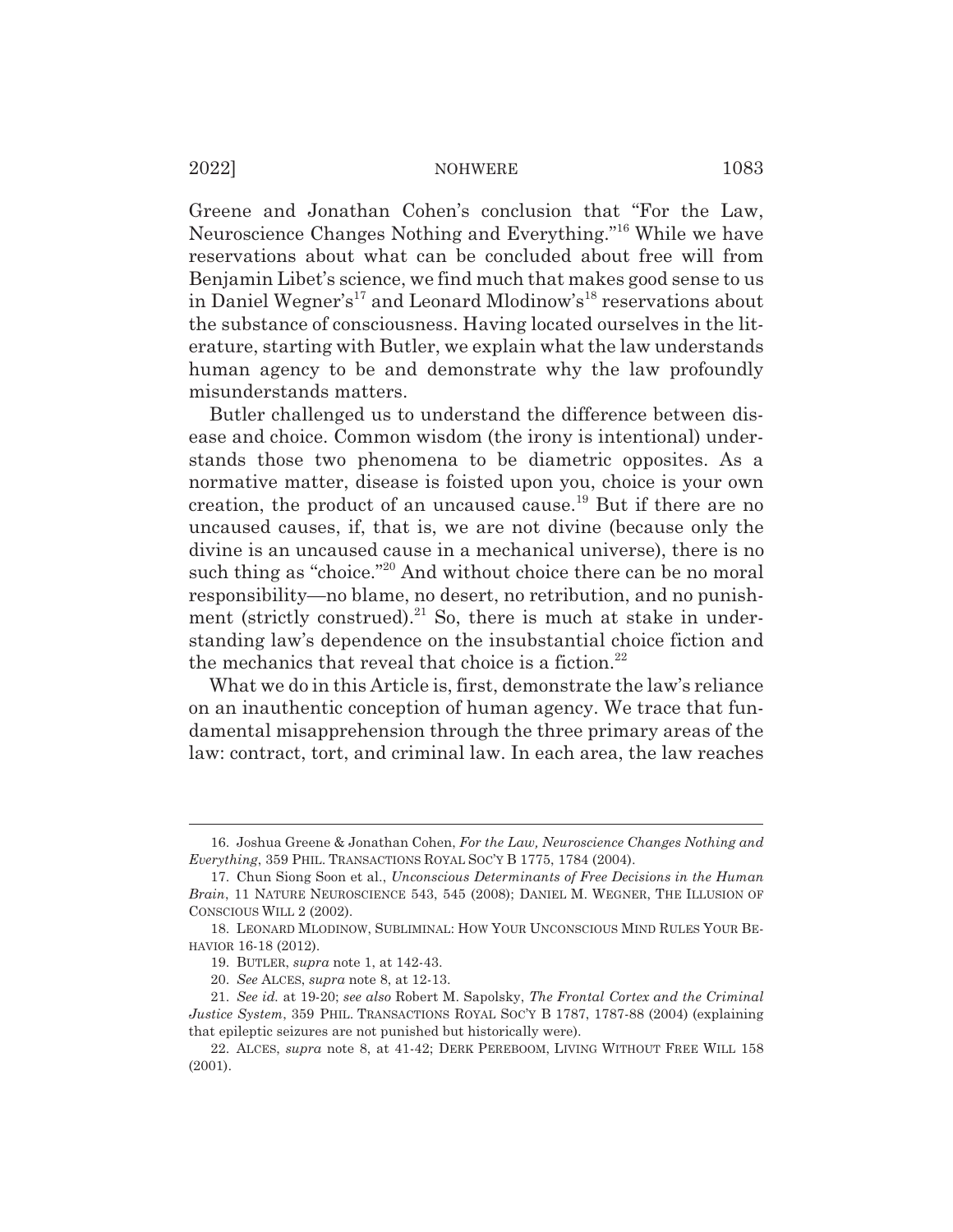conclusions that actually undermine human thriving by relying on a misconception of what it means to be human.23 "Consent" does not mean what it needs to mean for the contract law to be coherent; "fault" is a distraction if the object of the tort law is, as it should be, to reduce the cost of accidents; and the criminal law, most obviously, fails if it is based, albeit obliquely, on conceptions of moral responsibility that lack a reality referent.

The second part of the Article demonstrates why and how there is no room for choice for uncaused causes in the human saga. Any decision or event you can imagine has premises that trace from the instant before the apparent choice and the time immemorial leading up to that choice.<sup>24</sup> We can no more choose to do something unconstrained by the forces that formed the current moment, including us and our place in the current moment, than we could choose to be ten feet tall or be a member of a different species.<sup>25</sup> We are the culmination of forces over which we have nothing but the most ostensible "control."26 That control is wholly ostensible because it only seems to be real.<sup>27</sup> Now we recognize that "seeming" is quite convincing; it is all we know, really.<sup>28</sup> The illusion is convincing because it is adaptive; it is much of the story of our social evolution.<sup>29</sup> Proof of that is your inability to even imagine that you do not have free will, that your consciousness does not reveal to you all you need to know to make free choices.<sup>30</sup> You may be able, at some level, to conceive of yourself as a wholly determined creature, but you could not maintain that mental posture for very long.31 You would slip back into a sense of willingness.

While we assert that free will is a fiction and that choice is an illusion, we do not doubt that they are useful. Free will supports a moral responsibility system that has served our species well

<sup>23.</sup> *See* Francis & Francis, *supra* note 6, at 53-54, 57-61; *see also* Soon et al., *supra* note 17, at 543-44 (experiment demonstrating that timing of decision could be predicted as early as five seconds before the physical decision manifested).

<sup>24.</sup> Soon et al., *supra* note 17, at 543-44.

<sup>25.</sup> ALCES, *supra* note 8, at 35-36; Soon et al., *supra* note 17, at 543-44.

<sup>26.</sup> Soon et al., *supra* note 17, at 543-44.

<sup>27.</sup> WEGNER, *supra* note 17, at 2.

<sup>28.</sup> *Id.* at 3, 11.

<sup>29.</sup> *Id.* at 2, 146.

<sup>30.</sup> *Id.* at 2, 11.

<sup>31.</sup> *Id.* at 99, 151.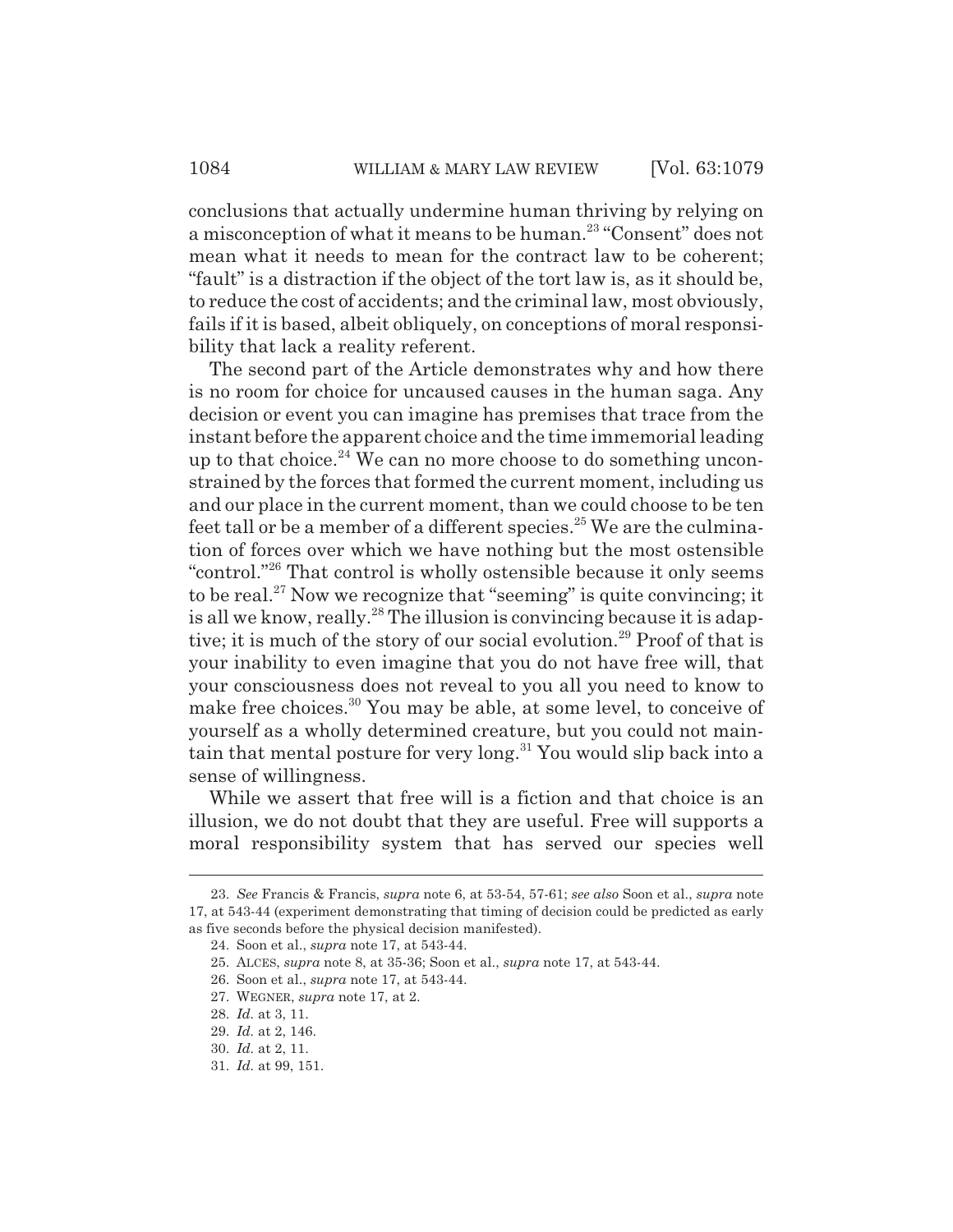(enough) for quite some time.<sup>32</sup> And it is helpful to be able to rely on the imposition of guilt and reward of praise to teach others (including one's children, perhaps unwittingly) to behave in ways that will promote social success, social cohesion, and human thriving.33 Free will is helpful until it is not helpful. At some point, a point revealed in much of the extant law, conceptions of free will, conclusions premised on the reality of unfettered choice, will actually undermine human thriving, even though it might "feel good" in the instant. $34$ 

This Article is neither optimistic nor pessimistic. It is realistic. We imagine that as the science matures, the law's incoherence will be manifest, and so will the incoherence of many of the institutions that are founded on an inauthentic understanding of human agency.<sup>35</sup> When neuroscience tells us, more and more eloquently, what it means to be human, we shall appreciate, more and more fully, that the law errs in its assumptions about human agency and errs in ways that not only frustrate, but undermine, law's object.<sup>36</sup> Just as witch trials seem absurd to us today, many of contemporary law's dictates will seem barbaric in the not-too-distant future. Prosecute those addicted to controlled substances on account of their consumption of the controlled substance? Wouldn't that be like punishing someone for having a disease? Are we in Erewhon? Or our own Nohwere?

# I. INTIMATION OF UNDERSTANDING

The law need not commit to any particular conception of human agency. It could, for example, impose liability on anyone for doing or not doing anything that frustrates human thriving, as did the Erewhonian courts in the prosecution of those who became ill through no "fault" of their own. $37$  But there is something about law

<sup>32.</sup> Stephen J. Morse, *Brain and Blame*, 84 GEO. L.J. 527, 529-32 (1996).

<sup>33.</sup> *Id.* at 529.

<sup>34.</sup> *See* WALLER, *supra* note 15, at 135-37; Francis & Francis, *supra* note 6, at 53-54, 57- 61.

<sup>35.</sup> *See* PEREBOOM, *supra* note 22, at 158.

<sup>36.</sup> *See id.*; Soon et al., *supra* note 17, at 543-44; Francis & Francis, *supra* note 6, at 53-54, 57-61.

<sup>37.</sup> *See* WALLER, *supra* note 15, at 167.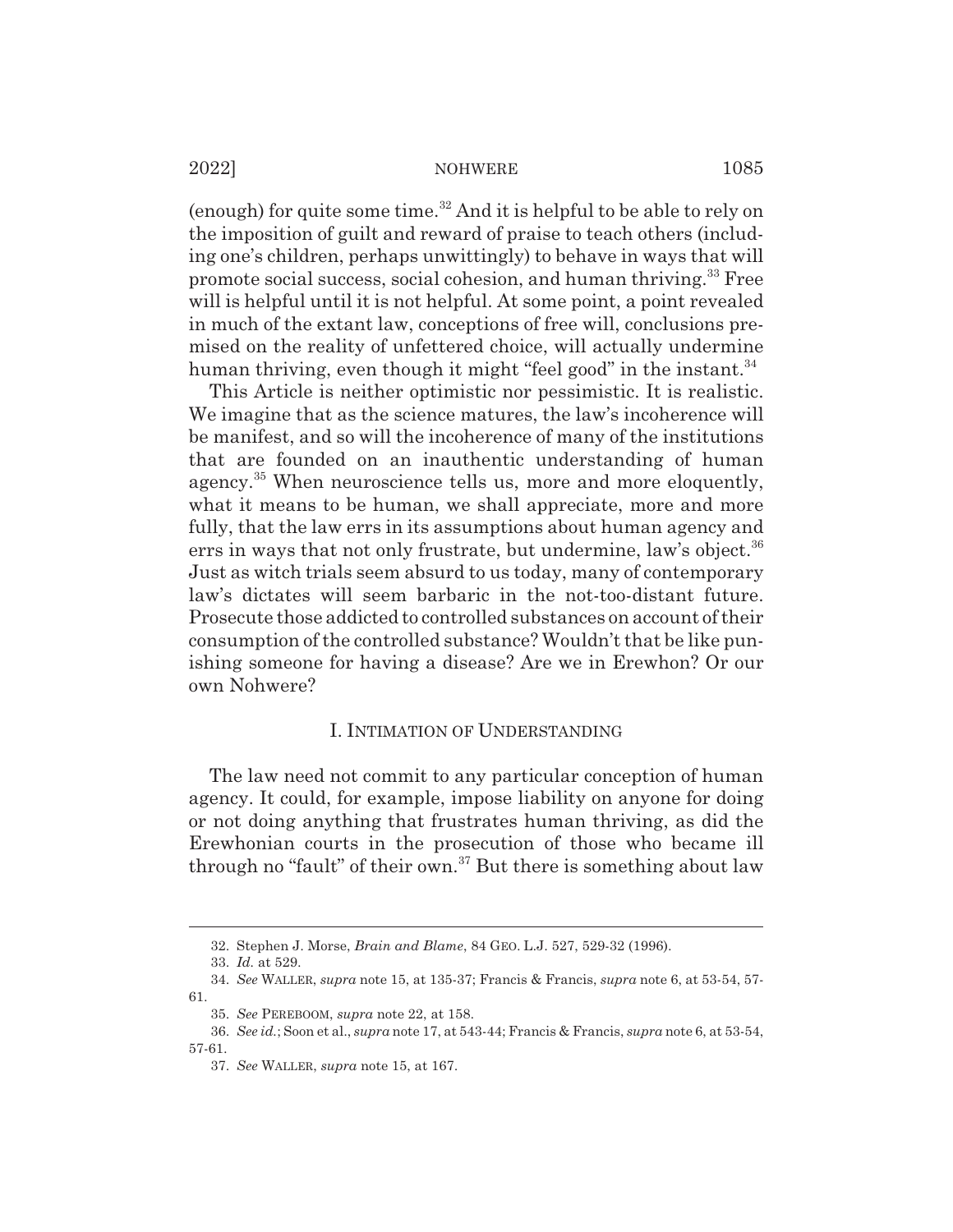that at least seems to resonate with a felt sense of morality.<sup>38</sup> Whether law consistently tracks a conception of morality (secular or divine), it would be easier to discern the immanent sense of laws that recognize, take account of, and even indulge human frailty.<sup>39</sup> Such sensitivity is, arguably, basic to law in its three primary compartments: contract, tort, and criminal liability.<sup>40</sup> In this Part, we shall demonstrate that sensitivity and endorse, even applaud, law that takes into account the more complete conception of human agency when determining the assignment of liability or the means to mitigate or avoid liability altogether.

This Part shall draw on illustrations from each of the three primary areas of law to show what the law has done to accommodate the realities of human agency. Initially, we would be favorably impressed by the law's acuity, and there is good reason to applaud the law's successes. But upon closer examination there is also something akin to a foreboding negative precedent. For present purposes, we begin with the good news.

# *A. Contract: The "Intent to Be Bound"*

Contract law concerns the consensual assumption of liability. My ability to make an enforceable promise to you is of great value to me—it enables me to exchange something I do not yet have (say, a stream of income) for something I want from you now.<sup>41</sup> That is what a mortgagor does when she grants an encumbrance on real property to facilitate acquisition of that property.42 Were that not possible, she would have to wait until she had saved the full purchase price of a home before she could buy it and enjoy the very material benefits of home ownership (which inure as well to all of those in her society as they are enriched by her bounty too—for example, sellers of appliances and lawncare service). Contract law

<sup>38.</sup> *See* Morse, *supra* note 32, at 530-32.

<sup>39.</sup> *See, e.g.*, Roper v. Simmons, 543 U.S. 551, 566-69 (2005); RESTATEMENT (SECOND) OF CONTRACTS §§ 14-15 (AM. L. INST. 1981).

<sup>40.</sup> *See* ALCES, *supra* note 8, at 21-24.

<sup>41.</sup> *See* ROBERT A. HILLMAN, PRINCIPLES OF CONTRACT LAW 1-2 (3d ed. 2014).

<sup>42.</sup> *See id.*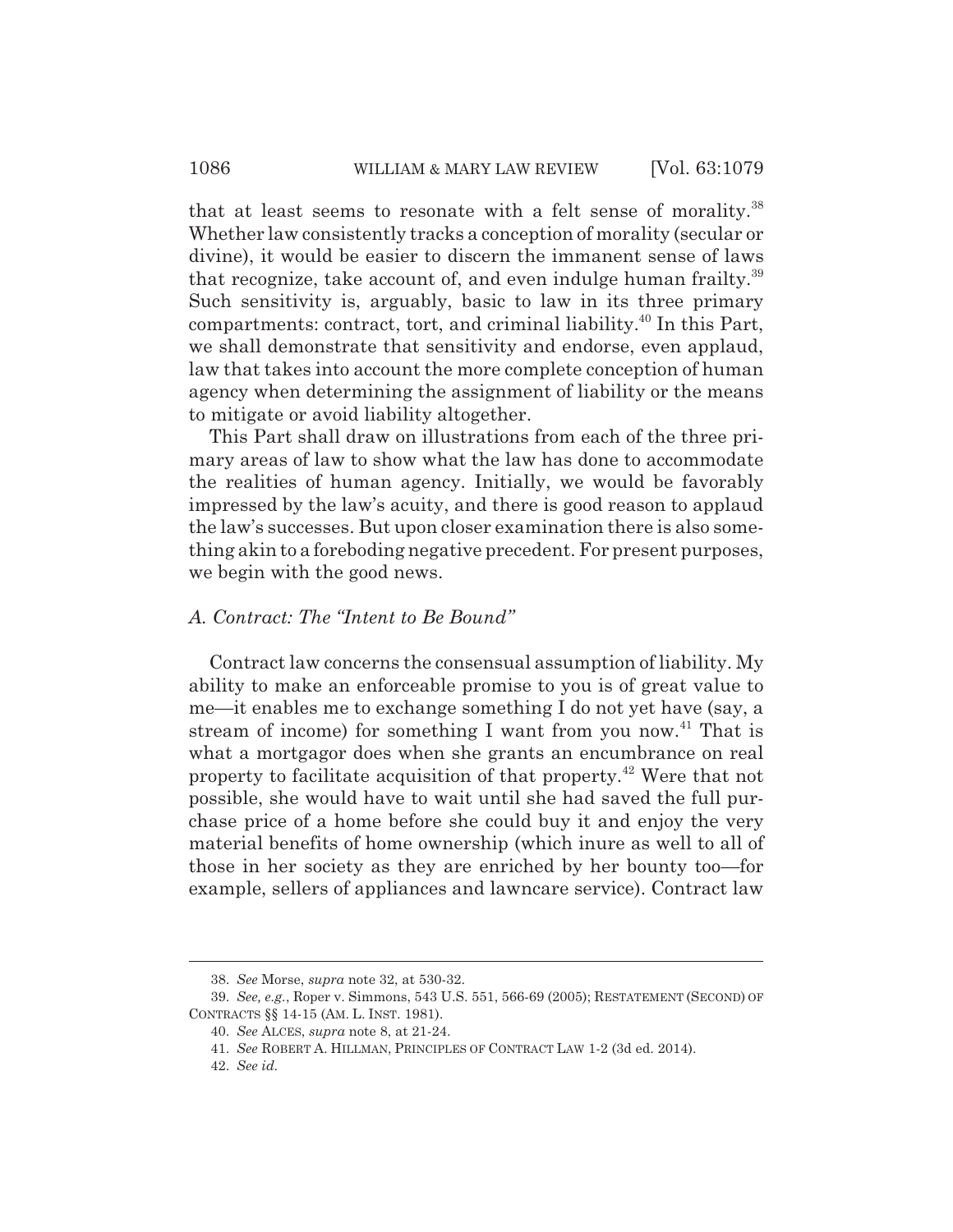turns the future promise to pay into present value.<sup>43</sup> Contract, then, *done right*, creates value.

In order to do contract "right," we need a check on the assumption of contract liability. That is the way we assure that exchanges accommodated by contract will create welfare—we each gain something more from the exchange than we surrender—rather than rents (non-welfare producing exploitation of market position that benefits only the rent seeker). The consent criterion is the "guarantor," so to speak, of that welfare creation consistent with human thriving.44 While I may make an objectively bad deal (for example, hire someone to paint my home a color that will in fact impair its market value), so long as I actually consent to the assumption of contract liability, so long as I intend to contract, that is all we need to assure that the legal machinery at contract's disposal will create value, no matter how idiosyncratic.<sup>45</sup> The contract law need not account for taste to create welfare, but it does rely on actual consent to sufficiently assure that the exchange will be welfare creating.<sup>46</sup>

Contract law is clear that "infants" (those under the age of eighteen) and those suffering from intellectual impairments do not have capacity to contract.47 While minors may enter into contracts for necessities, that exception is designed to protect minors, lest they not be able to buy things such as food and medications.<sup>48</sup> Protection of those with intellectual limitations is not so easily discerned, insofar as the mental incompetence may not be so clearly manifest.<sup>49</sup> The law, then, focuses on the state of mind of the party who attempts to enforce a contract with the mentally infirm.<sup>50</sup> That approach serves a certain sense of rough justice and would seem to

<sup>43.</sup> *See* HILLMAN, *supra* note 41, at 2.

<sup>44.</sup> ALCES, *supra* note 8, at 215.

<sup>45.</sup> *See* Groves v. John Wunder Co., 286 N.W. 235, 237 (Minn. 1939) (demonstrating that one can contract for a service to be done to his property even though the service may decrease the property's value).

<sup>46.</sup> *Id.*; *see also* Chunlin Leonhard, *Dangerous or Benign Legal Fictions, Cognitive Biases, and Consent in Contract Law*, 91 ST. JOHN'S L. REV. 385, 405 (2017).

<sup>47.</sup> *See* RESTATEMENT (SECOND) OF CONTRACTS §§ 14-15 (AM. L. INST. 1981).

<sup>48.</sup> *See id.* § 12.

<sup>49.</sup> *See, e.g.*, Ryan v. Weiner, 610 A.2d 1377, 1378, 1385-86 (Del. Ch. 1992) (considering the disparity in the parties' intellectual abilities in determining unconscionability). 50. *Id.*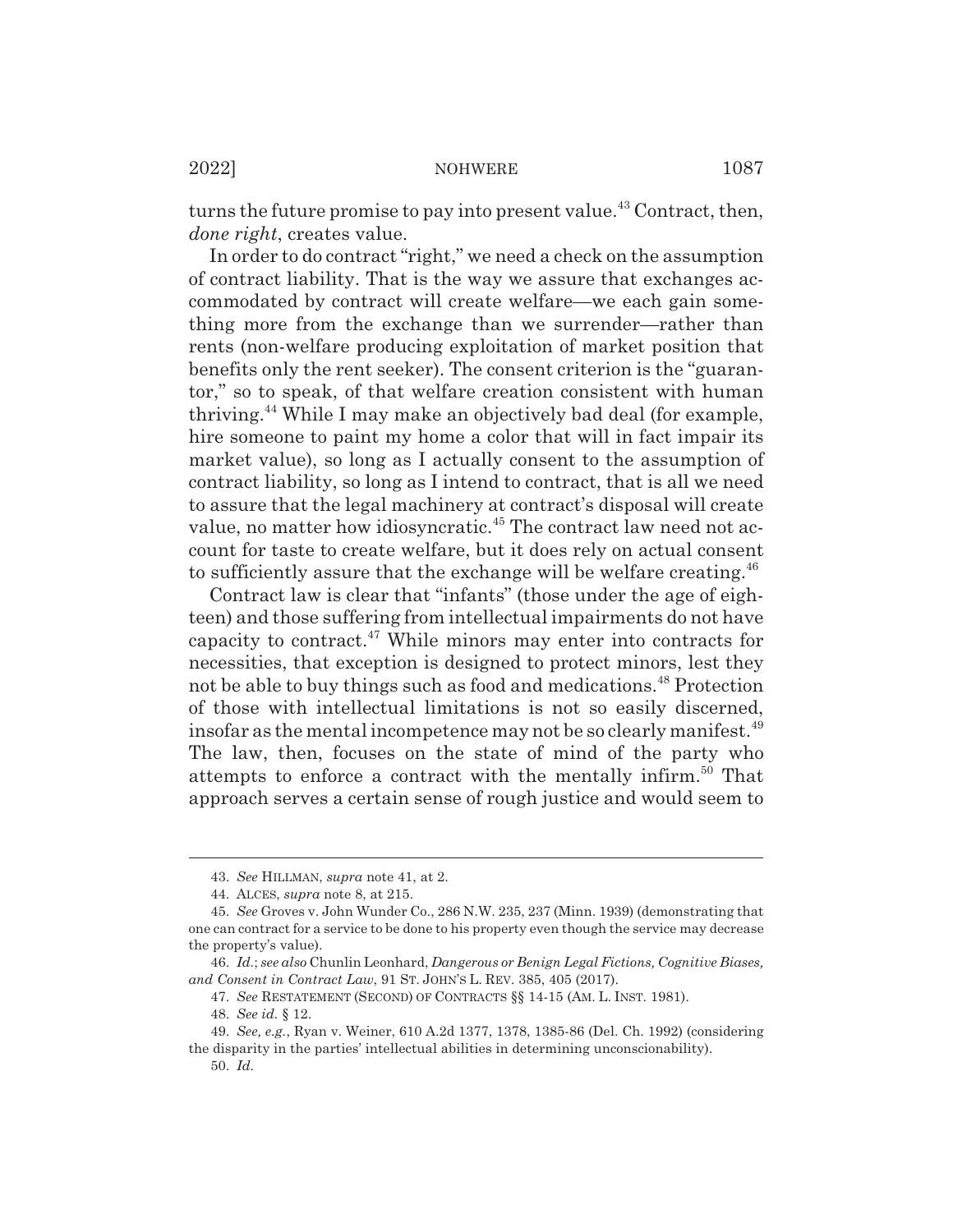punish those who have tried to take unconscientious advantage of the vulnerable.

Neuroscience can inform inquiry into a putative contracting party's intellectual capacity and confirm what the behavioral evidence suggests. *Van Middlesworth v. Century Bank & Trust Co.* illustrated such complementary use of neuroscientific insights.<sup>51</sup> "The second witness, a neurologist, examined the results of Piper's magnetic resonance imaging (MRI), found evidence of brain shrinkage and hardening of the arteries, and opined that the MRI was consistent with dementia both at the time of the MRI and [at the time Piper entered into the contract]."52 The MRI indicated "a combination of Alzheimer's disease and multi-infarct dementia" that would have rendered Piper mentally incompetent both in law and fact.53 It is important to note that the court used the neuroscientific evidence to corroborate what the available behavioral evidence suggested: Piper had seemed disoriented in conversation and had also filed a curious police report. $54$ 

So far, so good. We need not yet, at the veritable dawn of law and neuroscience, rely on neuroscience alone to reach legal conclusions. It is enough that neuroscience helps, that it affords us more confidence. Now we may imagine that, over time, we will gain increased confidence in the power of neuroscience to support legal conclusions. But until we can certainly diagnose Alzheimer's-type dementia from a brain scan, we cannot expect a brain scan to confirm that a subject does not have legal capacity *because* she suffers from Alzheimer'stype dementia.<sup>55</sup> There may be good reason to believe that as science

<sup>51.</sup> No. 215512, 2000 WL 33421451, at \*2 (Mich. Ct. App. May 5, 2000).

<sup>52.</sup> *Id.*

<sup>53.</sup> *Id.*

<sup>54.</sup> *Id.*

<sup>55.</sup> Until recently, researchers believed that amyloid plaques and tau tangles were correlative, if not the cause, of Alzheimer's disease. However, recent studies of brain scans revealed high levels of plaques and tangles in the brains of subjects who showed no extraordinary signs of dementia, memory loss, or Alzheimer's. Scientists believe this is attributable to genetic resiliencies and greater cognitive reserve, which help compensate for damage caused by plaques and tangles. As a result, however, brain scans alone cannot conclusively determine whether an individual with a plaque-riddled brain has Alzheimer's. Sharon Begley, *They Have 'Alzheimer's Brains' but No Symptoms. A New Wave of Drug Developers Wants to Know Why*, STAT (Feb. 27, 2020), https://www.statnews.com/2020/02/27/alzheimers-brains-but-nosymptoms/ [https://perma.cc/BRA3-Y4KH] ("You can have abundant plaques and tangles without having Alzheimer's disease.").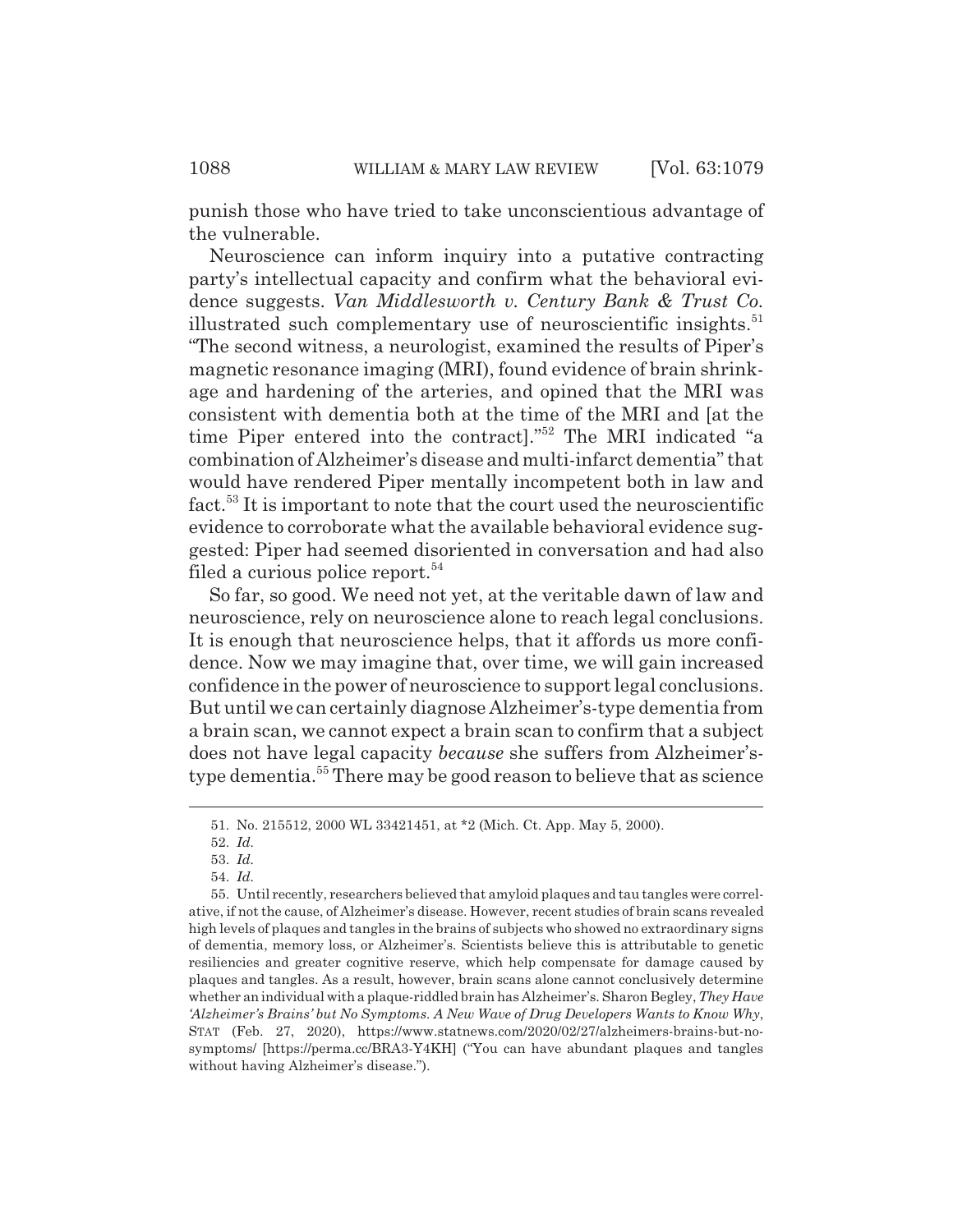advances and billions of dollars in grant money are devoted to the many challenges presented by Alzheimer's disease, we will be able to discover certain markers for the condition and even be able to determine the extent of impairment resulting from a particular constellation of those markers.<sup>56</sup>

A somewhat more prosaic example of contract law's neuroscientific acuity is revealed in portions of the law that do not seem to engage neuroscientific insights at all. Consider the "problem" of form contracts and legally mandated contract disclosures.<sup>57</sup> It is clear, crystal clear, that people do not read forms and do not heed boilerplate disclosures.<sup>58</sup>

Karl Llewellyn realized, or at least acknowledged, that fact well before mainstream contracts jurisprudence took into account the consequences for doctrine.59 If the very terms of a contract do not certainly indicate the parties' intent, the foundation of consensual undertaking, then what are we to do with a writing that purports to denote agreement when it is certainly not the measure of agreement? We may ignore such terms to the extent that they are not reasonably indicative of the deal that the circumstances suggest the parties actually intended. That was Llewellyn's innovation, at least in the context of sophisticated commercial transactions, well before anyone imagined there was such a thing as "brain law."60 Article 2 of Llewellyn's Uniform Commercial Code, the uniform law of the  $\lambda^{61}$  provides that when the writings of the parties' conflicting forms diverge, the terms of their contract are those terms upon which the forms do, in fact, agree as well as additional terms to which we may reasonably expect the parties would agree. $62$ 

62. *See* U.C.C. § 2-207 (AM. L. INST.&UNIF. L. COMM'N 1978); *see, e.g.*, Northrop Corp. v.

<sup>56.</sup> *Alzheimer's and Dementia Research*, ALZHEIMER'S IMPACT MOVEMENT, https://alzim pact.org/issues/research#:~:text=Today%2C%20funding%20for%20Alzheimer's%20and,(NI H)%20is%20%243.2%20billion [https://perma.cc/UB6D-YCSH].

<sup>57.</sup> Tess Wilkinson-Ryan, *A Psychological Account of Consent to Fine Print*, 99 IOWA L. REV. 1745, 1748-50 (2014).

<sup>58.</sup> Leonhard, *supra* note 46, at 413.

<sup>59.</sup> ALCES, *supra* note 8, at 182.

<sup>60.</sup> One may wonder what the opposite of "brain law" might be: "brainless law"? Well, to the extent that legal doctrine is inconsistent with neuroscientific reality it would, in perhaps every sense, be "brainless."

<sup>61.</sup> Article 2 of the U.C.C. has not been adopted by Louisiana. *Commercial Law Research Guide: Uniform Commercial Code*, GEO.L.LIBR., https://guides.ll.georgetown.edu/commercial law/ucc [https://perma.cc/SV54-3F55].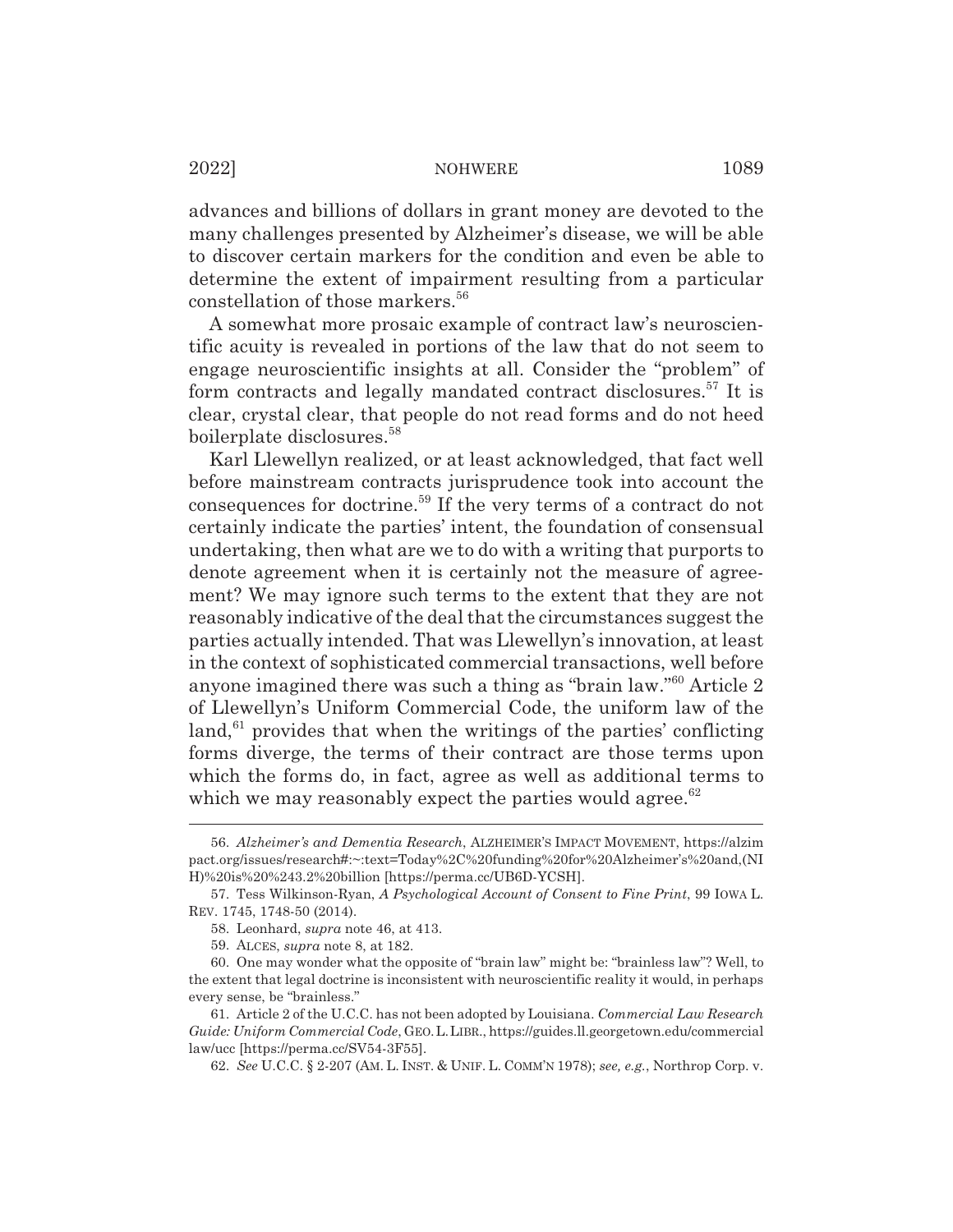Later commentators have recognized the limited extent to which a complex writing accurately captures the parties' intent, particularly in the context of transactions in which the boilerplate overwhelms the deal.<sup>63</sup> Why would you read pages of legalisms to be sure that all of your rights incident to a contract valued at less than, say, ten dollars, are vindicated?<sup>64</sup>

Most of us, virtually all of us, assume that some, perhaps even all, of the contracts terms to which we agree will never really matter, at least beyond terms such as quantity, price, and delivery. So, ignorance of the fine print, even when it may not be so fine, is quite rational.<sup>65</sup> Contract terms, then, are most often redolent of the parties' intent without being definitive of that intent.<sup>66</sup> The realization that humans are situationally rather than dispositionally "wired"<sup>67</sup> reflects the neuroscientific acuity of much of the extant contract doctrine. The contract law, then, at least insofar as the foundational intent requirement is concerned, passes neuroscientific muster in at least some contexts.

But what does the extant law of nonconsensual relations reveal about the law's appreciation of neuroscientific reality? Here, too, there may be reason for optimism.

Litronic Indus., 29 F.3d 1173, 1174-75 (7th Cir. 1994); Step-Saver Data Sys., Inc. v. Wyse Tech., 939 F.2d 91, 98-100 (3d Cir. 1991); Commc'ns Supply Corp. v. Iron Bow Techs., LLC, No. 18-1374, 2021 WL 1176070, at \*6 (W.D. Pa. Mar. 29, 2021).

<sup>63.</sup> *See, e.g.*, Leonhard, *supra* note 46, at 413; Wilkinson-Ryan, *supra* note 57, at 1748-50; *see also* Carnival Cruise Lines, Inc. v. Shute, 499 U.S. 585, 600 (1991) (Stevens, J., dissenting).

<sup>64.</sup> For that matter, even if you are signing the closing documents for your \$350,000 mortgage refinance, you might rationally decide not to peruse the terms to which you are ostensibly agreeing once you realize that the terms are not negotiable anyway and you, rationally, assume that nothing is going to go wrong. *See* ALCES, *supra* note 8, at 187 (listing four reasons reading consumer form contracts is not worth consumer's time). You may also take some solace in the fact that many others have signed essentially identical documents with no ill effect and that surely some regulator somewhere has assured that you will not be taken advantage of. Right?

<sup>65.</sup> *Id.*

<sup>66.</sup> That is certainly true of recurring consumer contracts, which may account for the greatest number of contracts. But, as section 2-207 (Llewellyn's innovation) demonstrated, that is also true of many very sophisticated commercial contracts. *See* U.C.C. § 2-207 cmt. 1 (AM. L. INST.&UNIF. L. COMM'N 1978).

<sup>67.</sup> Jon Hanson & David Yosifon, *The Situational Character: A Critical Realist Perspective on the Human Animal*, 93 GEO. L.J. 1, 24 n.77 (2004); *see also* Jon Hanson & David Yosifon, *The Situation: An Introduction to the Situational Character, Critical Realism, Power Economics, and Deep Capture*, 152 U. PA. L. REV. 129, 139, 155 (2003).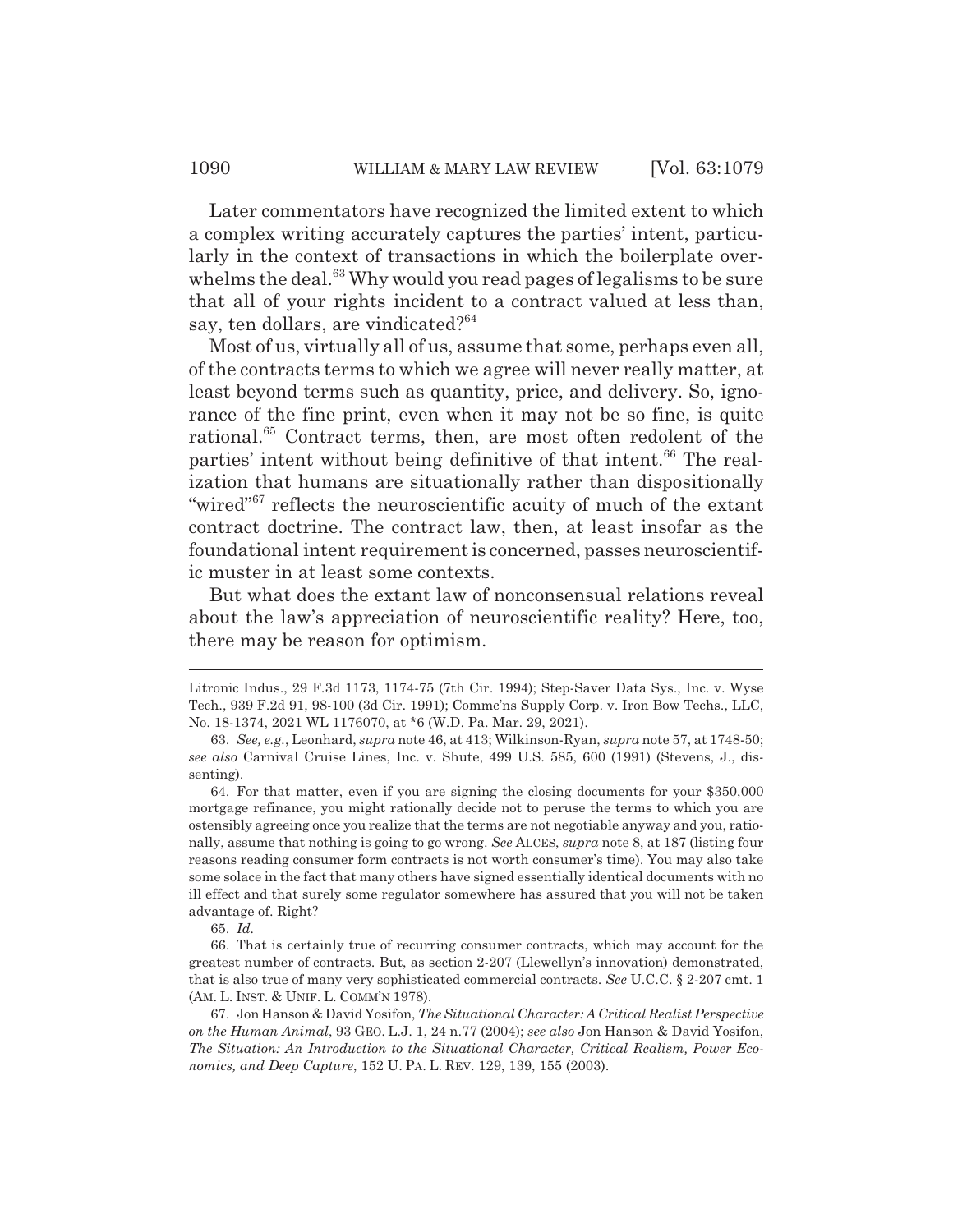# *B. Tort: What It Means to "Hurt Someone"*

Most of tort law is concerned with negligent actions that result in harm, most generally personal injury. To the extent that tort law imposes liability for intentional wrongdoing, it overlaps with the criminal law, considered in the next Section. Plaintiffs may have reason to bring intentional tort actions against defendants, particularly well-heeled (or, at least, well-insured) defendants. It is significant too that the standard of proof in tort cases, "preponderance of the evidence," will support plaintiffs' recovery in cases even though the state could not prevail in a criminal prosecution, where the standard of proof is "beyond a reasonable doubt."68

Intent in the tort law is sensitive to neuroscientific realities, even those that are easily and traditionally confirmed by behavioral evidence. The cases demonstrate an understanding of the intellectual difference between a young child and a mature adult. For example, one of the canonical cases, *Garratt v. Dailey*, concerned the intentional tort liability of a child five years and nine months old.<sup>69</sup> Little Brian was visiting an adult, Naomi, when he pulled a chair out from under Naomi's sister Ruth Garratt as Ruth was about to sit down on it.<sup>70</sup> Ruth fell, fracturing her hip and suffering other injuries.71 The Washington Supreme Court reasoned that it was not necessary for the plaintiff to prove that Brian *intended* to harm Ruth; rather, showing that Brian knew the necessary consequences of his actions was sufficient to establish Brian's tort liability.72 The court explained that "[t]he only circumstance where Brian's age is of any consequence is in determining what he knew, and there his experience, capacity, and understanding are of course material."73

There is some difference of opinion among courts concerning the imposition of intentional tort liability on children of a particularly tender age. The Ohio Supreme Court refused to recognize the intentional tort liability of a child under the age of seven: "Our laws

<sup>68.</sup> KENNETH S. BROWN ET AL., MCCORMICK ON EVIDENCE § 339 (Robert P. Mosteller ed., 8th ed. 2020).

<sup>69. 279</sup> P.2d 1091, 1092 (Wash. 1955).

<sup>70.</sup> *Id.*

<sup>71.</sup> *Id.*

<sup>72.</sup> *Id.* at 1094.

<sup>73.</sup> *Id.*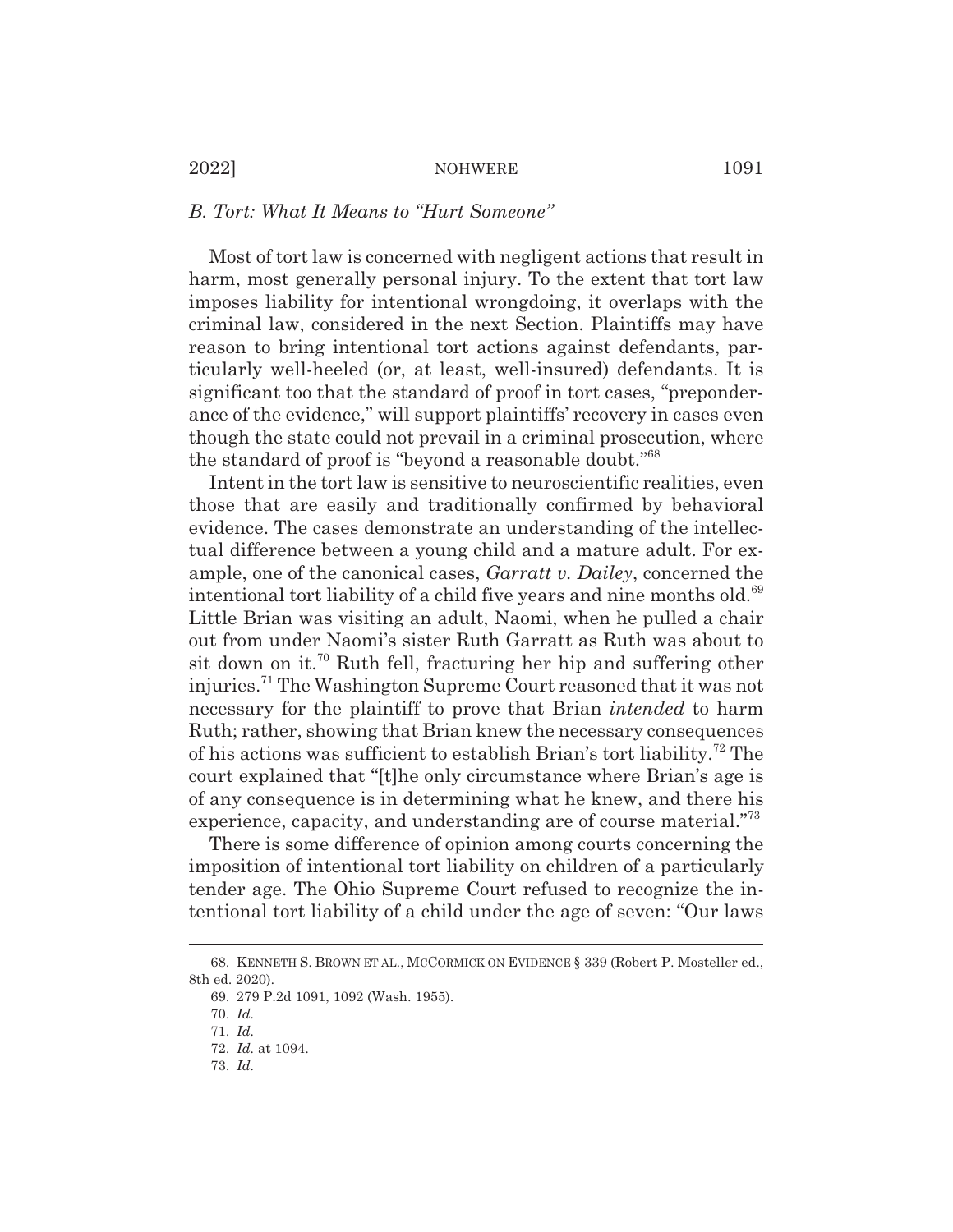and our moral concepts assume actors capable of legal and moral choices, of which a young child is incapable."74 Colorado reached the opposite conclusion in a case in which three- and four-year-old defendants caused the death of a five-week-old infant.<sup>75</sup>

There is nothing particularly striking about the results in cases involving conceptions of children's intent in battery cases. And it is only, for the briefest of moments, mildly surprising that mental deficiency of the defendant is not pertinent in tort cases generally: imposing liability based on the reasonable person standard when the defendant does not have the intellectual capacity to be reasonable does incentivize those who are in the best position to monitor such putative defendant's behavior to do so.<sup>76</sup>

What is striking—in a good way—about intentional tort law's understanding of the reasons for insulating some children from intentional tort liability is captured in the language of the Ohio Supreme Court and its focus on mental "capacity" and "moral choice[ ]."77 We may conclude, at this juncture at least, that the law has it right: mental capacity is, as it should be, the measure of legal liability. There is no more reason to believe that little Brian's parents would be any less able or inclined to attend to his behavior because of his age-related mental capacity than they would were he mentally impaired for reasons unrelated to his youth.<sup>78</sup> For now, though, acknowledge that the tort law does take into account aspects of mental capacity that neuroscience may reveal, and to some extent is already competent to reveal.<sup>79</sup> While such neural characteristics have been most salient in criminal contexts,<sup>80</sup> they would be equally apposite in the civil tort setting.

It is, though, in criminal settings that the power of neuoroscientific insights on law is most salient.

<sup>74.</sup> *See* DeLuca v. Bowden, 329 N.E.2d 109, 111 (Ohio 1975).

<sup>75.</sup> *See* Horton v. Reaves, 526 P.2d 304, 307-08 (Colo. 1974).

<sup>76.</sup> *See* RESTATEMENT (SECOND) OF TORTS § 283(B) cmt. b (AM. L. INST. 1965).

<sup>77.</sup> *DeLuca*, 329 N.E.2d at 111.

<sup>78.</sup> *See Garratt*, 279 P.2d at 1092.

<sup>79.</sup> *See* Brief for the American Psychological Ass'n & the Missouri Psychological Ass'n as Amici Curiae Supporting Respondent at 11-12, Roper v. Simmons, 543 U.S. 551 (2005) (No. 03-633); Brief for the American Psychological Ass'n et al. as Amici Curiae Supporting Petitioners at 25-26, Graham v. Florida, 560 U.S. 48 (2010) (No. 08-7412).

<sup>80.</sup> *See, e.g.*, *Roper*, 543 U.S. at 569; *Graham*, 560 U.S. at 68.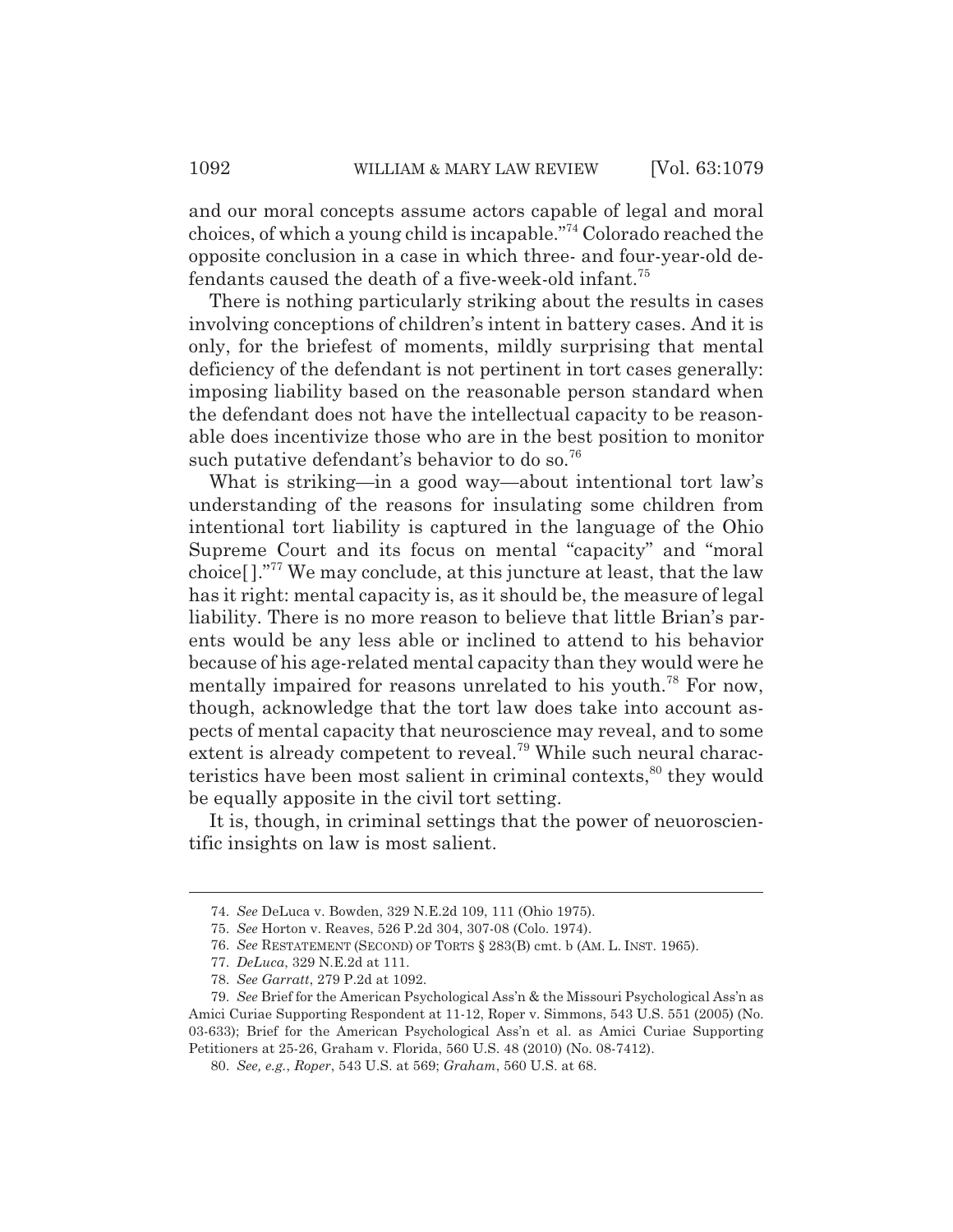# *C. Criminal Intent and Emotion*

The facts are familiar, the stuff of so-called "bodice-rippers": Frankie and Johnny were sweethearts, and after several years of a devoted, if torrid, relationship, Johnny's affections are "alienated" by Brenda (perhaps after her break-up with Eddie, of Brenda and Eddie fame).81 True to Hollywood form, Frankie walks in on Johnny and Brenda and "Frankie took aim with her forty-four/Five times with a rooty-toot-toot."<sup>82</sup> It is, of course, ironic, that the once-popular song identified the wronged woman as the murderer while the decided cases have generally involved cuckolded men. The question though remains clear: Is a homicide committed "in the heat of passion" murder? If it is not murder, but some lesser degree of homicide, the criminal penalty would be much diminished; query whether there should be a penalty at all.

The doctrine and cases are clear that first degree, premeditated murder is "worse" from the perspective of the law, if not from the perspective of the victim. It may be necessary to wonder why that is so, but first consider some illustrative cases.

James Clark Thornton was convicted of murder in the first degree for the homicide of his estranged wife's paramour, Mark McConkey.<sup>83</sup> While the defendant and his wife were separated, but before Mrs. Thornton's attorney filed her divorce petition, the deceased had begun an amorous relationship with the soon-to-be ex-Mrs. Thornton with her husband's knowledge.<sup>84</sup> Aware of that relationship, Thornton showed up at the home of his wife, discovered her and McConkey *in medias* sexual relations, and shot McConkey.85

Now whether there was evidence of the type of premeditation that would support a first degree murder conviction is, for present purposes, beside the point.<sup>86</sup> The case is pertinent here for the court's observations regarding the defendant's "heat of passion":

<sup>81.</sup> LEIGHTON BROS.&REN SHIELDS, *Frankie & Johnny* (Tell Taylor Music Publisher 1912).

<sup>82.</sup> *Id.*

<sup>83.</sup> State v. Thornton, 730 S.W.2d 309, 309 (Tenn. 1987).

<sup>84.</sup> *Id.* at 309-11.

<sup>85.</sup> *Id.* at 311-12.

<sup>86.</sup> Though, indeed, it would seem that the defendant had time for reflection: he left and came back with a gun and camera. *Id.* at 311.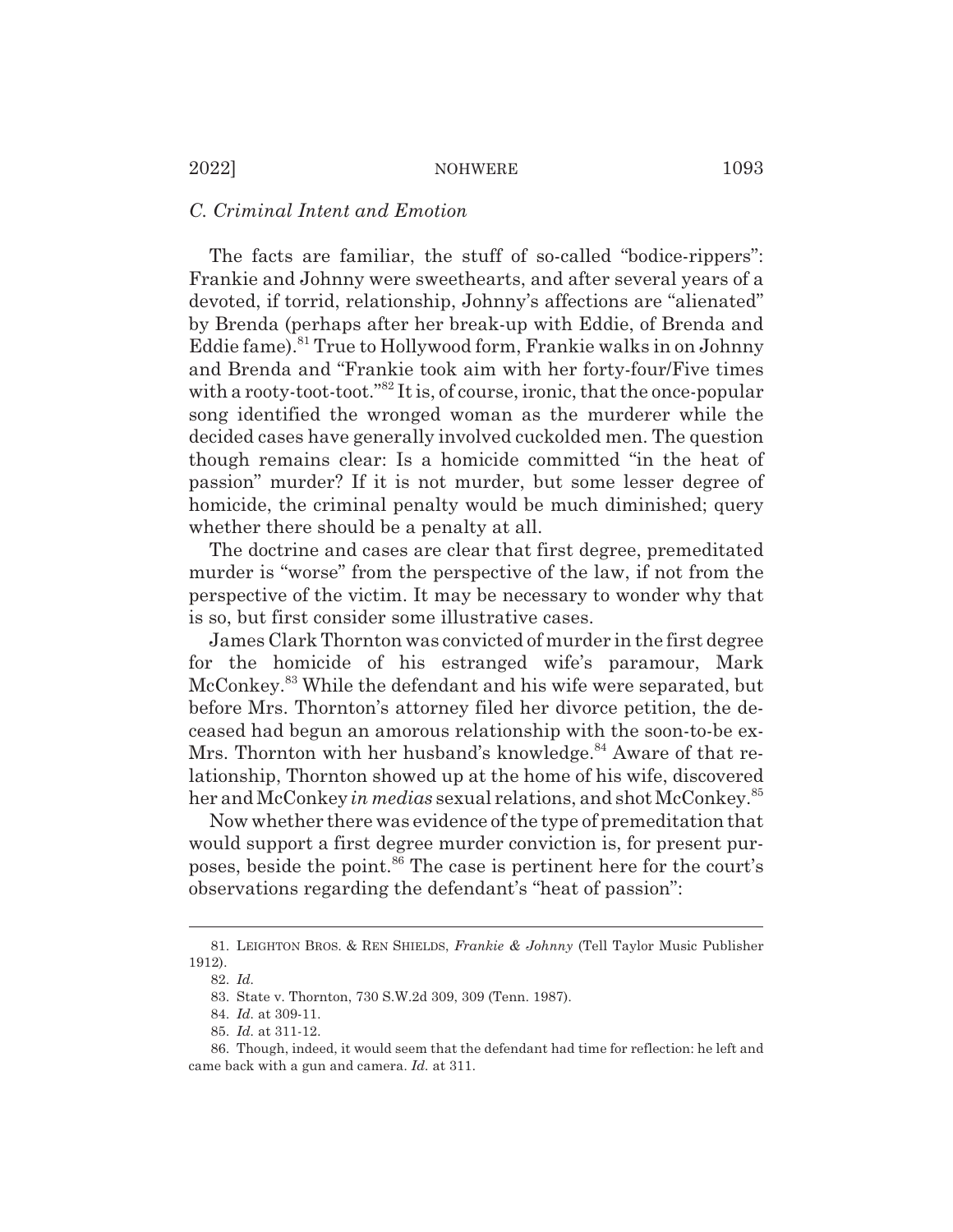[I]t has long been a well-settled legal principle that the commission of unlawful sexual intercourse with a female relative is an act *obviously* calculated to arouse ungovernable passion, and that the killing of the seducer or adulterer under the influence or in the heat of that passion constitutes voluntary manslaughter, and not murder, in the absence of evidence of actual malice.87

The court relied on precedent in the jurisdiction.<sup>88</sup>

Indeed, it did not even matter whether defendant Thornton actually was experiencing the emotional upset the court attributed to him. What matters is the doctrine's recognition that intent may be vitiated by emotional reaction, that there is a legally significant difference between mental states pertinent to punishment. That difference must matter, in either noninstrumental (probably deontological89) or instrumental terms. So the defendant acting in response to particularly salient emotional provocation is either less culpable or presents less of a threat going forward than the contracted "hitman," who kills in a more "cold-blooded" way.

That distinction could make some sense. And if you believe that noninstrumentalism is anything more than the rationalization of emotional reaction (rather than just a more saliently visceral reaction to phenomena), the deontological "tug" of that rationalization may convince you that the distinction the doctrine discovers makes some kind of sense. You could also come to terms with the posited distinction in wholly instrumental terms: someone who catches his recently estranged romantic partner *in pare delicto* with another *might* pose less of a threat to others whom he does not discover in such circumstances. Either way, the difference seems to rely on a basis of justification unavailable when the killing is premeditated. Perhaps there is some sense that the defendant is less guilty if we can more easily appreciate, if not empathize with, the defendant's neural (in the event, "emotional") state. You get the sense that

<sup>87.</sup> *Id.* at 312 (emphasis added).

<sup>88.</sup> *Id.* at 312-13 (quoting Toler v. State, 260 S.W.134, 137 (Tenn. 1924)).

<sup>89.</sup> *See generally* IMMANUELKANT, GROUNDWORK OF THE METAPHYSICS OF MORALS (Mary Gregor ed. & trans., 1998) (providing Kant's deontological argument for the categorical imperative, which advocates for moral behavior out of a sense of duty rather than utilitarian interests).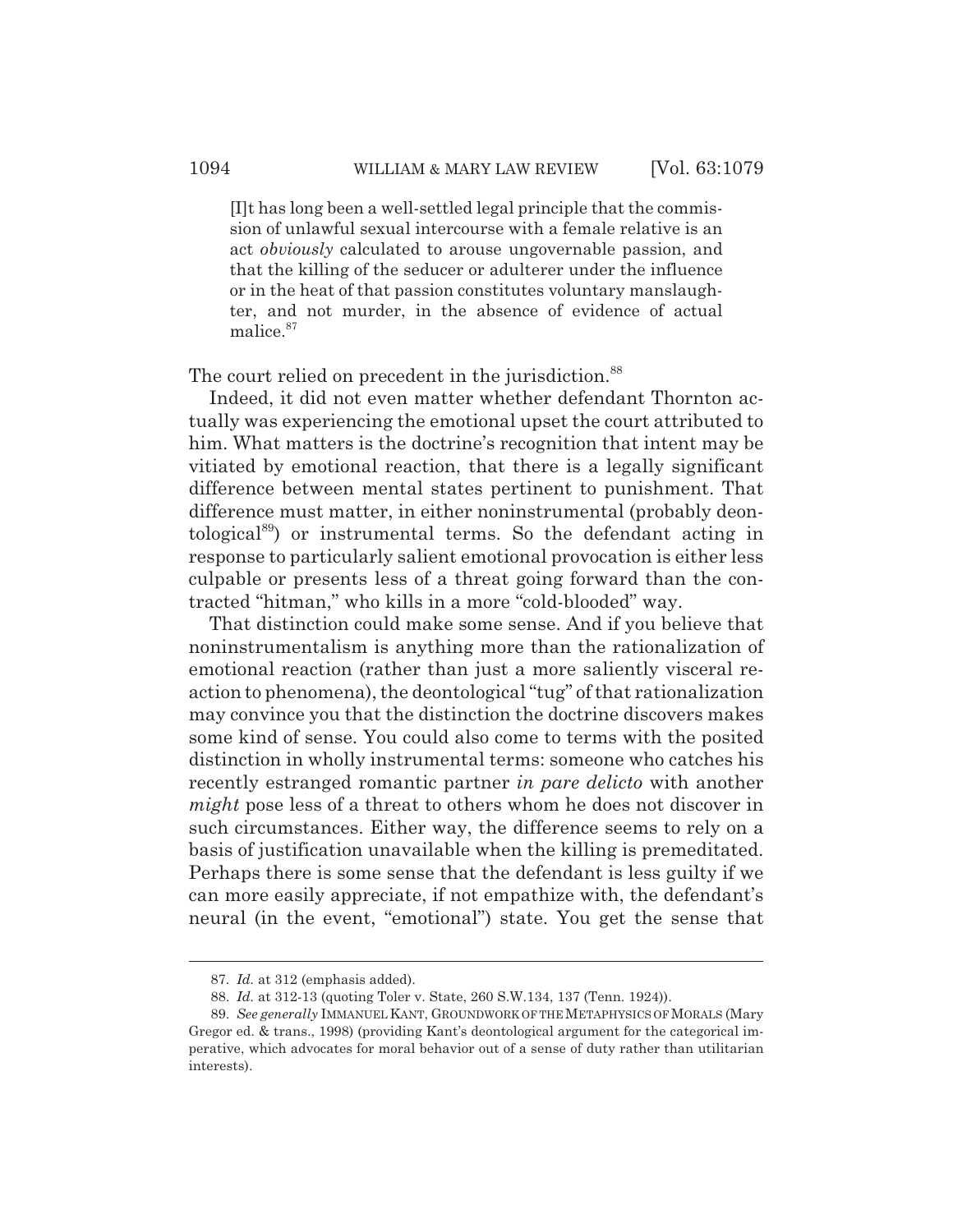somehow the provocation undermined the defendant's self-control, which, of course, posits a "self" somehow "in control."<sup>90</sup>

In similar regard, consider the now infamous case of "Spyder Cystkopf."91 Herbert Weinstein strangled his wife and threw her body out of the window of their twelfth-floor Manhattan apartment.<sup>92</sup> The marriage had been troubled for some time: Weinstein researched how to kill by poisoning and had incurred significant gambling debts.93 He also made an effort to make it appear as though his wife had taken her own life by jumping out of the apartment window.94 So, there was evidence of the kind of premeditation that would undermine a defense based on impaired neural capacity.95 And that was significant because Mr. Weinstein's defense counsel wanted to introduce neuroscientific evidence of an arachnoid cyst that had formed on Mr. Weinstein's frontal lobe, an area associated with so-called "executive function"—the ability to exert control over, and so avoid, impulsive actions.<sup>96</sup>

The issue in the case was whether the defense could introduce particular neuroscientific evidence: position emission tomography  $(PET)^{97}$  and skin conductance response  $(SCR)^{98}$  test results. The court reasoned:

<sup>90.</sup> ALCES, *supra* note 8, at 10.

<sup>91. &</sup>quot;Spyder Cystkopf" is the pseudonym given to defendant Herbert Weinstein in the real case, *People v. Weinstein*. 591 N.Y.S.2d 715 (Crim. Ct. 1992). The pseudonyms of the defendant and his victim were given by Dr. Daniel Martell in his analysis of the case and used in Morse's analysis. Morse, *supra* note 32, at 527 n.1.

<sup>92.</sup> *Weinstein*, 591 N.Y.S.2d at 717; *see also* KEVIN DAVIS, THE BRAIN DEFENSE: MURDER IN MANHATTAN AND THE DAWN OF NEUROSCIENCE IN AMERICA'S COURTROOMS 10 (2017).

<sup>93.</sup> DAVIS, *supra* note 92, at 120-121.

<sup>94.</sup> *Weinstein*, 591 N.Y.S.2d at 717; Morse, *supra* note 32, at 537; DAVIS, *supra* note 92, at 10.

<sup>95.</sup> *See Weinstein*, 591 N.Y.S.2d at 717.

<sup>96.</sup> *Id.* at 722-23; Morse, *supra* note 32, at 539-41.

<sup>97.</sup> *Weinstein*, 591 N.Y.S.2d at 717-18; *see also* Susan E. Rushing, *The Admissibility of Brain Scans in Criminal Trials: The Case of Positron Emission Tomography*, 50 CT. REV. 62, 62-64 (2014) (discussing PET scans and the *Weinstein* court's decision to admit them); J. Rojas-Burke, *PET Scans Advance as Tool in Insanity Defense*, 34 J. NUCLEAR MED. 13N, 25N, 26N (1993) (discussing the debate surrounding the *Weinstein* court's admittance of PET scans and its implications for future litigation).

<sup>98.</sup> *Weinstein*, 591 N.Y.S.2d at 717-18; *see* Antonio R. Damasio et al., *Individuals with Sociopathic Behavior Caused by Frontal Damage Fail to Respond Autonomically to Social Stimuli*, 41 BEHAV. BRAIN RSCH. 81, 90-92 (1990).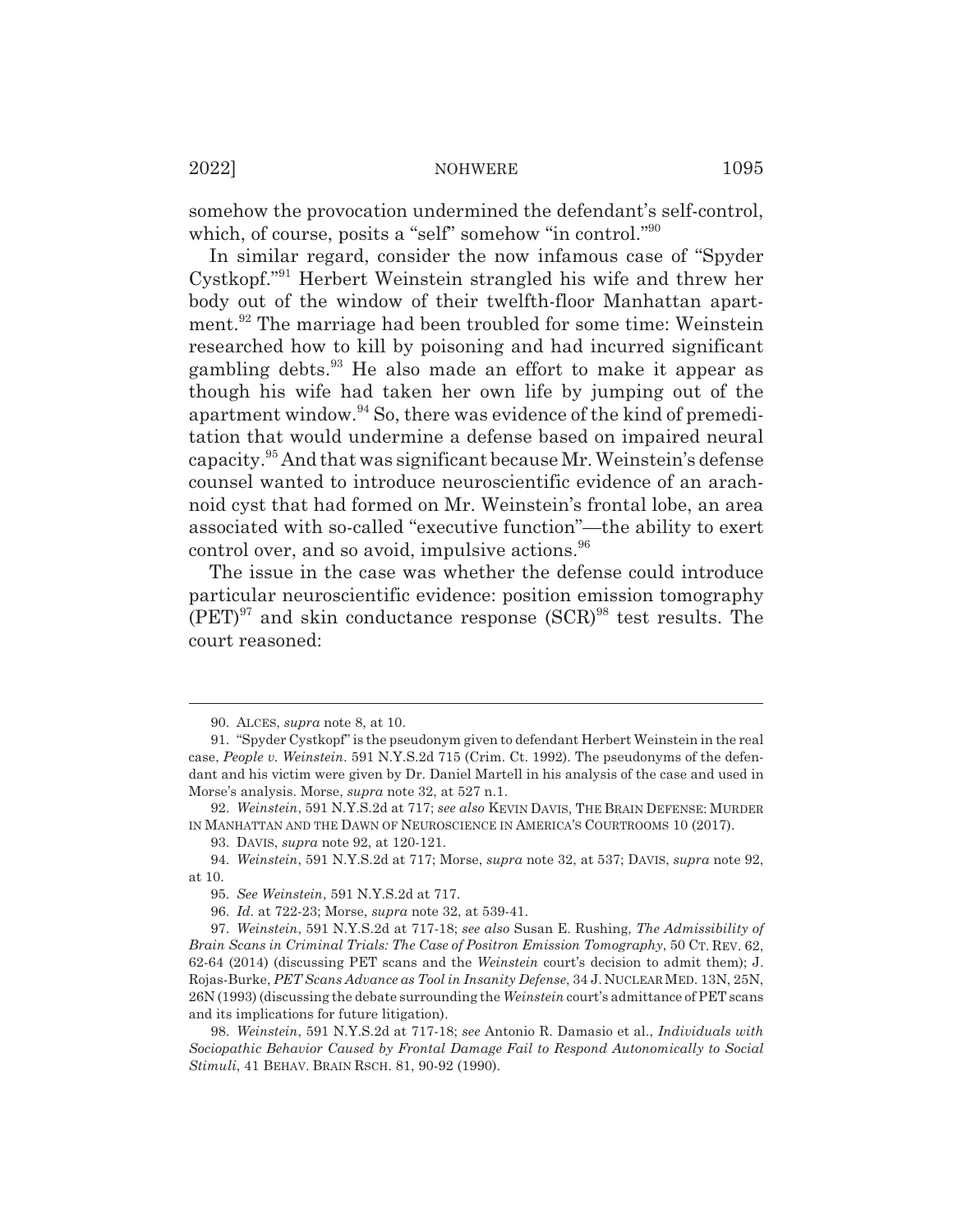[T]he admissibility of the results of these tests depends upon whether it would be reasonable for the psychiatrist to consider these results with other available information in forming a diagnosis that Weinstein's cognitive ability was so impaired at the time he allegedly killed his wife that he was not *responsible* for his conduct.<sup>99</sup>

The court found that it would be reasonable for the expert psychiatrist to consider the tests' results.100 While the ruling did not ultimately lead to Mr. Weinstein's exoneration (and there is good reason to believe that it should not have),  $101$  it is important—for the law and neuroscience story—that the court's unwillingness to exclude the neuroscientific evidence may well have encouraged the prosecution to enter into a plea agreement that it otherwise would have been disinclined to entertain,<sup>102</sup> saving Mr. Weinstein perhaps fifteen years of incarceration.

Most significant is the court's casting its inquiry in terms of Mr. Weinstein's "responsibility": the neuroscientific evidence could be probative of Mr. Weinstein's criminal responsibility.103 But in what sense? Surely there was no factual question regarding Mr. Weinstein's causal responsibility for his wife's death. What remained at issue, then, was a normative measure of responsibility. For the perspective urged in this Article, that is encouraging: the recognition that neural state may be probative of normative responsibility in a way that could determine application and operation of legal doctrine.

One final case study focuses the thought experiment. Mr. Oft (pseudonym) was a forty-year-old school teacher who was married and had a stepdaughter.<sup>104</sup> Though he had, since adolescence, maintained an interest in pornography, he had no history of sexual predation or violence.105 But then, somewhat suddenly, he developed

<sup>99.</sup> *Weinstein*, 591 N.Y.S.2d at 723 (emphasis added).

<sup>100.</sup> *Id.* at 724.

<sup>101.</sup> *See* Morse, *supra* note 32, at 540-41; DAVIS, *supra* note 92, at 120-21, 152, 183-84.

<sup>102.</sup> Kevin Davis, *Brain Trials: Neuroscience Is Taking a Stand in the Courtroom*, A.B.A. J., Nov. 2012, at 40-41.

<sup>103.</sup> *Weinstein*, 591 N.Y.S.2d at 717, 724-25.

<sup>104.</sup> Stephen J. Morse, *Lost in Translation? An Essay on Law and Neuroscience*, 13 LAW & NEUROSCIENCE 529, 559-60 (2010).

<sup>105.</sup> *Id.* at 559.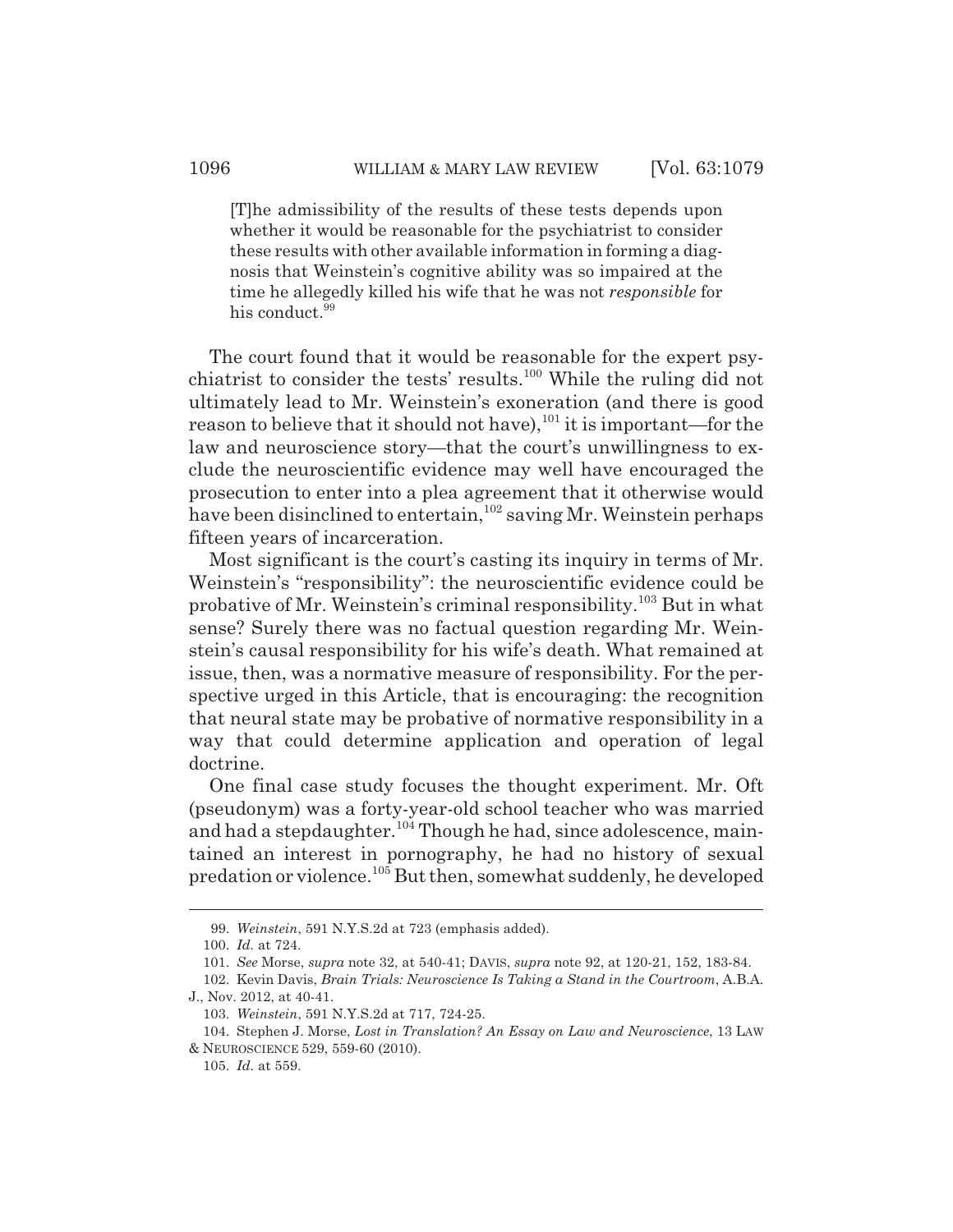an interest in child pornography and started visiting child pornography websites.106 Then he began to solicit prostitutes.107 When he made sexual advances toward his stepdaughter, she told her mother and Oft was convicted of child molestation.<sup>108</sup> He was sentenced to an inpatient rehabilitation program instead of prison, but was expelled from that program when his inappropriate sexual behavior continued.<sup>109</sup>

The evening before he was to be sentenced to prison, Oft was admitted to the hospital after complaining of a severe headache.<sup>110</sup> While in the hospital that evening, he continued his inappropriate behavior.<sup>111</sup> Further behavioral anomalies caused the attending doctor to order an MRI, which revealed a large orbitofrontal tumor.112 Following surgical removal of the tumor, Oft returned to normal, engaging in no inappropriate sexual behavior.<sup>113</sup> But about a year later, the inappropriate sexual behavior began again.114 An MRI indicated that the tumor had regrown.<sup>115</sup> The new tumor was successfully removed, with the same favorable results that followed the first excision. $116$ 

Well, what do you want to do? Should Oft be incarcerated? Was he "responsible" for what the tumor made him do? Perhaps we could "incarcerate" the tumor by leaving it in a jar on a shelf. In order to appreciate the power of the thought experiment, you must assume that after the second surgery, Oft's predatory inclinations expired with the tumor. He presents no risk going forward and the efficient cause of the crimes he perpetrated before the second surgery no longer exists. If we now punish Oft, who or what, exactly, are we punishing? And, most pertinently here, how do conceptions of intent function to inform application of the criminal law?

116. *Id.*; *see also* ALCES, *supra* note 8, at 15-21 (reviewing Morse's analysis of the Oft case to illustrate how empirical breakthroughs may reshape conceptual legal challenges).

<sup>106.</sup> *Id.*

<sup>107.</sup> *Id.*

<sup>108.</sup> *Id.*

<sup>109.</sup> *Id.*

<sup>110.</sup> *Id.*

<sup>111.</sup> *Id.*

<sup>112.</sup> *Id.* at 559-60.

<sup>113.</sup> *Id.* at 560. 114. *Id.*

<sup>115.</sup> *Id.*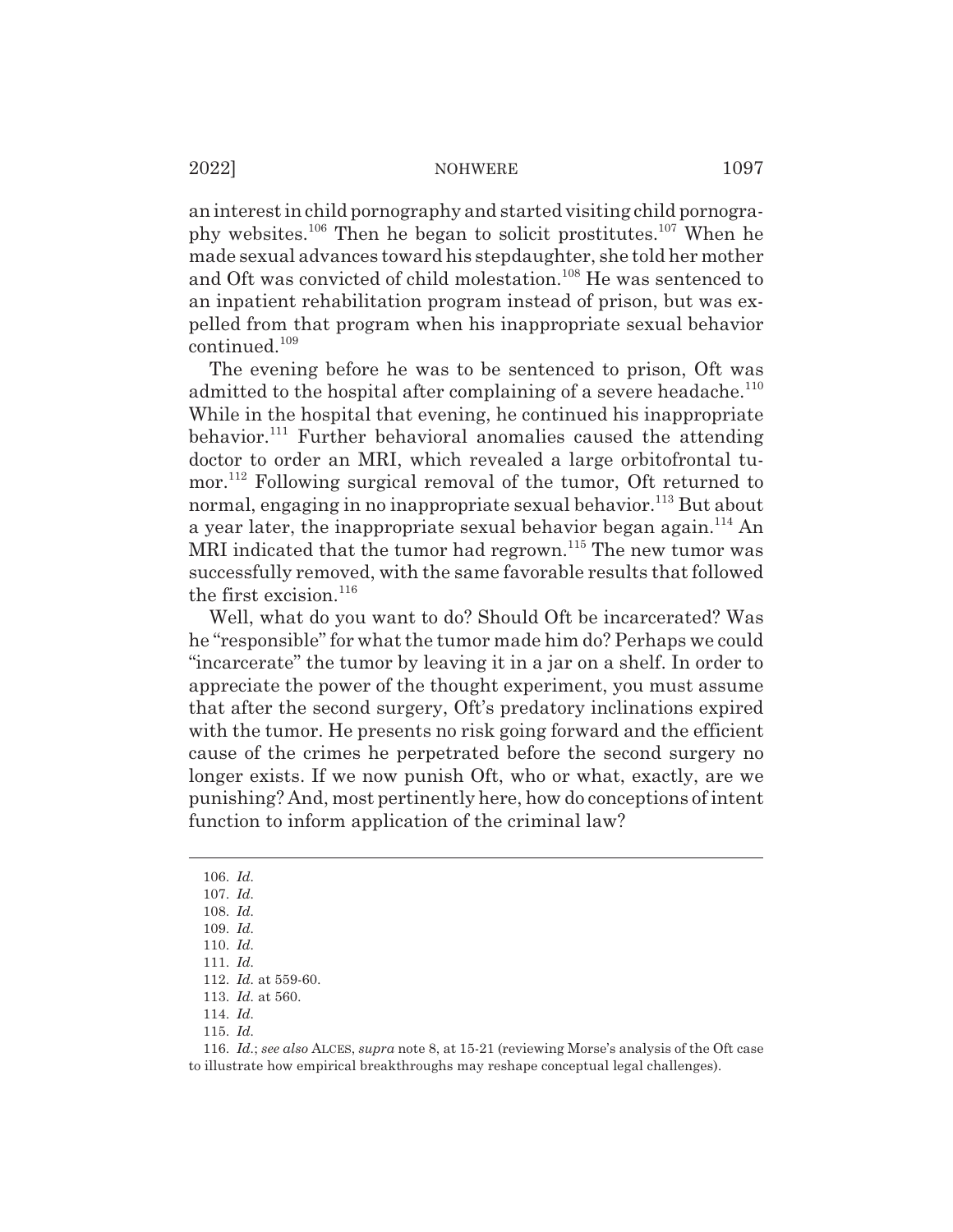# II. THE FOLK PSYCHOLOGY OF "INTENT" IN LAW

To be clear, describing psychology as "folk" is not to disparage it: we all function by assuming the essential reality of folk psychology. Indeed, we would be unable to function without it. Folk psychology at least assumes, if it does not posit, the reality of beliefs, desires, and motives (BDM). I do not have to inquire into the neural incidents of your belief in order to come to terms with it for purposes of everyday social intercourse. We can define "belief" if we like, but that would rarely be necessary. What matters is that by your claiming to believe something, or my attributing a belief to you, we are establishing certain parameters of communication and social engagement. So, too, I know what you mean when you describe a desire or attribute a motive to someone. Folk psychology acknowledges that such abstractions perform important social coordination objects by facilitating communication.

But folk psychology is an abstraction made generally efficacious only by reference to its object. We could not imagine saying to the neurosurgeon "remove Oft's preoccupation with sexual predation." But we could say, "remove the tumor (that is, alter his brain structure) that is causing Oft to be a sexual predator." Neuroscience does not undermine folk psychology; it limits folk psychological conceptions to their appropriate domain: social settings in which BDM serve useful but not confounding purposes, in which BDM operate at the right level of abstraction.

"Intent" in law is such a folk psychological conception. It *can* tell us when and how the law should intervene. For example, it can tell us when an exchange will be welfare-creating (contract), when victim compensation and perpetrator disincentive meet in just the right way to justify civil relief (tort), and when the social interest has been compromised sufficiently to enlist the punitive power of the state (criminal law).<sup>117</sup> That is quite a lot to ask a folk psychological concept to do. We should not be surprised that it does not do it well.

<sup>117.</sup> *See supra* Part I.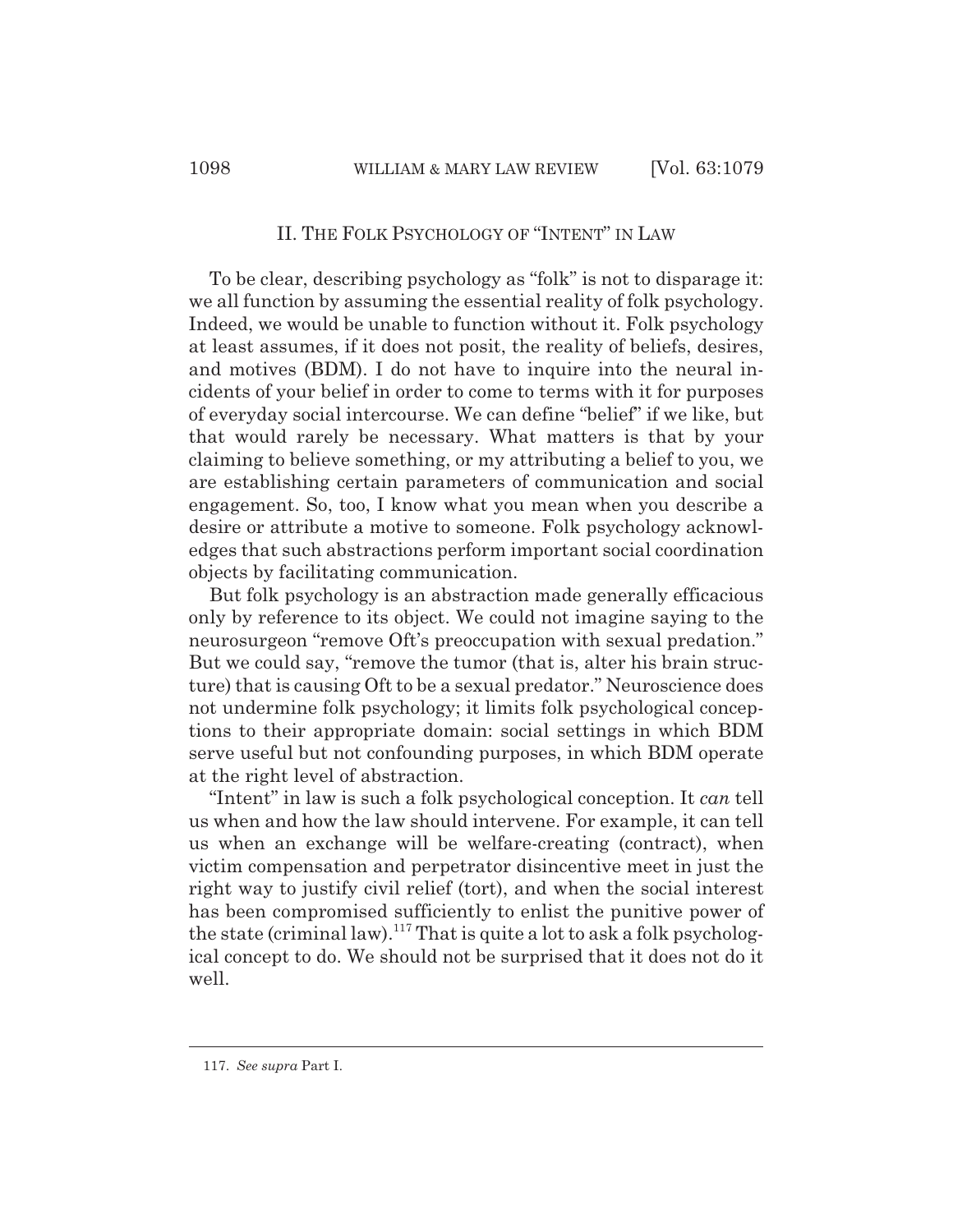Further, intent only can work to vindicate any social object if we first agree on the normative character of that object. To oversimplify without sacrificing any necessary acuity, we need to divide the normative universe into two components: the instrumental and the noninstrumental. The incidents of both are accessible: instrumental responses are forward-looking, like general and specific deterrence; noninstrumental responses are backward-looking, like retribution and revenge.<sup>118</sup> Before we can have any sense of whether "intent" is a helpful marker on our normative path, we need to know where the path is headed. Even then, at some point we must come to terms with the constituents of intent. But fixing our normative object is fundamental.

For exemplary purposes, consider again the case of Oft.<sup>119</sup> Though his intent was resectioned, the other incidents of "Oft-ness" remain. Does "enough" of Oft remain to support a noninstrumental response to his presurgery actions? From the instrumental perspective, what object would be served by "post-surgery Oft's" incarceration? Keep in mind, there will be costs to imprisoning him—some easily and others not-so-easily quantifiable. Will those costs outweigh the general and specific benefits derived from his incarceration? For instance, what message, if any, would be sent to others considering sexual predation were we to return Oft to his pre-tumor life? And if that is the "math" we would have to perform to realize a normative object, how do folk-psychological conceptions of intent accommodate the calculation?

Further, cognitive neuroscience provides means to dig deeper than folk psychology would let us go. In fact, cognitive neuroscience could correct mistakes that would frustrate our normative object if we were to stop instead at the folk-psychological level of abstraction when that level would be impotent to realize (rather than frustrate) our normative object. Our argument is that the barrier to law's vindicating its normative objects is the law's reliance on the historically more accessible folk psychology shadows when appreciation of cognitive neuroscience can now provide better light. We can understand

<sup>118.</sup> It is not clear that there really is a difference between the two, though we can say individuals exact revenge and states impose retributionary punishment. It probably feels the same from the perspective of the object of the punishment.

<sup>119.</sup> *See supra* text accompanying notes 104-16.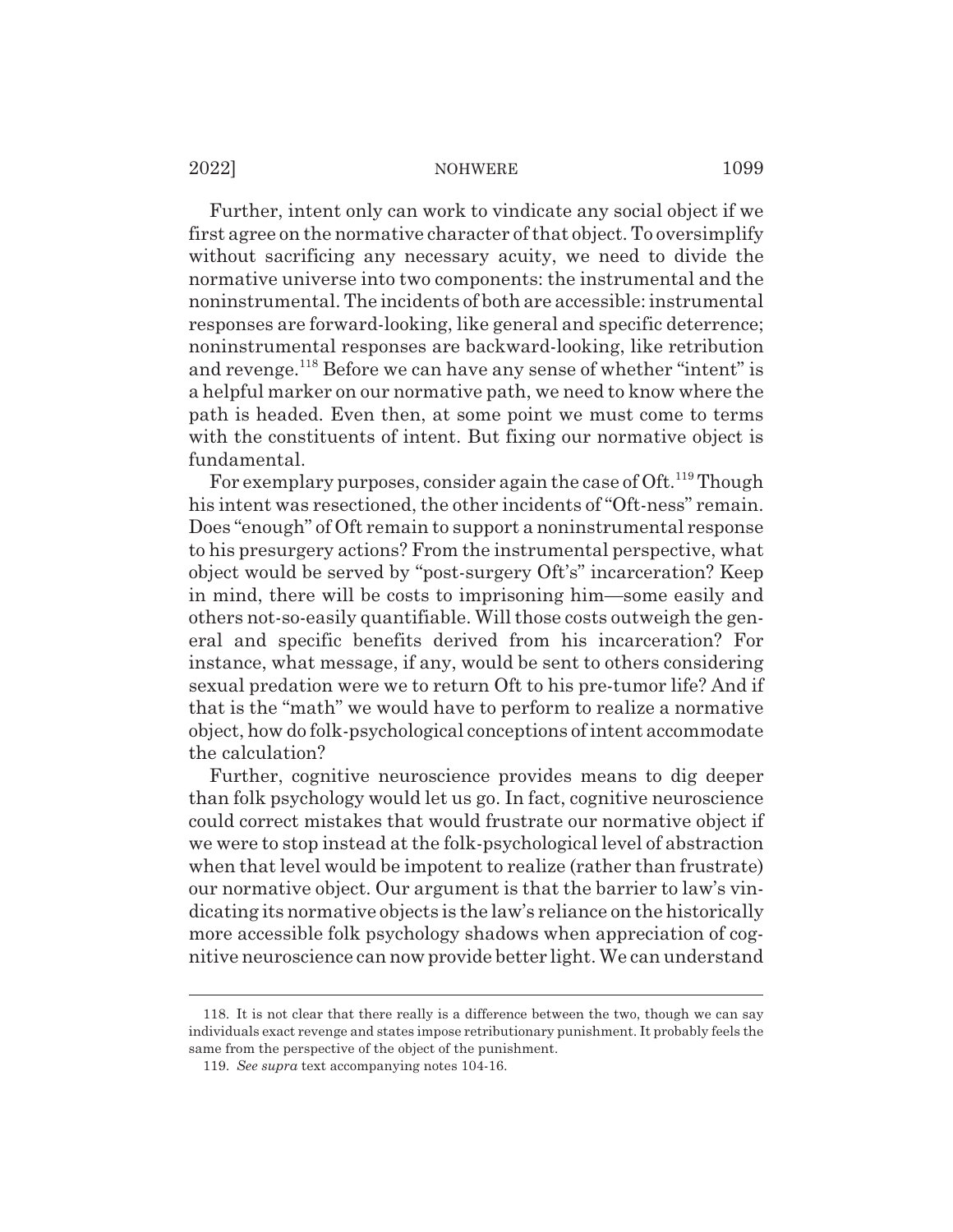why legal doctrine, the product of less enlightened times, speaks the language of folk psychology; we cannot understand why it settles for that (potentially misleading) level of acuity and inquiry when a paradigm more aligned with every conceivable normative object is available.120 And that paradigm more accurately depicts what it means to be human. $^{121}$ 

Yet we are encouraged by law's engagement with neuroscientific realities when such realities are manifest. The contract, tort, and criminal law contexts in the first part of our story are success stories; we applaud them.<sup>122</sup> But it is just as important to recognize that the law's deference to neuroscience realties stops (abruptly) and that the impediment to the law's engagement with neuroscientific insights is a matter of empirical limitation, *not* conceptual  $\alpha$  confusion.<sup>123</sup> The law goes as far as it can with cognitive neuroscience, dismissing folk psychological conceptions, but then regresses to folk psychology's look through the glass darkly when the science has not yet taken us far enough.<sup>124</sup> It is as though secular thinking can take us only so far, and then we must fall back on superstition when we cannot understand the phenomena empirically.<sup>125</sup> Human agents are, then, in the eyes of the law, mechanistically determined entities, so far as we understand the mechanism.<sup>126</sup> Then, when our *current* empirical understanding runs into an empirical wall, we reconstitute human agency in divine or pseudoscientific terms, as an uncaused cause.<sup>127</sup> That is a grave error, as the science reveals.<sup>128</sup>

# III. THE NON-VOLITIONAL BIOLOGICAL ROOTS OF INTENT

The process of adjudicating criminal law seems appropriately concerned with intent and all of the potential subtleties attached to

<sup>120.</sup> *See* ALCES, *supra* note 8, at 2.

<sup>121.</sup> *See id.*

<sup>122.</sup> *See generally supra* Part I (discussing states of mind in relation to contract, tort, and criminal law).

<sup>123.</sup> *See* ALCES, *supra* note 8, at 14-21.

<sup>124.</sup> *See id.* at 7-10, 14-21.

<sup>125.</sup> *See id.*

<sup>126.</sup> *See id.* at 19.

<sup>127.</sup> *See id.* at 32-34.

<sup>128.</sup> *See id.*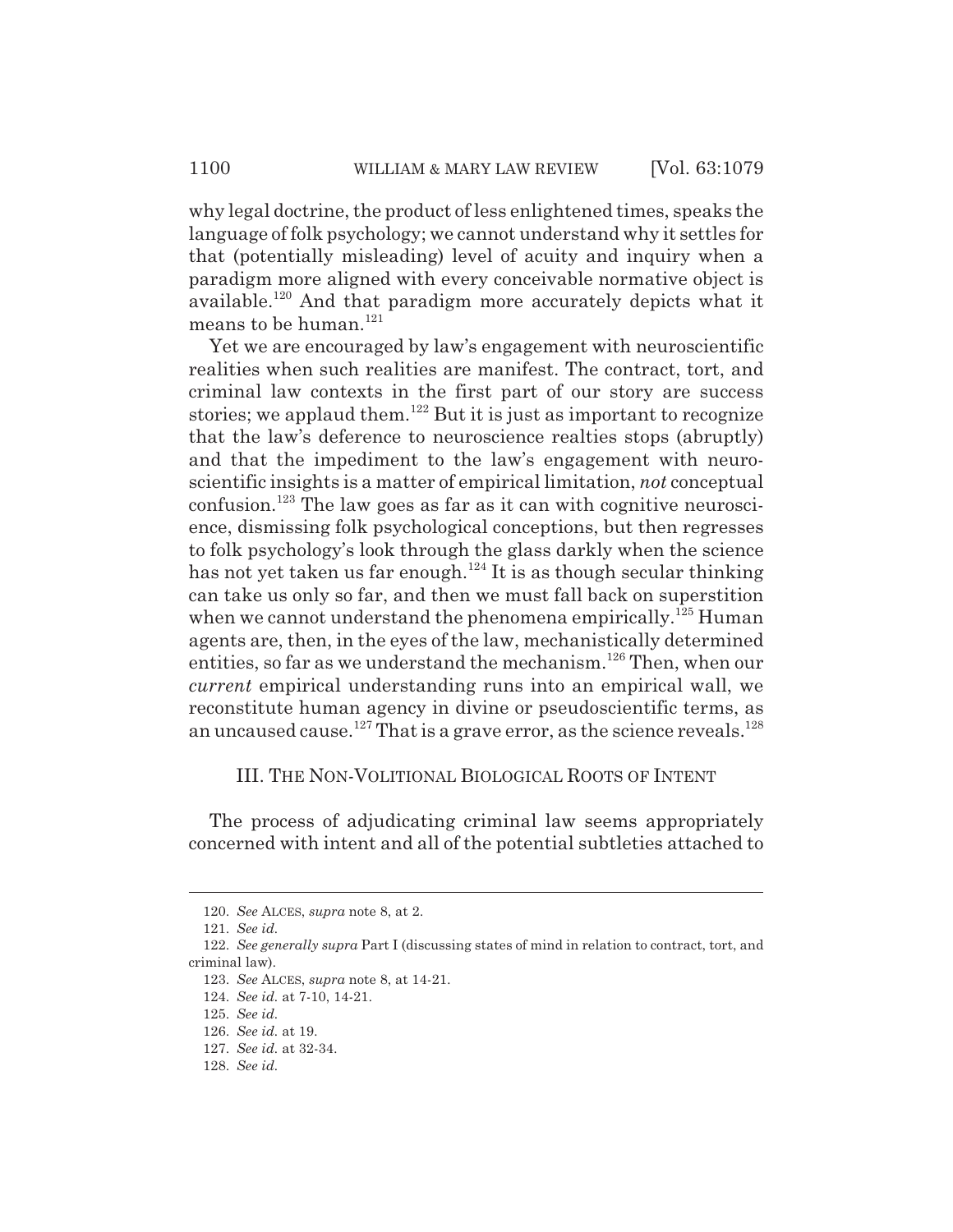$it^{129}$ : Did the defendant intend to break the law? Was the breaking unintentional, but nevertheless occurred while the person was intent on breaking a different law? Or as some Frankfurt counterfactual, $130$  did the defendant break the law, unaware that if they had decided to do otherwise, they would have been coerced to do so? The legal system's appropriate interest in intent is more than offset by its relative indifference to a crucial follow-up question: Where did that intent come from? $131$  It is our contention that this indifference is a myopia that leaves the legal system fatally flawed.<sup>132</sup> As neuroscience and its related disciplines show, this is because we are not the authors of our intentions.<sup>133</sup>

This indifference can be appreciated with the example of Mr. Oft.134 There is no question that he intended to molest his stepdaughter, in that it was not an accident, nor was he coerced to do so by an external force.<sup>135</sup> Where did that intent come from? The case's starkness reflects how clear the improbable answer is, which is that the orbitofrontal brain tumor caused it.<sup>136</sup> One can get lost in neurological minutia about causal determinism—was the criminal intent caused by the oncogene whose activation prompted the tumor growth, by the tumor which compressed Oft's cerebral blood vessels, or by the death of neurons due to the lack of oxygen from those blood vessels?137 Regardless, Oft's criminal intent was caused by the tumor, not by Oft, with the causality flagrantly shown by the

<sup>129.</sup> *See id.* at 23-24.

<sup>130.</sup> *See* Dana K. Nelkin, *Irrelevant Alternatives and Frankfurt Counterfactuals*, 121 PHIL. STUD. 1, 1-2 (2004) (describing a Frankfurt counterfactual as a scenario in which a person deliberates between actions X and Y and voluntarily decides to perform X, but there is a "counterfactual intervener" who would have caused the person to perform X if the person chose not to do so voluntarily).

<sup>131.</sup> *See* ALCES, *supra* note 8, at 97 (discussing how one cannot know precisely why another acted the way he or she did).

<sup>132.</sup> *See id.* at 4.

<sup>133.</sup> *See id.* at 43.

<sup>134.</sup> *See* Jeffrey M. Burns & Russell H. Swerdlow, *Right Orbitofrontal Tumor with Pedophilia Symptom and Constructional Apraxia Sign*, 60 ARCHIVES NEUROLOGY 437, 437-40 (2003); Morse, *supra* note 104, at 559-62.

<sup>135.</sup> *See* Morse, *supra* note 104, at 537-40, 559-62.

<sup>136.</sup> *See id.*

<sup>137.</sup> *See id.*; Subramoniam Madhusoodanan et al., *Psychiatric Aspects of Brain Tumors: A Review*, 5 WORLD J. PSYCHIATRY 273, 282 (2015).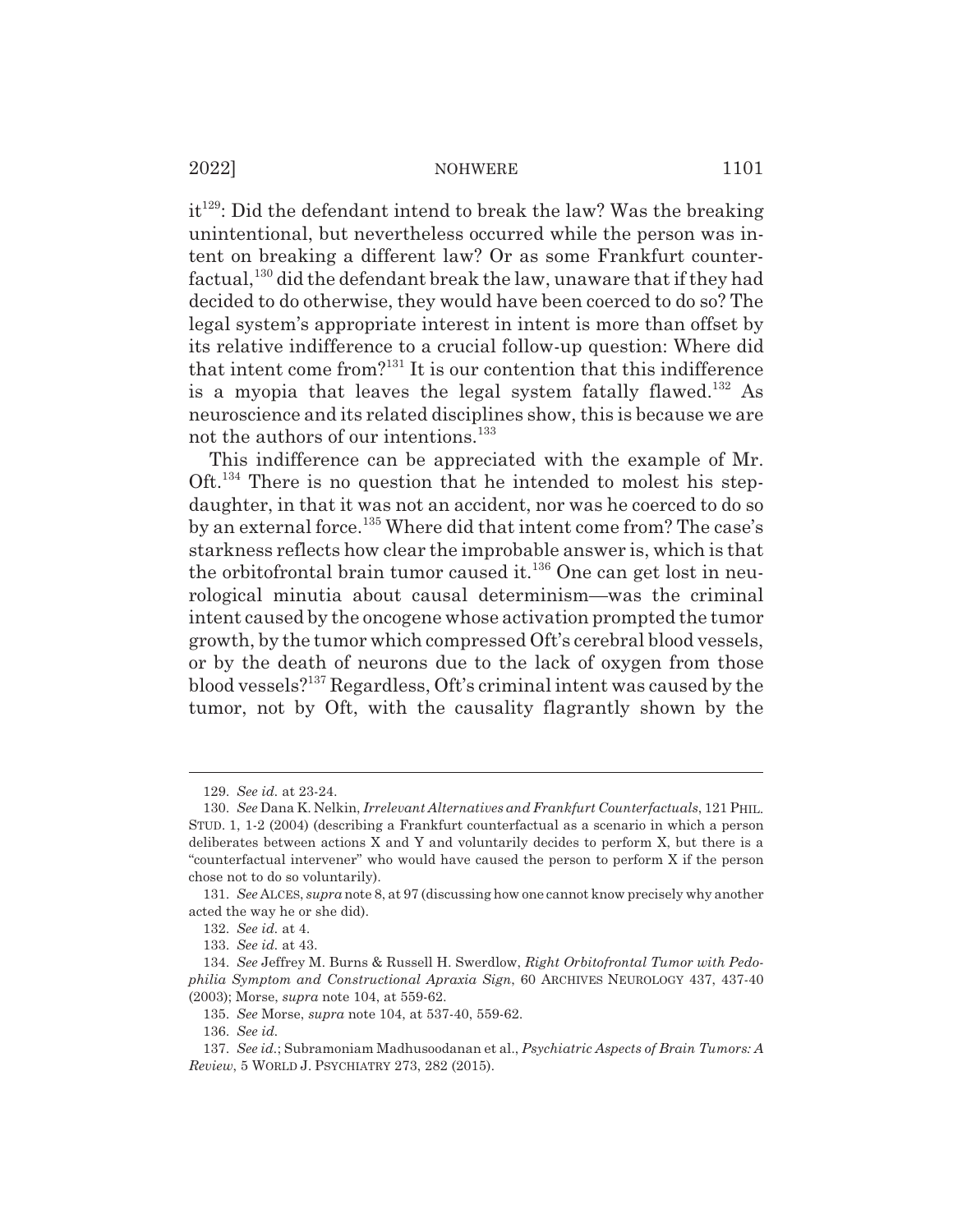behavior repeatedly waxing and waning as the tumor grew, was removed, regrew, and was removed yet again.<sup>138</sup>

It is easy to see how Oft's tumor challenges a legal system equating intent with responsibility or volition.<sup>139</sup> But it is not the sort of case that can be generalized easily enough to revolutionize legal thinking. This is because of the uniqueness of its clarity, where massively abnormal behavior is caused by the singular and massive abnormality of a brain tumor, literally demonstrable at the scene of the crime. What contemporary science shows is that the intent behind our best and worst behaviors, and all those ambiguously in between, is as much the end product of factors outside our control as was Oft's intentional criminality.140 However, it is far harder to appreciate this than the case of Oft for at least three reasons: (1) unlike the singularity of his tumor, our behavior mostly arises from a multitude of biological factors that subtly interact, (2) no single factor has remotely the overt sledgehammer causality of a tumor, and (3) many of the factors were set into action long before the behavior occurred (with some even long before the individual in question was born).<sup>141</sup> One can appreciate this with the following tour of the varied biological roots of intent that drive our behavior.

Consider an individual who unexpectedly finds himself interacting with a stranger, a member of an out-group with which our protagonist and his in-group have had a long history of animosity.<sup>142</sup> That stranger's appearance—clothing, style of facial hair or head covering, an armband, pendant, or tattoo—reifies that animosity. $^{143}$ The two interact, tensely, and at some point, the stranger says something fraught with ambiguity. An outside observer might readily perceive the stranger's words as relatively neutral.<sup>144</sup> In contrast, the protagonist views them as threatening and provocative,

<sup>138.</sup> *See* Morse, *supra* note 104, at 559-62.

<sup>139.</sup> *See id.*; ALCES, *supra* note 8, at 43.

<sup>140.</sup> *See* Morse, *supra* note 104, at 559-62; Nelkin, *supra* note 130, at 1-2 (providing an example of how a factor outside one's control can lead one to behave in a certain manner). 141. *See* Morse, *supra* note 104, at 559-62; ALCES, *supra* note 8, at 49-63.

<sup>142.</sup> *See generally* Chad E. Forbes et al., *Negative Stereotype Activation Alters Interaction Between Neural Correlates of Arousal, Inhibition & Cognitive Control*, 7 SOC. COGNITIVE & AFFECTIVE NEUROSCIENCE 771, 771-72 (2012) (discussing stereotype activation when encountering out-group members).

<sup>143.</sup> *See id.* at 777-78.

<sup>144.</sup> *See generally id.*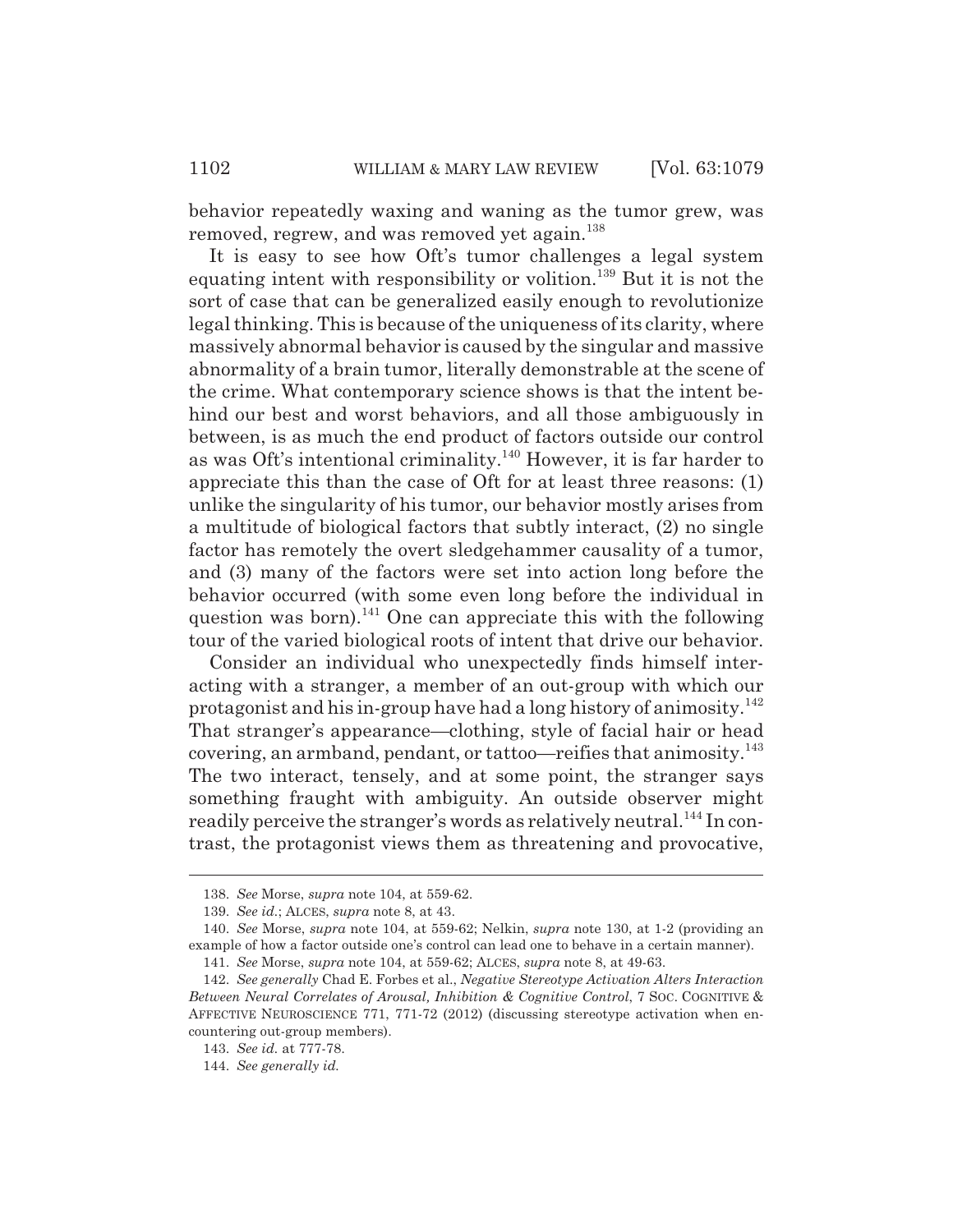as offensive to values that the protagonist and his group find sacred.145 The protagonist reaches for a gun, and has a brief swirl of conflicting thoughts and feelings about whether to shoot: a knowledge that he is likely to be caught; a memory of a loved one whom this out-group victimized; a fear that the stranger is also armed and would shoot without hesitation; a consideration that he should just walk away; a flash of a hateful, dehumanizing trope about this outgroup; a millisecond's thought that maybe he misinterpreted what the guy had said; a flashing pleasure at the prospects of being strong, decisive, and dangerous. The protagonist pulls out the gun, and intentionally pulls the trigger.

This is where, in many ways, the legal system stops, $146$  but instead, it is where the legal system should ask: Where did that intent come from? $147$ 

The weighing and balancing of those conflicting thoughts is the purview of the frontal cortex, receiving inputs from throughout the brain concerning emotions, memories, thoughts, and habits.<sup>148</sup> It is the brain region that makes executive decisions as to what counts as the right thing to do under the circumstances and helps supply the emotional regulation and impulse control that one might need to actually do the right thing.<sup>149</sup>

A variety of events in the preceding seconds to minutes, none of which the protagonist would have been consciously aware of, tilt that frontal cortex in the direction of intentionally pulling the trigger.<sup>150</sup> That tilting would be facilitated by a variety of sensory information—for example, if music was playing in the background that the protagonist associates with that hated out-group, he would be more likely to find the stranger to be more threatening.<sup>151</sup> If there was a bad smell in the room or a bad taste in his mouth, he would

<sup>145.</sup> *See generally id.*

<sup>146.</sup> *See* ALCES, *supra* note 8, at 14-21.

<sup>147.</sup> *See id.* at 97.

<sup>148.</sup> *See* CHARLES R. NOBACK ET AL., THE HUMAN NERVOUS SYSTEM: STRUCTURE & FUNCTION 390-99 (6th ed. 2005).

<sup>149.</sup> *Id.*

<sup>150.</sup> *See* Forbes et al., *supra* note 142, at 772, 777-78; Katie Liljenquist et al., *The Smell of Virtue: Clean Scents Promote Reciprocity & Charity*, 21 PSYCH. SCI. 381, 381-82 (2010); Kenneth L. Dion, *Intergroup Conflict and Intragroup Cohesiveness*, *in* THE SOCIAL PSY-CHOLOGY OF INTERGROUP RELATIONS 219 (William G. Austin & Stephen Worchel eds., 1979).

<sup>151.</sup> *See* Forbes et al., *supra* note 142, at 772, 779.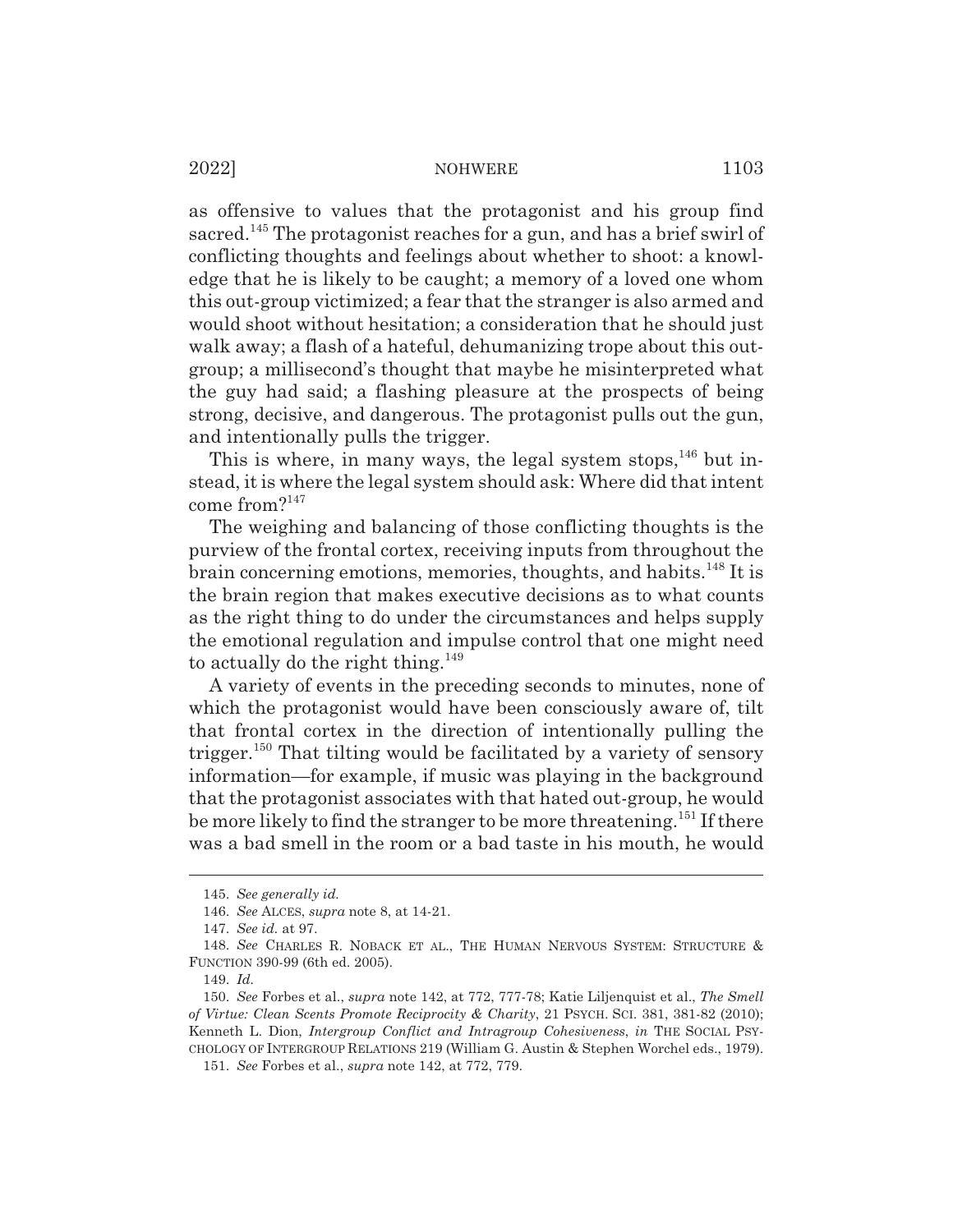be more likely to judge the stranger more harshly.<sup>152</sup> If he had just walked past a place of symbolic significance to his in-group (for example, a place of worship), he would be more likely to shoot.<sup>153</sup> If the protagonist is heterosexual, he would be more likely to shoot if a woman were present, but only if he considered her to be attractive.154 The protagonist's internal state shapes the frontal cortex's executive decision.<sup>155</sup> If he had been performing a difficult, frontally dependent task or is sleep-deprived, the metabolism of the very costly frontal cortex would be blunted, weakening its capacity to control impulses.156 He would be more likely to pull the trigger if he is in pain.157 Likewise, if he is hungry; his frontal function would be strengthened if he had recently consumed a sugary drink, but not if the drink contained a noncaloric artificial sweetener.<sup>158</sup> And none of these factors would be in his conscious awareness as he deliberates whether to shoot.<sup>159</sup>

Factors outside his control or awareness were also in play in the hours to days before he formed the intent to shoot. If, because of daily or seasonal fluctuations, the levels of testosterone in his bloodstream had been rising, he would be more likely to perceive a neutral facial expression as a threatening one.<sup>160</sup> The hormone would have lessened the excitability of neurons in the frontal cortex, while doing the opposite in the amygdala, a brain region central to fear and aggression; as a result, amygdaloid activity would be more likely to dominate that of the frontal cortex, rather than the reverse.161 Moreover, testosterone would also have made him more

156. *See id.*

<sup>152.</sup> *See id.*; Liljenquist et al., *supra* note 150, at 381-82.

<sup>153.</sup> *See* Dion, *supra* note 150, at 219.

<sup>154.</sup> *See* Karen Dion et al., *What Is Beautiful Is Good*, 24 J. PERSONALITY & SOC. PSYCH. 285, 288 (1972).

<sup>155.</sup> *See* Ashley Acheson et al., *Effects of Sleep Deprivation on Impulsive Behaviors in Men and Women*, 91 PHYSIOLOGY & BEHAV. 579, 579-80 (2007).

<sup>157.</sup> *See* Nina Attridge et al., *People in Pain Make Poorer Decisions*, 160 PAIN 1662, 1668-69 (2019).

<sup>158.</sup> *See* Matthew T. Gailliot & Roy F. Baumeister, *The Physiology of Willpower: Linking Blood Glucose to Self-Control*, 92 PERSONALITY & SOC. PSYCH. REV. 303, 319-22 (2007).

<sup>159.</sup> *See* Forbes et al., *supra* note 142, at 772, 777-78; Liljenquist et al., *supra* note 150, at 381-82; Dion, *supra* note 150, at 219.

<sup>160.</sup> *See* Flávia L. Osório et al., *Sex Hormones and Processing of Facial Expressions of Emotion: A Systematic Literature Review*, 9 FRONTIERS PSYCH., Apr. 2018, at 2, 10-11.

<sup>161.</sup> *See* Birgit Derntl et al., *Amygdala Activity to Fear and Anger in Healthy Young Males*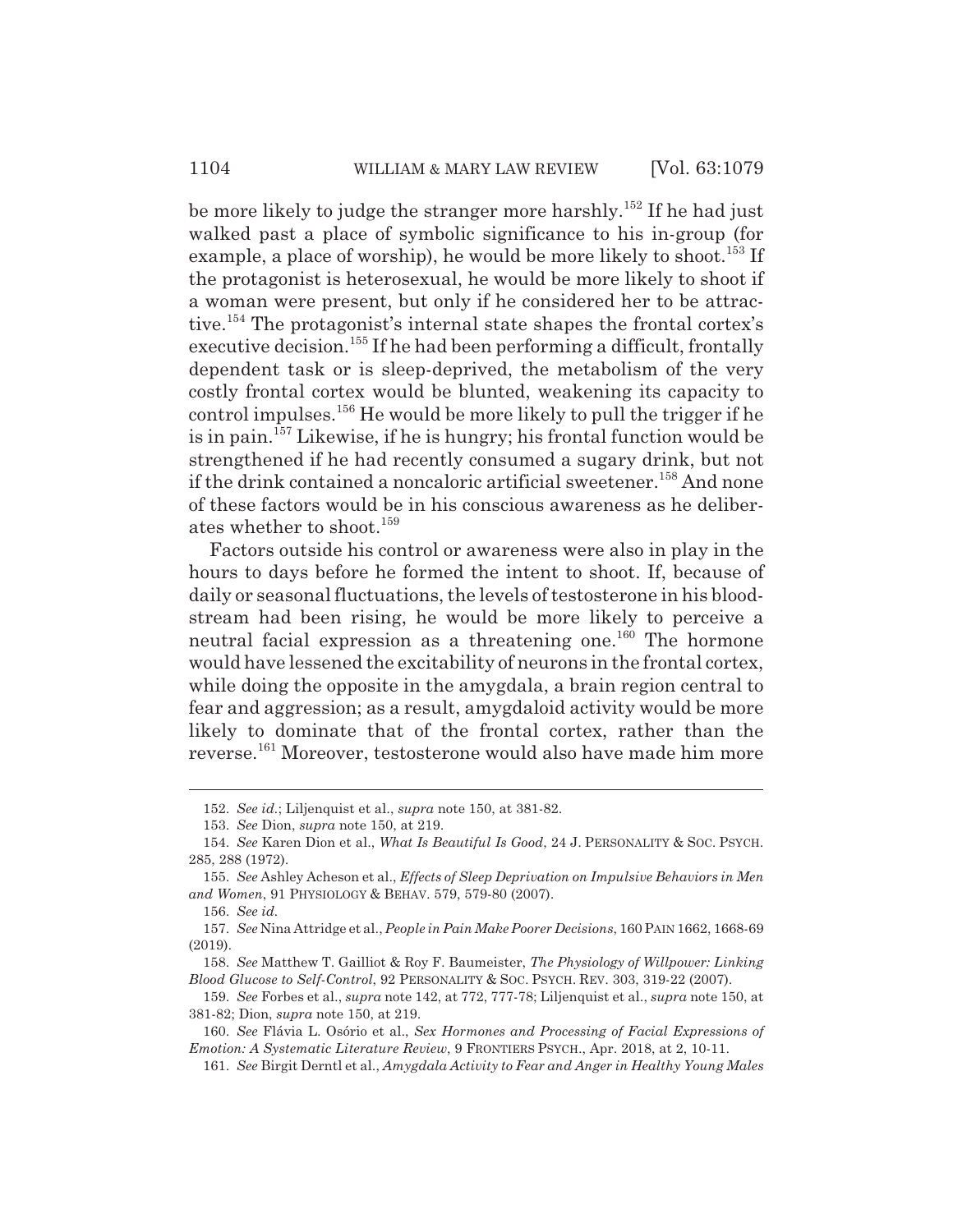likely to inaccurately overestimate the likelihood of a successful outcome to his actions.162 On another endocrine front, if levels of the hormone oxytocin had been rising in his bloodstream, he would manifest an increased sense of in-group favoritism; in a game, he would be more likely to cheat or be preemptively aggressive to an out-group member, would feel more envy of an out-group success, more gloating schadenfreude at their failure.<sup>163</sup> If he experienced rising levels of stress hormones—such as cortisol—in those preceding hours, his amygdala neurons would become more excitable, frontal neurons less so.<sup>164</sup> As a result, pathways in the brain mediating habitual, preservative actions would strengthen, whereas risk aversion and empathy would decrease.<sup>165</sup> All of these effects are understood down to the level of individual cells, molecules, and genes, and all would be outside our protagonist's conscious awareness.<sup>166</sup>

Events in the prior weeks, months, and even recent years would also have helped create his intent to pull the trigger, a reflection of the ability of the brain to change in response to experience.<sup>167</sup> To begin, different brain regions increase or decrease their number of

*Is Associated with Testosterone*, 34 PSYCHONEUROENDOCRINOLOGY 687, 688 (2009).

<sup>162.</sup> *See* Nicholas D. Wright et al., *Testosterone Disrupts Human Collaboration by Increasing Egocentric Choices*, 279 PROC. ROYAL SOC'Y B 2275, 2278 (2012).

<sup>163.</sup> For more information on how oxytocin impacts behavior, see generally Carsten K. W. De Dreu et al., *Oxytocin Promotes Human Ethnocentrism*, 108 PROC. NAT'L ACAD. SCIS. 1262, 1264 (2011) (explaining oxytocin's effects on group bias); Thomas Baumgartner et al., *Oxytocin Shapes the Neural Circuitry of Trust and Trust Adaptation in Humans*, 58 NEURON 639, 644 (2008); Carolyn H. Declerck et al., *Oxytocin and Cooperation Under Conditions of Uncertainty: The Modulating Role of Incentives and Social Information*, 57 HORMONES & BEHAV. 368, 372 (2010); Simone G. Shamay-Tsoory et al., *Intranasal Administration of Oxytocin Increases Envy and Schadenfreude (Gloating)*, 66 BIOLOGICAL PSYCHIATRY 864 (2009) (explaining oxytocin's effects on feelings of envy and gloating toward out-groups).

<sup>164.</sup> *See* Bruce S. McEwen et al., *Stress Effects on Neuronal Structure: Hippocampus, Amygdala, and Prefrontal Cortex*, 41 NEUROPSYCHOPHARMACOLOGY 3, 14-16 (2016).

<sup>165.</sup> *See* Samuel Bendahan et al., *Acute Stress Alters Individual Risk Taking in a Time-Dependent Manner and Leads to Anti-Social Risk*, 45 EUR. J. NEUROSCIENCE 877, 878 (2017).

<sup>166.</sup> *See* Osório et al., *supra* note 160, at 2, 10-11; De Dreu et al., *supra* note 163, at 1264; McEwen et al., *supra* note 164, at 14-16.

<sup>167.</sup> *See* Anthony Holtmaat & Karel Svoboda, *Experience-Dependent Structural Synaptic Plasticity in the Mammalian Brain*, 10 NATURE REVS. NEUROSCIENCE 647, 652-53 (2009); Catherine S. Woolley et al., *Naturally Occurring Fluctuation in Dendritic Spine Density on Adult Hippocampal Pyramidal Neurons*, 10 J. NEUROSCIENCE 4035, 4038 (1990); Wolfgang Kelsch et al., *Watching Synaptogenesis in the Adult Brain*, 33 ANN. REV. NEUROSCIENCE 131, 143 (2010).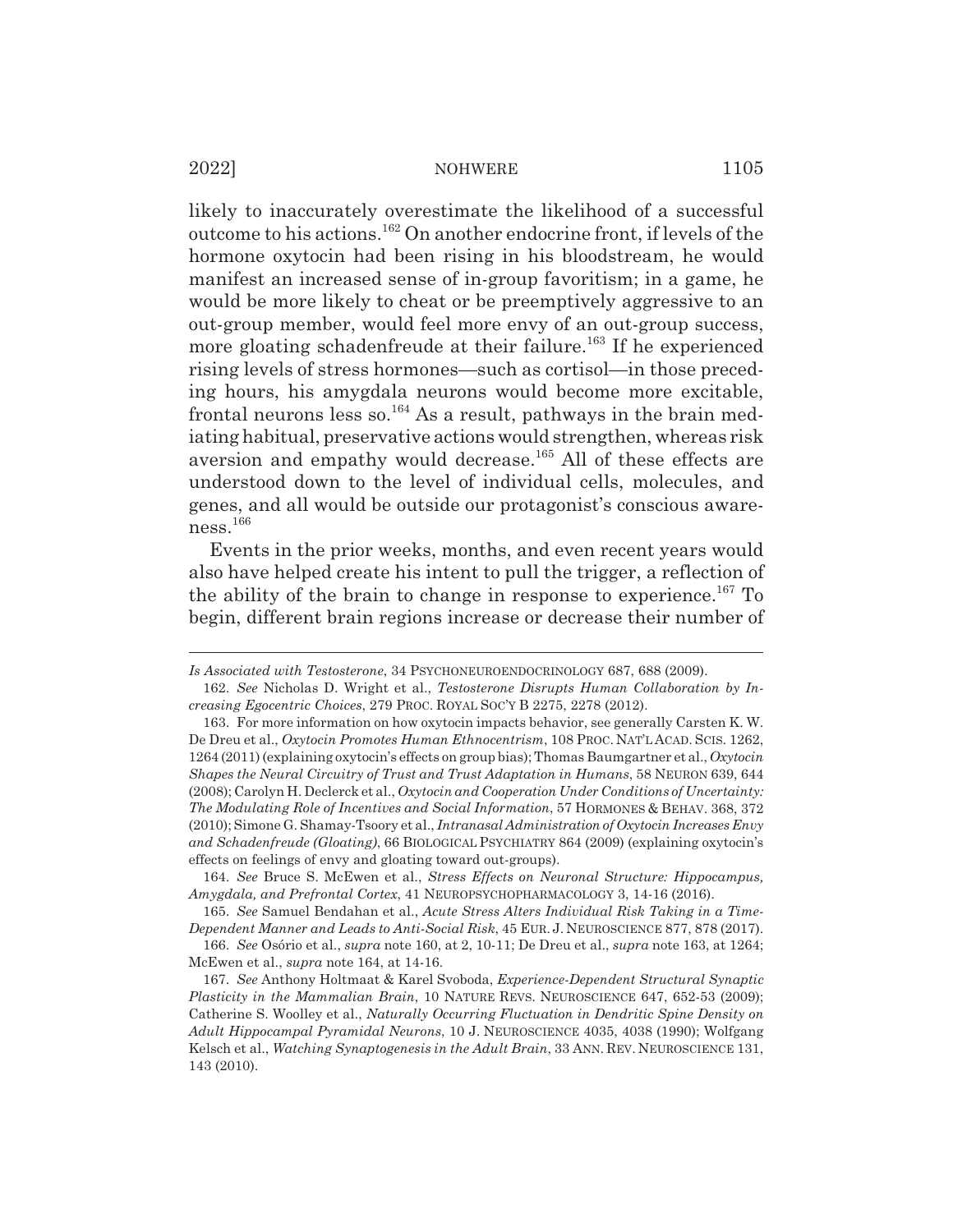synapses, depending on the experience.<sup>168</sup> Moreover, experience changes the complexity and targeting of neuronal cables linking one brain region to another, altering how effectively the two integrate their function.<sup>169</sup> Furthermore, varying experiences will differentially affect the numbers of different types of brain cells as some are born and others die.170 Collectively, these cellular and subcellular changes are impactful enough so that the actual *size* of different brain regions will change.<sup>171</sup> If the protagonist suffered post-traumatic stress disorder (PTSD) due to an unspeakable trauma in his past, his amygdala would likely have slowly grown larger and more reactive; if he had been enduring months of the major stress of, say, unemployment, his frontal cortex would likely

169. *See* Eduardo Dias-Ferreira et al., *Chronic Stress Causes Frontostriatal Reorganization and Affects Decision-Making*, 325 SCI. 621, 625 (2009); Manabu Fuchikami et al., *Epigenetic Regulation of* BDNF *Gene in Response to Stress*, 7 PSYCHIATRYINVESTIGATION 251, 251 (2010).

<sup>168.</sup> *See* Holtmaat & Svoboda, *supra* note 167, at 651; Catherine Lord et al., *Hippocampal Volumes Are Larger in Postmenopausal Women Using Estrogen Therapy Compared to Past Users, Never Users and Men: A Possible Window of Opportunity Effect*, 29 NEUROBIOLOGY AGING 95, 96 (2008); Robert M. Sapolsky, *Glucocorticoids & Hippocampal Atrophy in Neuropsychiatric Disorders*, 57 ARCHIVES GEN. PSYCHIATRY 925, 926 (2000); Amelia A. Mutso et al., *Abnormalities in Hippocampal Functioning with Persistent Pain*, 32 J. NEUROSCIENCE 5747, 5753 (2012); Jens C. Pruessner et al., *Stress Regulation in the Central Nervous System: Evidence from Structural and Functional Neuroimaging Studies in Human Populations*, 35 PSYCHONEUROENDOCRINOLOGY 179, 179-80 (2010); Janice R. Kuo et al., *Amygdala Volume in Combat-Exposed Veterans with and Without Posttraumatic Stress Disorder: A Cross-Sectional Study*, 69 ARCHIVES GEN. PSYCHIATRY 1080, 1082-83 (2012).

<sup>170.</sup> *See* A. M. Magariños & B. S. McEwen, *Stress-Induced Atrophy of Apical Dendrites of Hippocampal CA3c Neurons: Involvement of Glucocorticoid Secretion and Excitatory Amino Acid Receptors*, 69 NEUROSCIENCE 89 (1995); Ana María Magariños et al., *Chronic Psychosocial Stress Causes Apical Dendritic Atrophy of Hippocampal CA3 Pyramidal Neurons in Subordinate Tree Shrews*, 16 J. NEUROSCIENCE 3534, 3539 (1996); Brennan D. Eadie et al., *Voluntary Exercise Alters the Cytoarchitecture of the Adult Dentate Gyrus by Increasing Cellular Proliferation, Dendritic Complexity, and Spine Density*, 486 J. COMPAR. NEUROLOGY 39, 43 (2005); *see also* Mohammad M. Khan et al., *Estrogen Regulation of Spine Density and Excitatory Synapses in Rat Prefrontal and Somatosensory Cerebral Cortex*, 78 STEROIDS 614, 615 (2013); Bruce McEwen, *Estrogen Actions Throughout the Brain*, 57 RECENT PROGRESS HORMONE RSCH. 357, 362 (2002); Benedetta Leuner & Elizabeth Gould, *Structural Plasticity and Hippocampal Function*, 61 ANN. REV. PSYCH. 111, 113 (2010).

<sup>171.</sup> *See* Eleanor A. Maguire et al., *Navigation-Related Structural Change in the Hippocampi of Taxi Drivers*, 97 PROC. NAT'L ACAD. SCIS. 4398, 4402 (2000); Katherine Woollett & Eleanor A. Maguire, *Acquiring "the Knowledge" of London's Layout Drives Structural Brain Changes*, 21 CURRENT BIOLOGY 2109, 2112 (2011).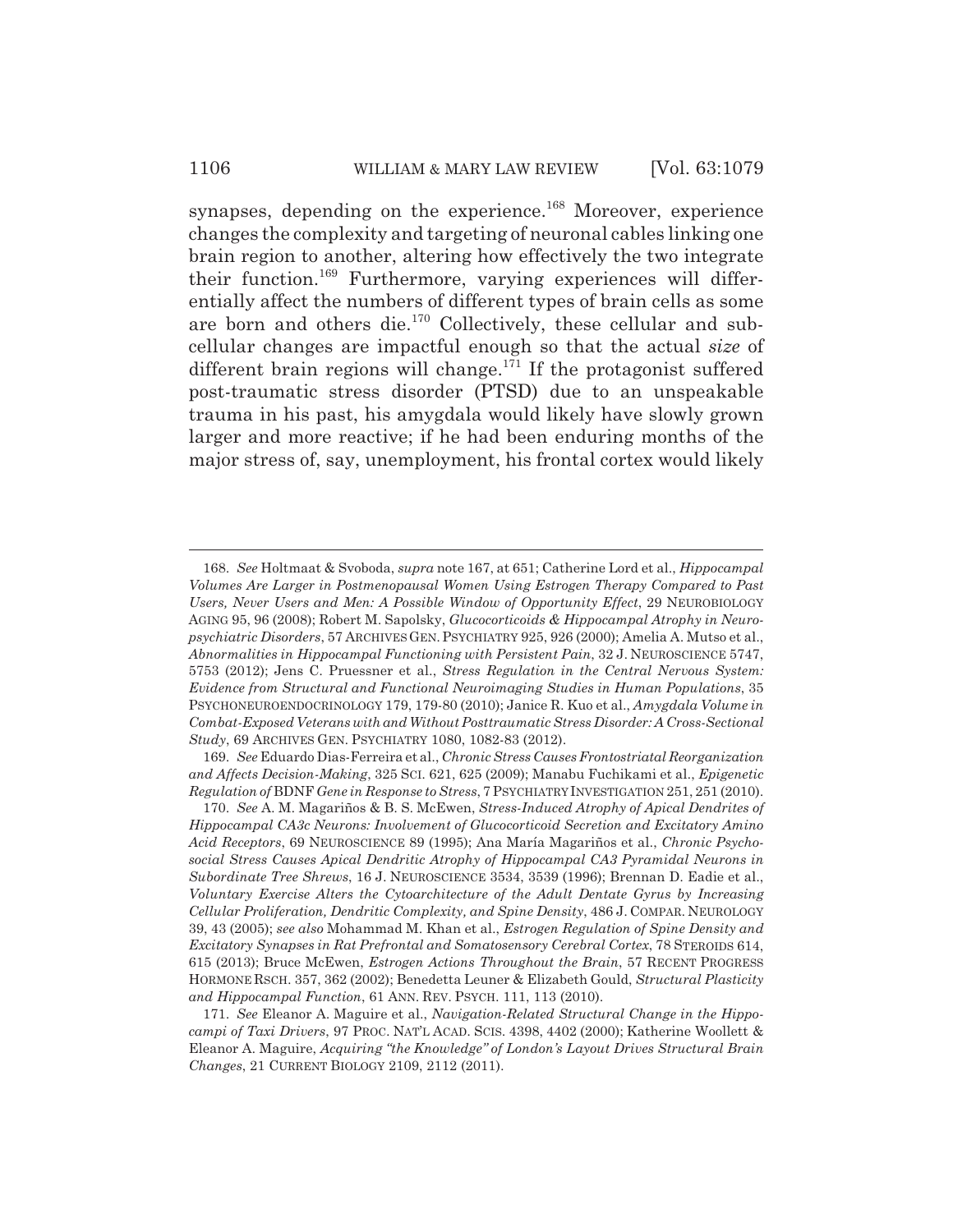have atrophied and become less effective.<sup>172</sup> These events are all outside his control.<sup>173</sup>

We now consider the construction of the protagonist's brain in the first place, during childhood. Here are some of the factors early in life that would have been detrimental to the development of his frontal cortex and its capacity to regulate his emotions: if he had witnessed or been subject to physical, psychological, or sexual abuse or to emotional or physical neglect; $174$  if he had a family member who was mentally ill, incarcerated, or a substance abuser; $175$  or if he had been chronically exposed to environmental neurotoxins such as lead.176 As another factor, if the protagonist had been born poor, by age five, he would have already been more likely than chance to have an underdeveloped and less effective frontal cortex.<sup>177</sup> Moreover,

175. *See* Lalor & McElvaney, *supra* note 174, at 163.

176. *See* Rick Nevin, *Understanding International Crime Trends: The Legacy of Preschool Lead Exposure*, 104 ENV'T RSCH. 315, 317-19 (2007).

177. *See* Sonia J. Lupien et al., *Effects of Stress Throughout the Lifespan on the Brain, Behaviour and Cognition*, 10 NATURE REVS. NEUROSCIENCE 434, 438 (2009); Daniel A. Hackman et al., *Socioeconomic Status and the Brain: Mechanistic Insights from Human and Animal Research*, 11 NATURE REVS. NEUROSCIENCE 651, 654 (2010); Margaret A. Sheridan et al., *The Impact of Social Disparity on Prefrontal Function in Childhood*, 7 PLOS ONE, Apr. 2012, at 1, 2-3; Jamie L. Hanson et al., *Structural Variations in Prefrontal Cortex Mediate the Relationship Between Early Childhood Stress and Spatial Working Memory*, 32 J. NEURO-SCIENCE 7917, 7918 (2012); Maggie M. Sweitzer et al., *Polymorphic Variation in the Dopamine D4 Receptor Predicts Delay Discounting as a Function of Childhood Socioeconomic Status: Evidence for Differential Susceptibility*, 9 SOC. COGNITIVE & AFFECTIVE NEUROSCIENCE 499, 502-03 (2013); Elliot M. Tucker-Drob et al., *Emergence of a Gene X Socioeconomic Status Interaction on Infant Mental Ability Between 10 Months and 2 Years*, 22 PSYCH. SCI. 125, 125 (2011); Israel Liberzon et al., *Childhood Poverty and Recruitment of Adult Emotion Regulatory Neurocircuitry*, 10 SOC. COGNITIVE & AFFECTIVE NEUROSCIENCE 1596, 1596 (2015); Kimberly

<sup>172.</sup> *See* ERIC R. KANDEL, THE DISORDERED MIND: WHAT UNUSUAL BRAINS TELL US ABOUT OURSELVES 185-86 (2018).

<sup>173.</sup> *See* Osório et al., *supra* note 160, at 2, 10-11.

<sup>174.</sup> *See* Constance Hammen et al., *Depression and Sensitization to Stressors Among Young Women as a Function of Childhood Adversity*, 68 J. CONSULTING & CLINICAL PSYCH. 782, 786 (2000); Eamon McCrory et al., *The Link Between Child Abuse and Psychopathology: A Review of Neurobiological and Genetic Research*, 105 J. ROYAL SOC'Y MED. 151, 151-52 (2012); Kevin Lalor & Rosaleen McElvaney, *Child Sexual Abuse, Links to Later Sexual Exploitation/High-Risk Sexual Behavior, and Prevention/Treatment Programs*, 11 TRAUMA, VIOLENCE & ABUSE 159, 163 (2010); Yael Dvir et al., *Childhood Maltreatment, Emotional Dysregulation, and Psychiatric Comorbidities*, 22 HARV. REV. PSYCHIATRY 149, 151 (2014); Enrico Mezzacappa et al., *Child Abuse and Performance Task Assessments of Executive Functions in Boys*, 42 J. CHILD PSYCH.&PSYCHIATRY 1041, 1041 (2001); Marieke Wichers et al., *Transition from Stress Sensitivity to a Depressive State: Longitudinal Twin Study*, 195 BRIT. J. PSYCHIATRY 498, 501 (2009).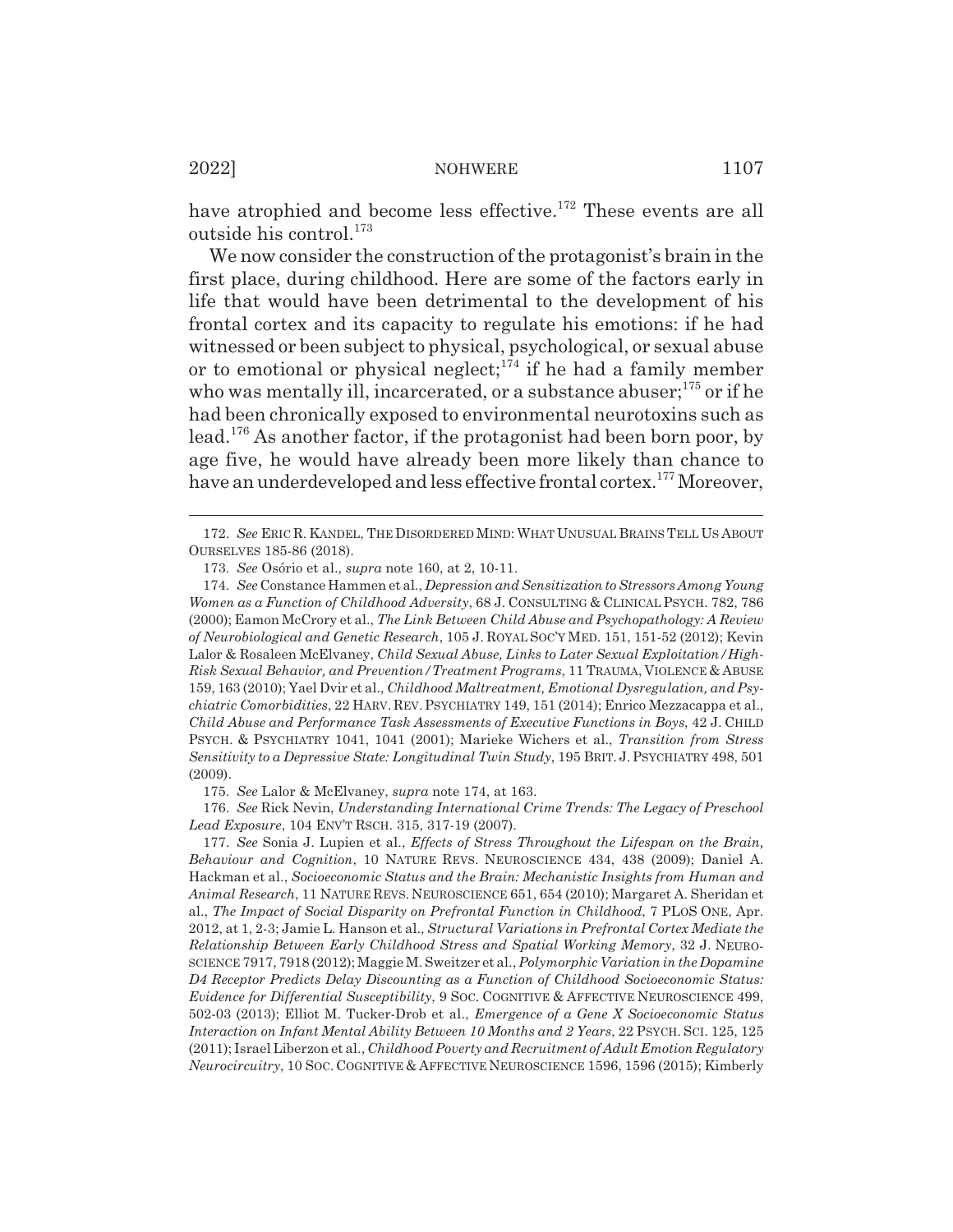these adverse childhood experiences would have caused epigenetic changes in gene regulation in his brain that are potentially lifelong.178 Commensurate with that, a developmental history would not only have increased the likelihood of his pulling that trigger, but of other forms of antisocial behavior as well, along with low educational and occupational attainment and poor health.<sup>179</sup>

Separate from these examples of adversity, early life cultural influences would have shaped the development of the protagonist's brain.180 For example, if he had been raised in the rural American South with its culture of honor, he would be more likely than other

G. Noble et al., *Family Income, Parental Education, and Brain Structure in Children and Adolescents*, 18 NATURE NEUROSCIENCE 773, 773 (2015).

<sup>178.</sup> *See* Nadine Provencal et al., *The Signature of Maternal Rearing in the Methylome in Rhesus Macaque Prefrontal Cortex and T Cells*, 32 J. NEUROSCIENCE 15626, 15626 (2012); Tania L. Roth et al., *Lasting Epigenetic Influence of Early-Life Adversity on the* BDNF *Gene*, 65 BIOLOGICAL PSYCHIATRY 760, 760 (2009); E.C. Braithwaite et al., *Maternal Prenatal Depressive Symptoms Predict Infant* NR3C1 *1F and* BDNF *IV DNA Methylation*, 10 EPIGENETICS 408, 408 (2015); Chris Murgatroyd et al., *Dynamic DNA Methylation Programs Persistent Adverse Effects of Early-Life Stress*, 12 NATURE NEUROSCIENCE 1559, 1559 (2009); Michael J. Meaney & Moshe Szyf, *Environmental Programming of Stress Responses Through DNA Methylation: Life at the Interface Between a Dynamic Environment and a Fixed Genome*, 7 DIALOGUES CLINICAL NEUROSCIENCE 103, 103 (2005); Patrick O. McGowan et al., *Broad Epigenetic Signature of Maternal Care in the Brain of Adult Rats*, 6 PLOS ONE, Feb. 2011, at 1, 6; Dong Liu et al., *Maternal Care, Hippocampal Glucocorticoid Receptors, and Hypothalamic-Pituitary-Adrenal Responses to Stress*, 277 SCI. 1659, 1660 (1997); Tim F. Oberlander et al., *Prenatal Exposure to Maternal Depression, Neonatal Methylation of Human Glucocorticoid Receptor Gene* (*NR3C1*) *and Infant Cortisol Stress Responses*, 3 EPIGENETICS 97, 97 (2008); James P. Curley et al., *Social Enrichment During Postnatal Development Induces Transgenerational Effects on Emotional and Reproductive Behavior in Mice*, 3 FRONTIERS BEHAV.NEUROSCIENCE 1, 1 (2009); Frances A. Champagne, *Maternal Imprints and the Origins of Variation*, 60 HORMONES & BEHAV. 4, 4 (2011); Frances A. Champagne & James P. Curley, *Epigenetic Mechanisms Mediating the Long-Term Effects of Maternal Care on Development*, 33 NEUROSCIENCE & BIOBEHAVIORAL REVS. 593, 593 (2009); Frances A. Champagne et al., *Maternal Care Associated with Methylation of the Estrogen Receptor-ǂ1b Promoter and Estrogen Receptor-ǂ Expression in the Medial Preoptic Area of Female Offspring*, 147 ENDOCRINOLOGY 2909, 2909 (2006); Frances A. Champagne & James P. Curley, *How Social Experiences Influence the Brain*, 15 CURRENT OP. NEUROBIOLOGY 704, 704 (2005); *see also* DAVID S. MOORE, THE DEVELOPING GENOME: AN INTRODUCTION TO BEHAVIORAL EPI-GENETICS 60 (2015) (explaining that epigenetic changes caused by environmental factors can have permanent impacts on a genome).

<sup>179.</sup> *See* Karen Hughes et al., *The Effect of Multiple Adverse Childhood Experiences on Health: A Systematic Review and Meta-Analysis*, 2 LANCET PUB. HEALTH e356, e356 (2017); Karen A. Kalmakis & Genevieve E. Chandler, *Health Consequences of Adverse Childhood Experiences: A Systematic Review*, 27 J. AM. ASS'N NURSE PRACS. 457 (2015).

<sup>180.</sup> *See* RICHARD E. NISBETT & DOV COHEN, CULTURE OF HONOR: THE PSYCHOLOGY OF VIOLENCE IN THE SOUTH 47-48 (1996).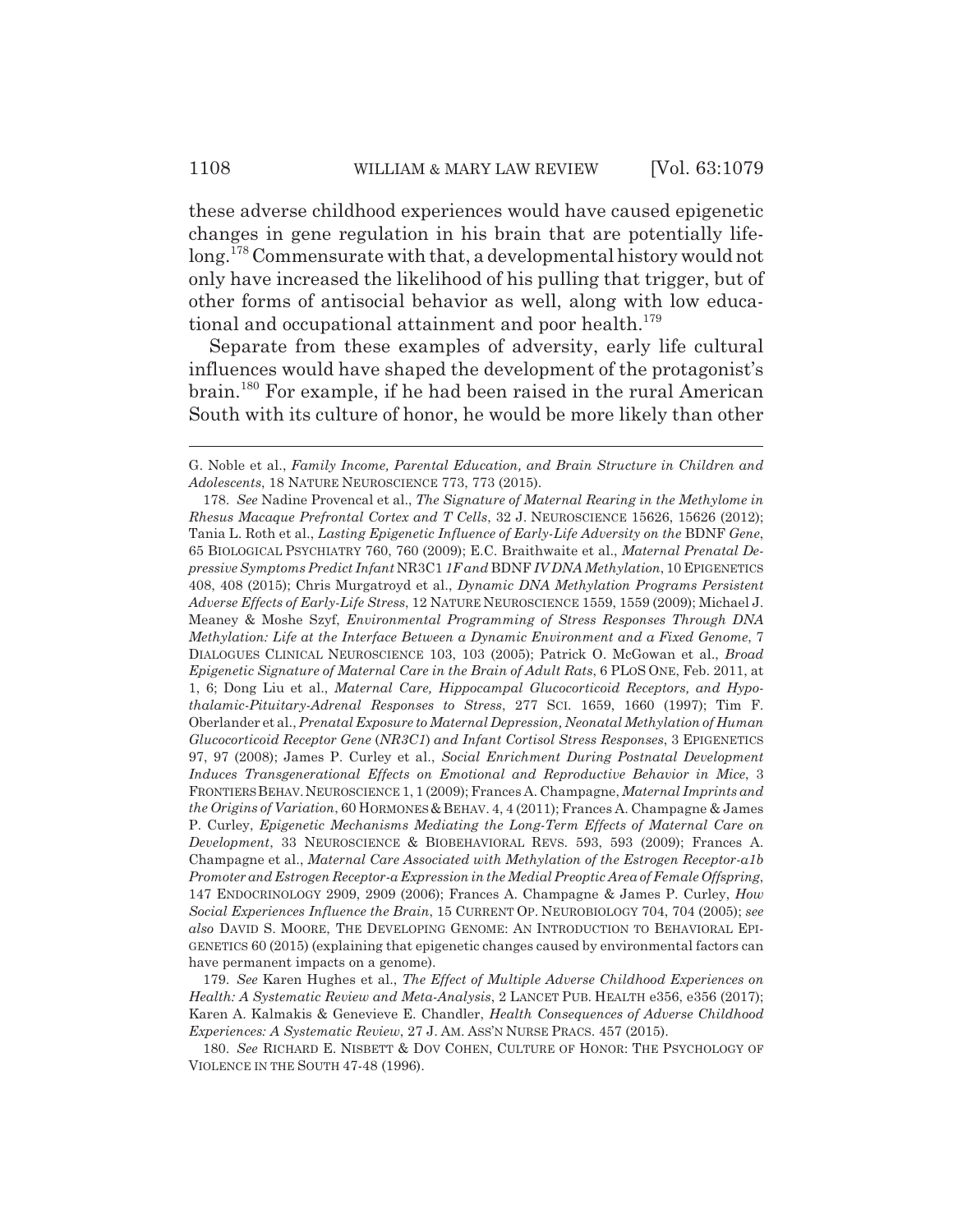American males to elevate testosterone and cortisol levels in response to a perceived affront, and he is more likely to advocate a violent response in such circumstances.<sup>181</sup> Pulling the trigger would be more likely if he had been raised with a cultural legacy of his ingroup being historically victimized coupled with an ethos of revenge.182

Thus, the construction of the protagonist's brain would have been sculpted by the collectivity of early life experience, including the parenting style of those who raised him, his peer influences, and the cultural values that surrounded him.<sup>183</sup> But environment does not begin at birth, and that adult moment of intent will have been shaped by the protagonist's fetal life as well.<sup>184</sup> If he had been exposed to high levels of alcohol as a fetus, thanks to elevated blood alcohol levels in his mother, his frontocortical maturation would have been impaired.<sup>185</sup> If it was high levels of stress hormones, derived from the mother's circulation and the adversity that she experienced, lifelong epigenetic changes would have resulted in a larger, more reactive amygdala at that moment of reaching for the gun.186 And higher levels of exposure to testosterone and related

<sup>181.</sup> *See id.*

<sup>182.</sup> For examples of how a victimized in-group combined with an ethos of revenge increases the likelihood of violence, see WALTER R. BORNEMAN, POLK: THE MAN WHO TRANSFORMED THE PRESIDENCY AND AMERICA (2008); BERTRAM WYATT-BROWN, SOUTHERN HONOR: ETHICS AND BEHAVIOR IN THE OLD SOUTH (1982).

<sup>183.</sup> *See* Diana Baumrind, *Child Care Practices Anteceding Three Patterns of Preschool Behavior*, 75 GENETIC PSYCH. MONOGRAPHS 43, 45, 83 (1967) (parenting style); JUDITH RICH HARRIS, THE NURTURE ASSUMPTION:WHY CHILDREN TURN OUT THE WAY THEY DO 33-34 (1998) (peer influences).

<sup>184.</sup> *See* Carmen Rasmussen, *Executive Functioning and Working Memory in Fetal Alcohol Spectrum Disorder*, 29 ALCOHOLISM: CLINICAL & EXPERIMENTAL RSCH. 1359, 1362 (2005). 185. *Id.*

<sup>186.</sup> *See* J. Amiel Rosenkranz et al., *Chronic Stress Causes Amygdala Hyperexcitability in Rodents*, 67 BIOLOGICAL PSYCHIATRY 1128 (2010); Sevil Duvarci & Denis Paré, *Glucocorticoids Enhance the Excitability of Principal Basolateral Amygdala Neurons*, 27 J. NEUROSCIENCE 4482, 4489 (2007); Alexandra Kavushansky & Gal Richter-Levin, *Effects of Stress and Corticosterone on Activity and Plasticity in the Amygdala*, 84 J. NEUROSCIENCE RSCH. 1580, 1580 (2006); Alexandra Kavushansky et al., *Activity and Plasticity in the CA1, the Dentate Gyrus, and the Amygdala Following Controllable vs. Uncontrollable Water Stress*, 16 HIPPOCAMPUS 35, 35, 40 (2006); Pablo A. Rodriguez Manzanares et al., *Previous Stress Facilitates Fear Memory, Attenuates GABAergic Inhibition, and Increases Synaptic Plasticity in the Rat Basolateral Amygdala*, 25 J. NEUROSCIENCE 8725, 8731-32 (2005); Harini Lakshminarasimhan & Sumantra Chattarji, *Stress Leads to Contrasting Effects on the Levels of Brain Derived Neurotrophic Factor in the Hippocampus and Amygdala*, 7 PLOS ONE, Jan.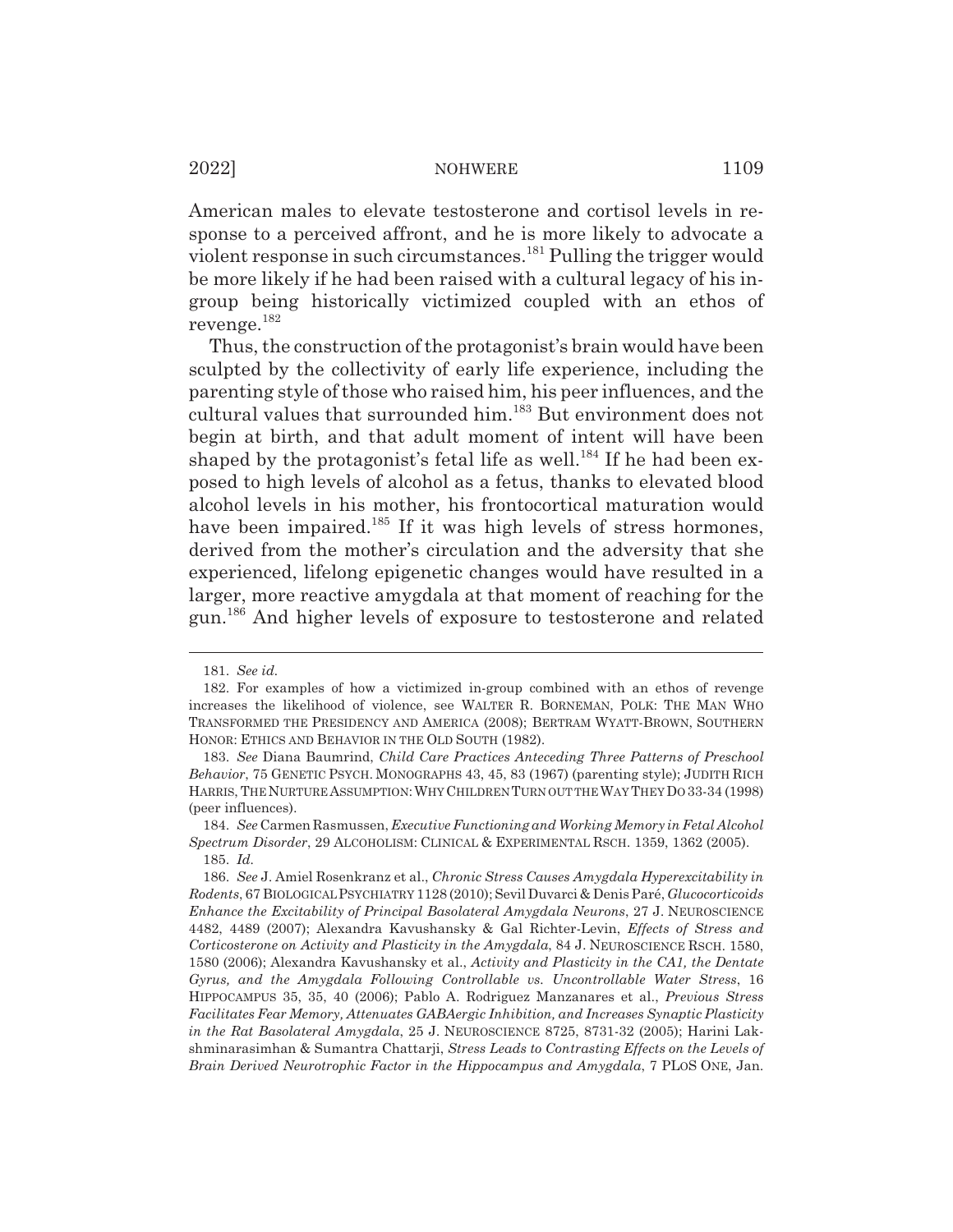androgens during fetal life would have increased the likelihood of reactive aggression in adulthood.<sup>187</sup>

If the protagonist had no control over which parents raised him or which womb he was in when construction of his brain commenced, he certainly had no control over the genes he inherited. As a caveat that always bears repeating because of well-entrenched folk beliefs, very little about the effects of genes on the brain and behavior are deterministic and inevitable.<sup>188</sup> Instead, genes are about vulnerabilities and potentials, interacting with different environments in different ways.<sup>189</sup> For example, if the protagonist's genetic legacy included variants of a gene related to the neurotransmitter serotonin, it would have increased the likelihood of antisocial violence, but only if he had been abused as a child.<sup>190</sup> As another example, if he had inherited a gene variant related to oxytocin, it would have increased his likelihood of reactive aggression, but only when coupled with alcohol consumption.<sup>191</sup>

And remarkably, the building blocks of the protagonist "intentionally" pulling the trigger also come from events years, even centuries before his birth.<sup>192</sup> If the protagonist's ancestors were pastoralists

188. *See* Avshalom Caspi et al., *Influence of Life Stress on Depression: Moderation by a Polymorphism in the 5-HTT Gene*, 301 SCI. 386, 386, 389 (2003).

189. *See id.*

190. *See id.*

<sup>2012,</sup> at 1, 1-2; Supriya Ghosh et al., *Functional Connectivity from the Amygdala to the Hippocampus Grows Stronger After Stress*, 33 J. NEUROSCIENCE 7234, 7234, 7243 (2013).

<sup>187.</sup> *See* C.W. Joyce et al., *Second to Fourth Digit Ratio Confirms Aggressive Tendencies in Patients with Boxers Fractures*, 44 INJURY 1636, 1636-37 (2013); Marina Butovskaya et al., *Digit Ratio (2D:4D), Aggression, and Dominance in the Hazda and the Datoga of Tanzania*, 27 AM.J.HUM.BIOLOGY 620, 620-21, 624 (2015); Johannes Hönekopp & Steven Watson, *Meta-Analysis of the Relationship Between Digit-Ratio 2D:4D and Aggression*, 51 PERSONALITY & INDIVIDUAL DIFFERENCES 381, 381 (2011).

<sup>191.</sup> *See* Brad J. Bushman, *Human Aggression While Under the Influence of Alcohol and Other Drugs: An Integrative Research Review*, 2 CURRENT DIRECTIONS PSYCH.SCI. 148, 150-52 (1993); Lening Zhang et al., *The Nexus Between Alcohol and Violent Crime*, 21 ALCOHOLISM: CLINICAL & EXPERIMENTAL RSCH. 1264, 1265 (1997); Kathryn Graham & Paulette West, *Alcohol and Crime: Examining the Link*, *in* INTERNATIONAL HANDBOOK OF ALCOHOL DEPEN-DENCE AND PROBLEMS 439, 453 (Nick Heather et al. eds., 2001); S. Chiavegatto et al., *Individual Vulnerability to Escalated Aggressive Behavior by a Low Dose of Alcohol: Decreased Serotonin Receptor mRNA in the Prefrontal Cortex of Male Mice*, 9 GENES, BRAIN & BEHAV. 110, 110 (2010); A. Johansson et al., *Alcohol and Aggressive Behavior in Men—Moderating Effects of Oxytocin Receptor Gene (OXTR) Polymorphisms*, 11 GENES, BRAIN & BEHAV. 214, 214, 219 (2012).

<sup>192.</sup> *See* Damian R. Murray & Mark Schaller, *Historical Prevalence of Infectious Diseases*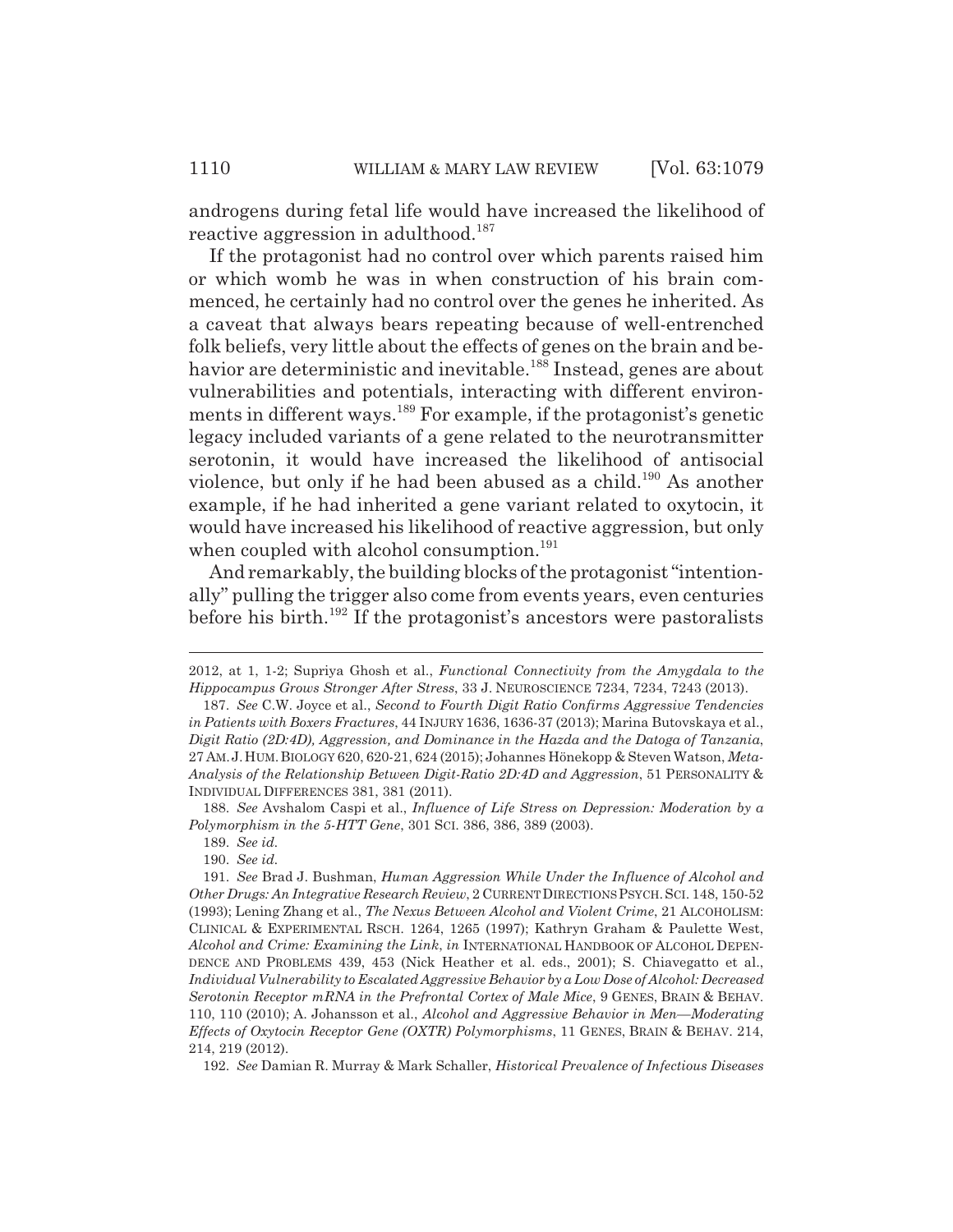(as opposed to farmers or hunter-gatherers), he would have been more likely to have been raised in a culture of honor.<sup>193</sup> If his ancestors lived in desert, rather than rain forest, he would have been more likely to have been raised in a culture that is monotheistic, hierarchical, with warrior-classes and a belief that if you die in battle, you are assured a paradisiacal afterlife.<sup>194</sup> If his ancestors half a millennium ago lived in an environment with a particularly heavy infectious disease load, he would have been more likely to have been raised in a xenophobic culture.<sup>195</sup>

And finally, pushing causal roots back tens of millions of years, humans could have evolved to be one of the relatively rare primate species that always form stable pair-bonds featuring extensive amounts of male parental behavior (for example, numerous South American monkeys).<sup>196</sup> Humans did not, and that fact not only makes it more likely that the protagonist would have fired the gun, but that our species would have invented guns in the first place.<sup>197</sup>

Virtually all the behavioral biological findings reviewed in this Part were discovered only in recent decades, with the majority only in recent years. What they show is that who we are in the present is nothing more or less than the randomness of our biology and its interactions with our environment.198 "Intent" as used in the sense to imply agency or responsibility is meaningless. Our intentions, along with our desires, values, aversions, proclivities, vulnerabilities, tastes, quirks, and so on, are the end products of factors over which we had no control in the past and of which we have little

*Within 230 Geopolitical Regions: A Tool for Investigating Origins of Culture*, 41 J. CROSS-CULTURAL PSYCH. 99, 100 (2010).

<sup>193.</sup> *See* Carol R. Ember & Melvin Ember, *Warfare, Aggression, and Resource Problems: Cross-Cultural Codes*, 26 BEHAV. SCI. RSCH. 169 (1992); Hervey C. Peoples & Frank W. Marlowe, *Subsistence and the Evolution of Religion*, 23 HUM. NATURE 253, 253, 255, 263 (2012).

<sup>194.</sup> *See* Ember & Ember, *supra* note 193; Peoples & Marlowe, *supra* note 193, at 264.

<sup>195.</sup> *See* Murray & Schaller, *supra* note 192, at 100.

<sup>196.</sup> *See* Jason C. Buchan et al., *True Paternal Care in a Multi-Male Primate Society*, 425 NATURE 179, 179 (2003).

<sup>197.</sup> For explanations of how the human species has evolved somewhere between a pairbonding and tournament species, see generally DAVID P. BARASH & JUDITH EVE LIPTON, THE MYTH OF MONOGAMY: FIDELITY AND INFIDELITY IN ANIMALS AND PEOPLE (2001); BERNARD CHAPAIS, PRIMEVAL KINSHIP: HOW PAIR-BONDING GAVE BIRTH TO HUMAN SOCIETY (2008).

<sup>198.</sup> *See* Caspi et al., *supra* note 188.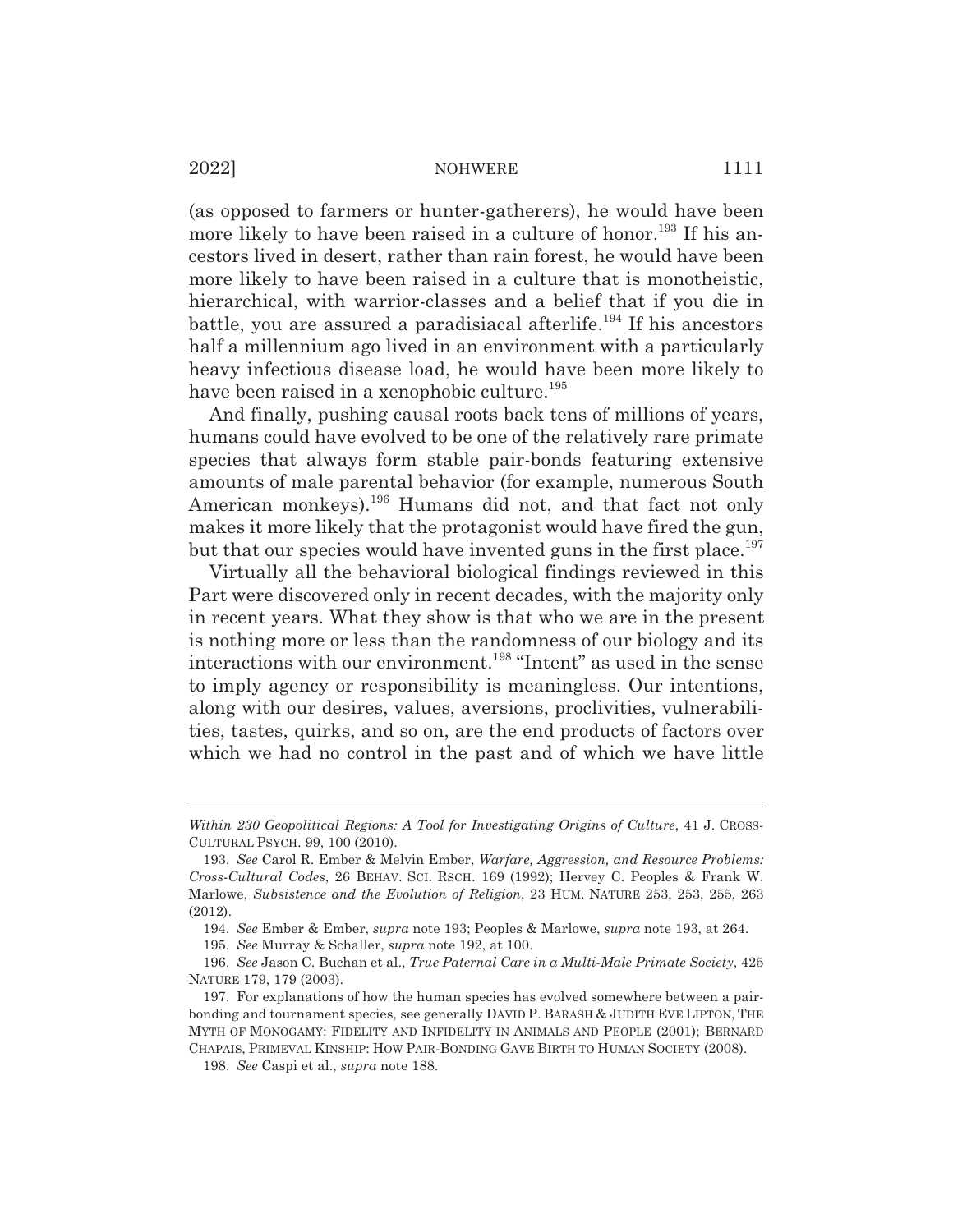## 1112 WILLIAM & MARY LAW REVIEW [Vol. 63:1079]

awareness in the present.199 One classic finding could serve as the poster child for this worldview (even if it concerns issues far afield from the pulling of a trigger): Ask subjects their favorite detergent. If they have just read a paragraph containing the word "ocean," they are more likely to choose Tide—and to then confidently explain the reasoning and intentionality behind their choice.<sup>200</sup>

# **CONCLUSION**

Here's the problem: We have developed an understanding of human agency that conflicts with popular conceptions and prevailing societal (including legal) norms. And there is not merely discontinuity between the two models, the popular (law's) and the veridical (ours); there is conflict. If we are right (and we are sure we are) the law is wrong—persistently and consistently wrong in ways that actually undermine human welfare (and threaten human thriving). Moreover, the problem is fundamental; the fiction on which the popular model (and extant legal doctrine) is primarily based is a fiction to which human agents are predisposed, for reasons that must have made more sense on the savanna about 250,000 years ago. Indeed, it is a fiction to which the authors of this Article are predisposed. We recognize the difficulty of peeking behind the curtain that hides what we are in fact: a mechanical marvel, marvelous certainly, but most importantly, mechanical.<sup>201</sup>

What the popular model relies upon is the stuff of noninstrumental philosophy, a divine or secular natural law that imagines there is more to heaven and earth than is dreamt of in our philosophy.202 Morality—the morality that would govern nonmechanical actors—depends on the inscrutable and affords what we sense (albeit, through a glass, darkly) as more fundamental than what we can see (and have reason to believe we will see better as the promise of neuroscience is fulfilled).203 The mechanical human agent revealed by neuroscientific insights rejects the conclusion that there

<sup>199.</sup> *See* Kari Edwards, *The Interplay of Affect and Cognition in Attitude Formation and Chang*e, 59 J. PERSONALITY & SOC. PSYCH. 202, 212 (1990).

<sup>200.</sup> *See id.*

<sup>201.</sup> *See supra* note 10 and accompanying text.

<sup>202.</sup> *See supra* Part II.

<sup>203.</sup> *See supra* Part II.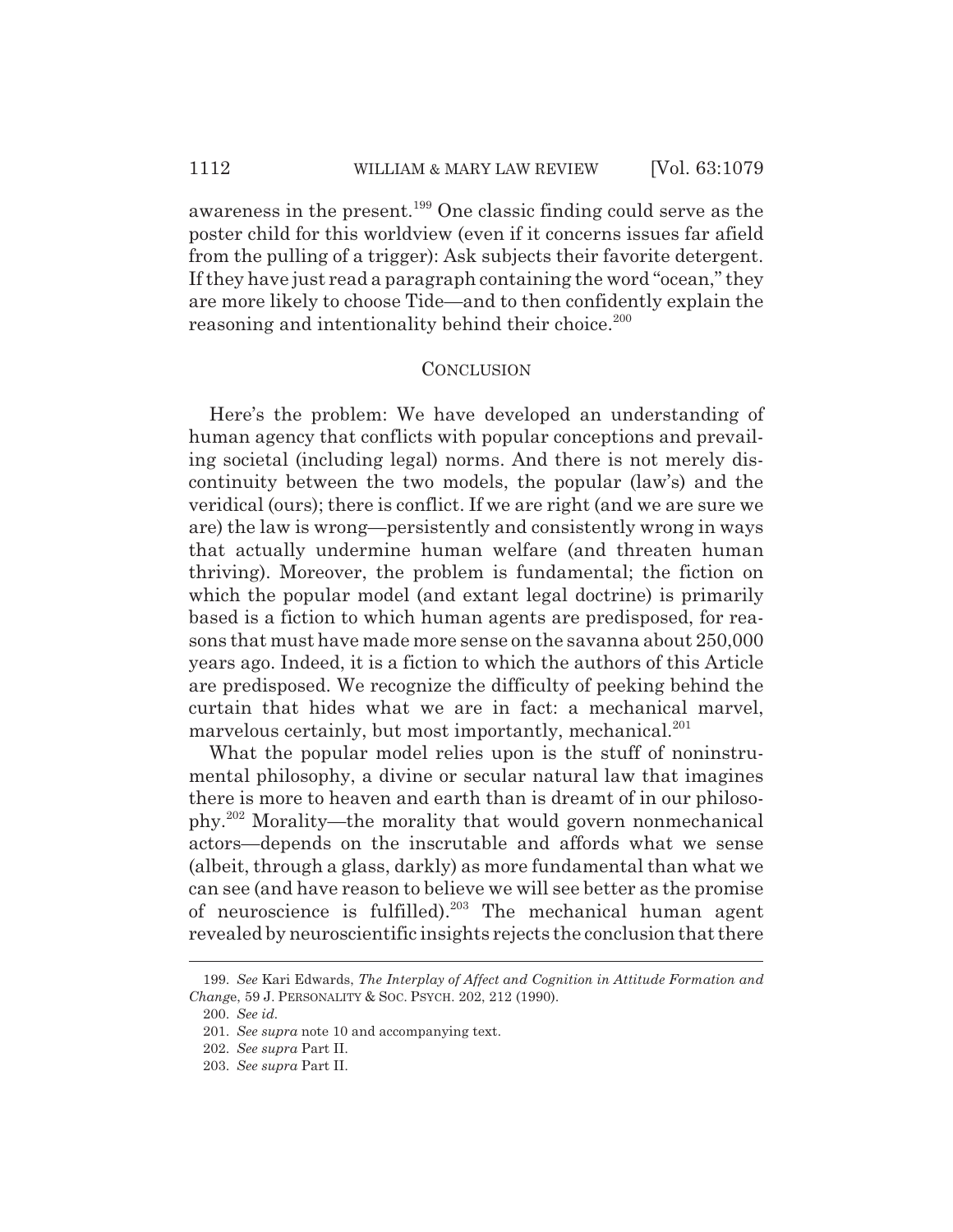is something inscrutable, though it accepts that we do not understand everything yet that we will, in time, come to understand.<sup>204</sup>

Perhaps nothing demonstrates the conflict between the popular model and the mechanical model better than determinism's rejection of libertarian free will as well as its adjunct compatibilism.205 If we are nothing but the coordination of mechanical processes, then there is no such thing as free will, not even the little bit of free will that less absolutist compatibilists might settle for. And if there is no such thing as free will, then there is no such thing as moral responsibility, blame, desert, praise, or any other measure of human virtue. We do not see that as problematic: when our car becomes so in need of repair that it is dangerous, we consult a mechanic, not a moral philosopher. So when the law decides how to respond to behavior that undermines human thriving, it would be enough for the law to look forward, to consider only instrumental objects. Nothing would be gained by looking backward and punishing the criminal any more than we would punish the car for its engine problems. We might invest resources fixing the car (modifying the behavior of the criminal), but we would not shame it.

While we are not sanguine, we are hopeful. We do not imagine that the law will change very dramatically any time soon. We do not imagine that human agents' affection for the moral responsibility system (with the self-satisfying glow it can impart, for some) is going anywhere for the foreseeable future. The law will seem to be stuck, and there is little doubt that challenges such as those this Article throws at the law would avoid politicization. But there may be signs of hope.

Every time a judge takes into account the nascent moral agency of a juvenile, the law recognizes the mechanistic conception of human agency implicit in the fact that the brain matures gradually over time.206 Every time the law rejects purely formal indicia of consent that undermine true agreement, the "meeting of the minds" upon which welfare creation depends, and insists upon genuine understanding, the law vindicates a conception of human agency that

<sup>204.</sup> *See supra* Part III.

<sup>205.</sup> *See* Luis E. Chiesa, *Selective Incompatibilism, Free Will, and the (Limited) Role of Retribution in Punishment Theory*, 71 RUTGERS U. L. REV. 977, 981-87 (2019).

<sup>206.</sup> *See supra* note 74 and accompanying text.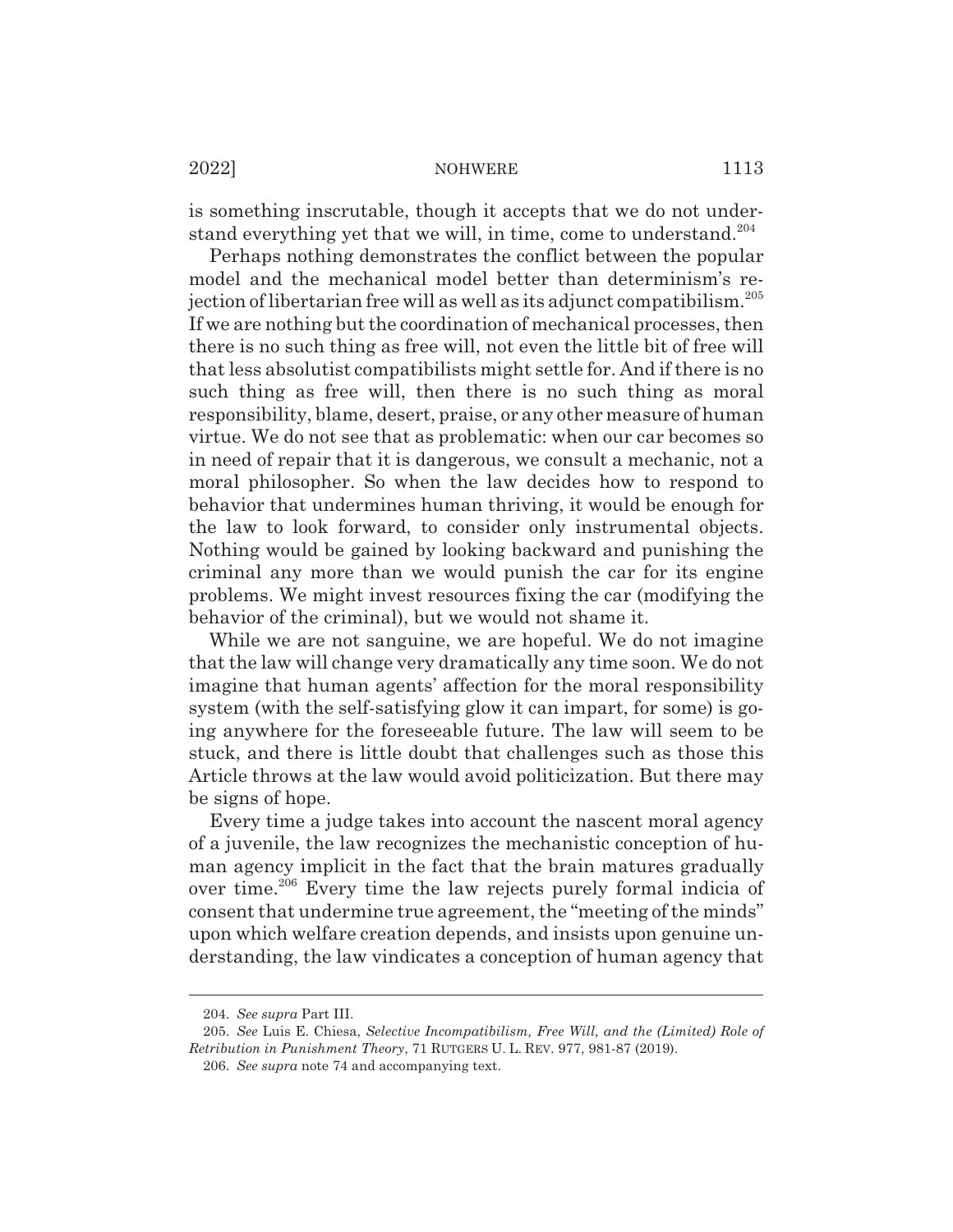will accommodate human thriving.<sup>207</sup> And every time the law moves toward an allocation of loss based on the way the brain actually works rather than on the way a moral responsibility system may conceive of its working, the law moves closer to understanding what it means to be human.<sup>208</sup>

Perhaps there is no more hopeful sign than the law's understanding the disease that is addiction. For most of law's history, there has been a tension between the moral and disease models of addiction. The dominant model has understood addiction to be a moral failing: the product of improvident choice.<sup>209</sup> Those addicted to substances that would ultimately harm them (and even destroy the lives of those around them) are understood to have made bad choices, which they were, of course, free not to have made; the fallacy of volition is shown when it becomes clear that coercive cravings strong enough to produce addiction are the product of the likes of dopamine receptor abnormalities in brain regions related to anticipation. $210$ Historically, so many have claimed further proof for moral interpretations of addiction from the circumstances common to many addicted persons: they are irresponsible, perhaps lesser- or uneducated, they do not share our values; indeed, they do not even look like us!

Well, then the opioid nightmare emerged. $^{211}$  The high school cheerleader, who lives right next door and whose parents drive such nice cars, sprained her ankle badly and became addicted to painkillers, and then, when she could not get the painkillers by prescription anymore she found a way to buy them from "those people" in those other neighborhoods, the ones we always avoided. When that was not enough, she turned to those harder drugs, the ones we only heard about famous musicians taking. And what was a problem for some other community, what was proof-positive of the moral

<sup>207.</sup> *See supra* Part I.A.

<sup>208.</sup> *See, e.g.*, *supra* notes 51-52 and accompanying text.

<sup>209.</sup> *See, e.g.*, 8 U.S.C. § 1101(f) ("No person shall be regarded as, or found to be, a person of good moral character who ... is, or was ... a habitual drunkard.").

<sup>210.</sup> *See* Christian A. Heidbreder et al., *The Role of Central Dopamine D3 Receptors in Drug Addiction: A Review of Pharmacological Evidence*, 49 BRAIN RSCH. REVS. 77, 94-96 (2005).

<sup>211.</sup> *See generally Opioid Overdose Crisis*, NAT'L INST. ON DRUG ABUSE (Mar. 11, 2021), https://www.drugabuse.gov/drug-topics/opioids/opioid-overdose-crisis [https://perma.cc/W42M-TVFV].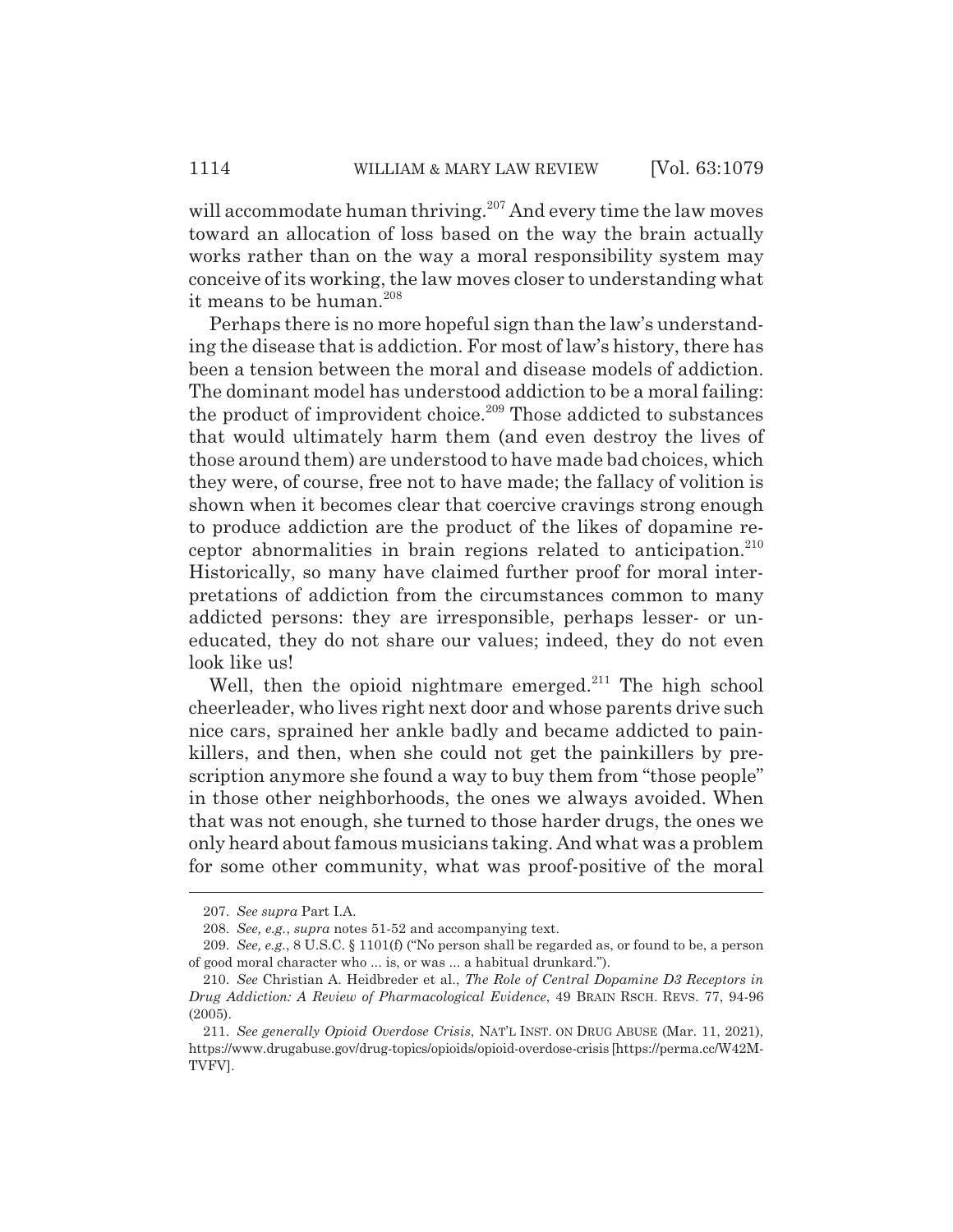deficiency of those people, became a problem for us. So we decided that the problem was a disease, maybe not a moral failing after all. That is not a bad thing; indeed, it is a very good thing.

Recently, an innovative therapy for those suffering from profound substance addiction came to the notice of the popular press.  $2^{12}$  Socalled "deep brain stimulation" has been used for some time to treat a range of neural conditions including Parkinson's disease, epilepsy, and obsessive-compulsive disorder.<sup>213</sup> In fact, by 2020 about 200,000 people around the world had such implants.214 Insofar as addiction is a brain disease, there might be reason to believe that neural implants could respond to the cravings that support addiction.<sup>215</sup> If impulses from a collateral device, inserted subcutaneously near the collar bone, "fire" to counteract the impulses, then the cycle of addiction might be interrupted. $216$  The therapy is, of course, experimental and designed only as a last or near-last resort for those whose addictions have become life threatening.<sup>217</sup> But given the fact that substance addiction is the leading cause of death for those under the age of fifty, $218$  and given the great-perhaps even incalculable—societal costs of addiction, there may be good reason to explore this response.<sup>219</sup> Just imagine a world with just half the rate of substance abuse to which society is now subject. What impact would that reduction have on our criminal justice system? If we were to empty our jails and prisons of just half the people who are there because of drug crimes or crimes perpetrated while under the influence of drugs, the criminal justice and correctional resources saved would be dramatic. And, we could imagine those saved resources could be diverted to more constructive purposes,

<sup>212.</sup> *See* Lenny Bernstein, *Addiction Treatment Had Failed. Could Brain Surgery Save Him?*, WASH. POST (June 18, 2021, 7:00 AM), https://www.washingtonpost.com/health/2021/ 06/18/deep-brain-stimulation-addiction/ [https://perma.cc/8H2H-2LHP].

<sup>213.</sup> *See id.*

<sup>214.</sup> *See id.*

<sup>215.</sup> *See id.*

<sup>216.</sup> *See id.*

<sup>217.</sup> *See id.*

<sup>218.</sup> *See* Dean Reynolds, *Overdoses Now Leading Cause of Death of Americans Under 50*, CBS NEWS (June 6, 2017, 8:00 PM), https://www.cbsnews.com/news/overdoses-are-leadingcause-of-death-americans-under-50/ [https://perma.cc/WY99-RJBC].

<sup>219.</sup> *See, e.g.*, *Opioid Overdose Crisis*, *supra* note 211.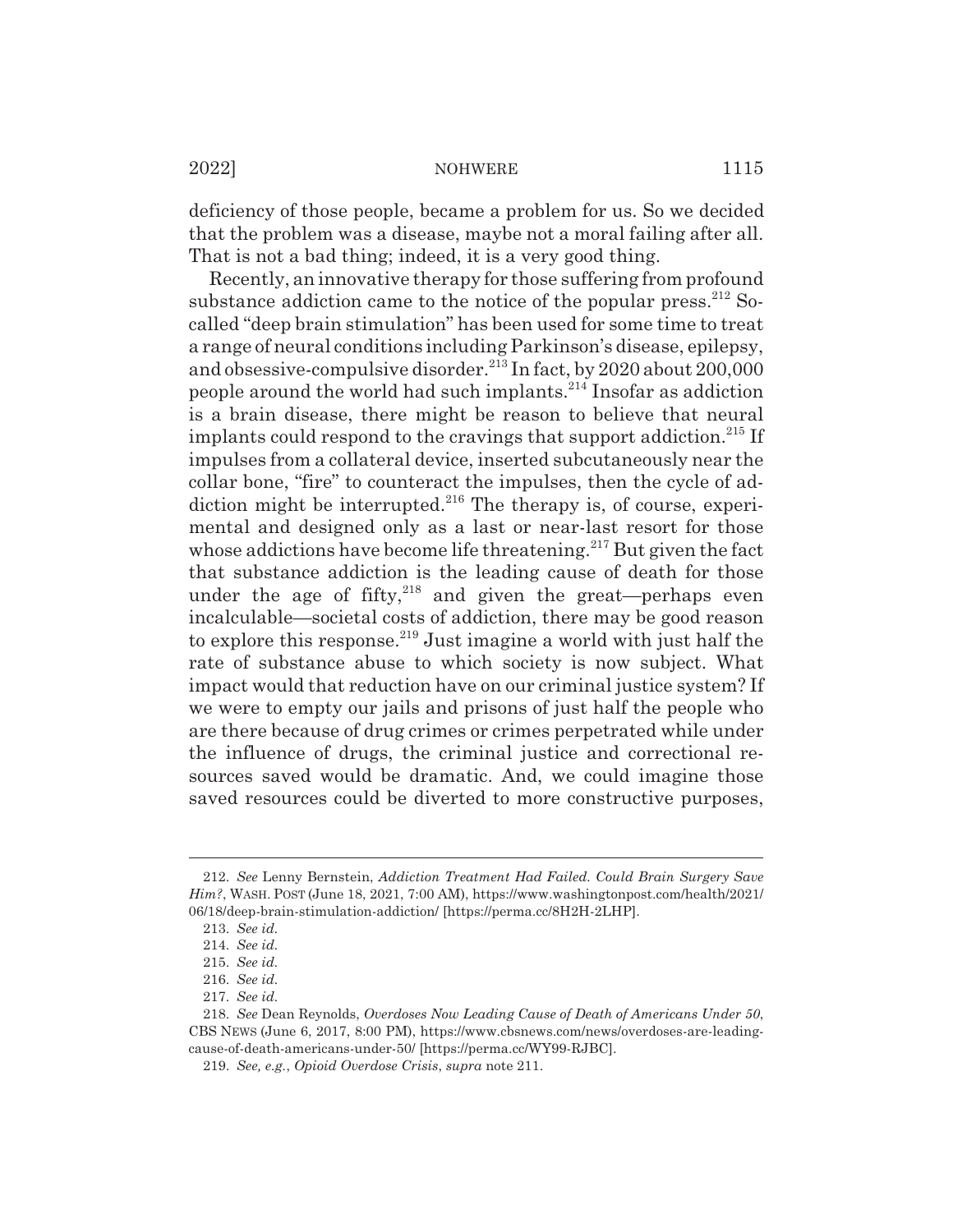rather than the removal from society of those subject to impulses they cannot control.

So we need not indulge science fiction in order to see how neuroscientific insights might impact the law within the next decade. While the use of neural implants to control addiction is not likely to become the norm anytime soon,<sup>220</sup> the fact that we are approaching brain implant therapies to adjust behaviors that law has, for some time, considered a matter of "choice," is crucial. It is one thing to use brain implants to respond to disease, such as Parkinson's or epilepsy. No one, not even the most libertarian believer in free will, would suggest that the victim of those neural conditions chose them. But much of our law of addiction, to this day, is based on the "moral choice" rather than "disease" model of addiction.<sup>221</sup> That is clearly "Erewhonian."222 And it is significant that neural implants, direct physical intervention into brain operation, may be used to respond to addiction, because addiction is a compelling topic for those who write and think about the relationship between law and neuroscience. It is clear that the criminal law's prosecution of those addicted to controlled substances on account of their possession and use of those substances gets dangerously close to criminalizing status, which would violate the Eighth Amendment to the United States Constitution (as well as undermine the sanctity of self). $^{223}$ 

Perhaps most provocatively, the *Washington Post* reported that "[t]he device, known as a deep brain stimulator, also is recording the electrical activity in [the patient's] brain—another innovation that researchers hope will help locate a biomarker for addiction and allow earlier intervention with other people."224 We can, then, imagine not just therapies that reduce suffering and enhance human thriving after the fact but potential prophylactic measures that could anticipate destructive behaviors (criminal behaviors generally?) and prevent thoughts and actions that avoid suffering *ab initio*. That would certainly change what we understand it means to be human, and may go too far?

<sup>220.</sup> *See* Bernstein, *supra* note 212.

<sup>221.</sup> *See supra* note 74 and accompanying text.

<sup>222.</sup> *See supra* notes 1-12 and accompanying text.

<sup>223.</sup> *See* Robinson v. California, 370 U.S. 660, 666-67 (1962).

<sup>224.</sup> *See* Bernstein, *supra* note 212.